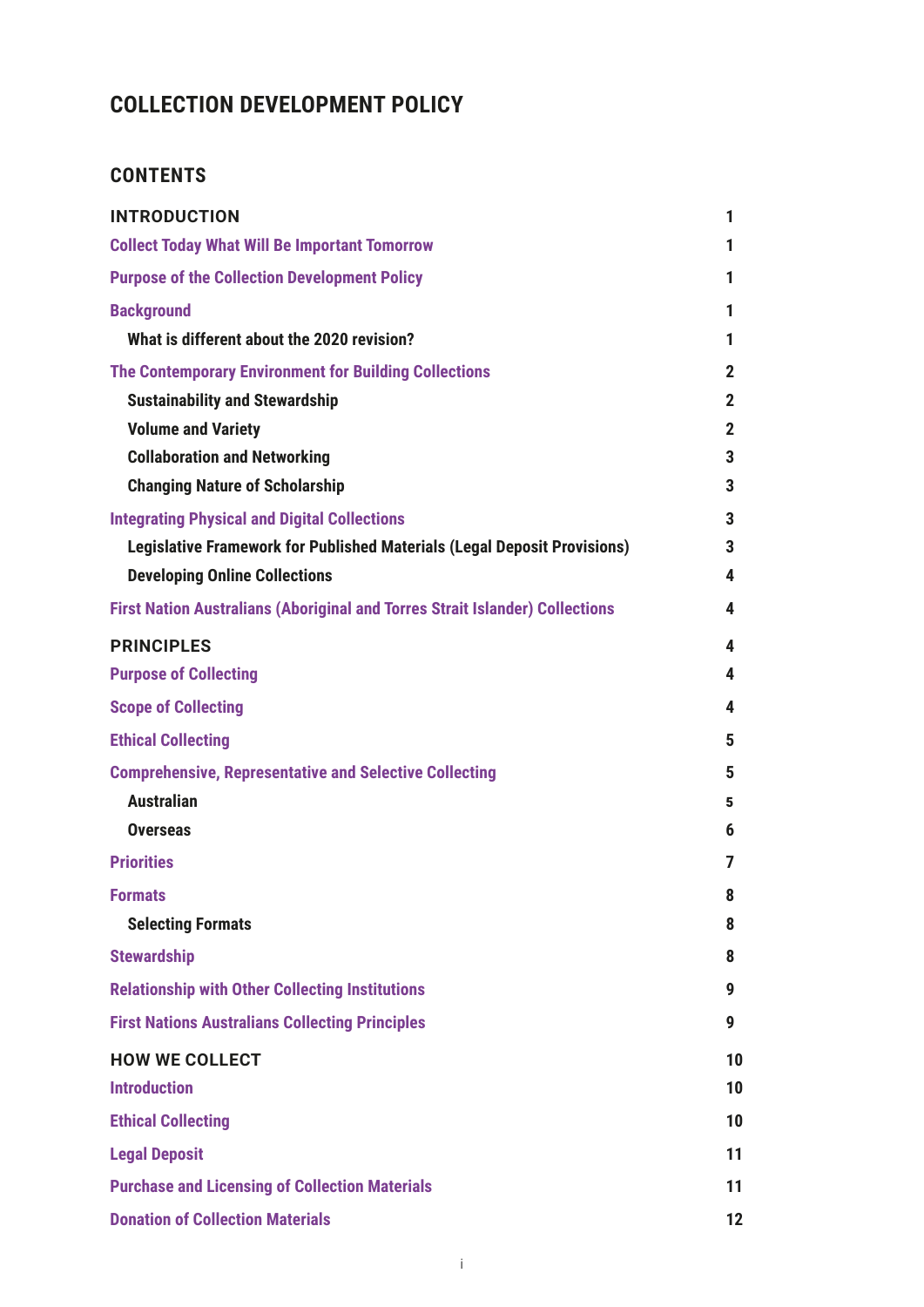| <b>Donations under the Cultural Gifts Program</b>                 | 12 |
|-------------------------------------------------------------------|----|
| <b>Commissioning</b>                                              | 13 |
| <b>Copyright, Rights and Conditions for Access to Collections</b> | 13 |
| <b>WHAT WE COLLECT</b>                                            | 14 |
| <b>Introduction</b>                                               | 14 |
| <b>Published and Unpublished Material</b>                         | 14 |
| <b>Comprehensive Collecting</b>                                   | 14 |
| <b>Books</b>                                                      | 15 |
| <b>Definition and Scope</b>                                       | 15 |
| <b>Context</b>                                                    | 15 |
| <b>Collecting Intent</b>                                          | 15 |
| <b>Priorities</b>                                                 | 16 |
| <b>Periodicals, including Newspapers, Journals and Magazines</b>  | 16 |
| <b>Definition and Scope</b>                                       | 16 |
| <b>Context</b>                                                    | 16 |
| <b>Collecting Intent</b>                                          | 16 |
| <b>Priorities</b>                                                 | 17 |
| <b>Collaboration and the Australian Newspaper Collection</b>      | 17 |
| <b>Government Publications</b>                                    | 17 |
| <b>Definition and Scope</b>                                       | 17 |
| <b>Context</b>                                                    | 17 |
| <b>Collecting Intent</b>                                          | 18 |
| <b>Collaboration</b>                                              | 18 |
| <b>Music</b>                                                      | 19 |
| <b>Definition and Scope</b>                                       | 19 |
| <b>Context</b>                                                    | 19 |
| <b>Collecting Intent</b>                                          | 19 |
| <b>Collaboration</b>                                              | 20 |
| <b>Maps</b>                                                       | 20 |
| <b>Definition and Scope</b>                                       | 20 |
| <b>Context</b>                                                    | 20 |
| <b>Collecting Intent</b>                                          | 21 |
| <b>Collaboration</b>                                              | 21 |
| <b>Websites</b>                                                   | 21 |
| <b>Definition and Scope</b>                                       | 21 |
| <b>Context</b>                                                    | 21 |
| <b>Collecting Intent</b>                                          | 22 |
| <b>Priorities</b>                                                 | 22 |
| <b>Collaboration</b>                                              | 24 |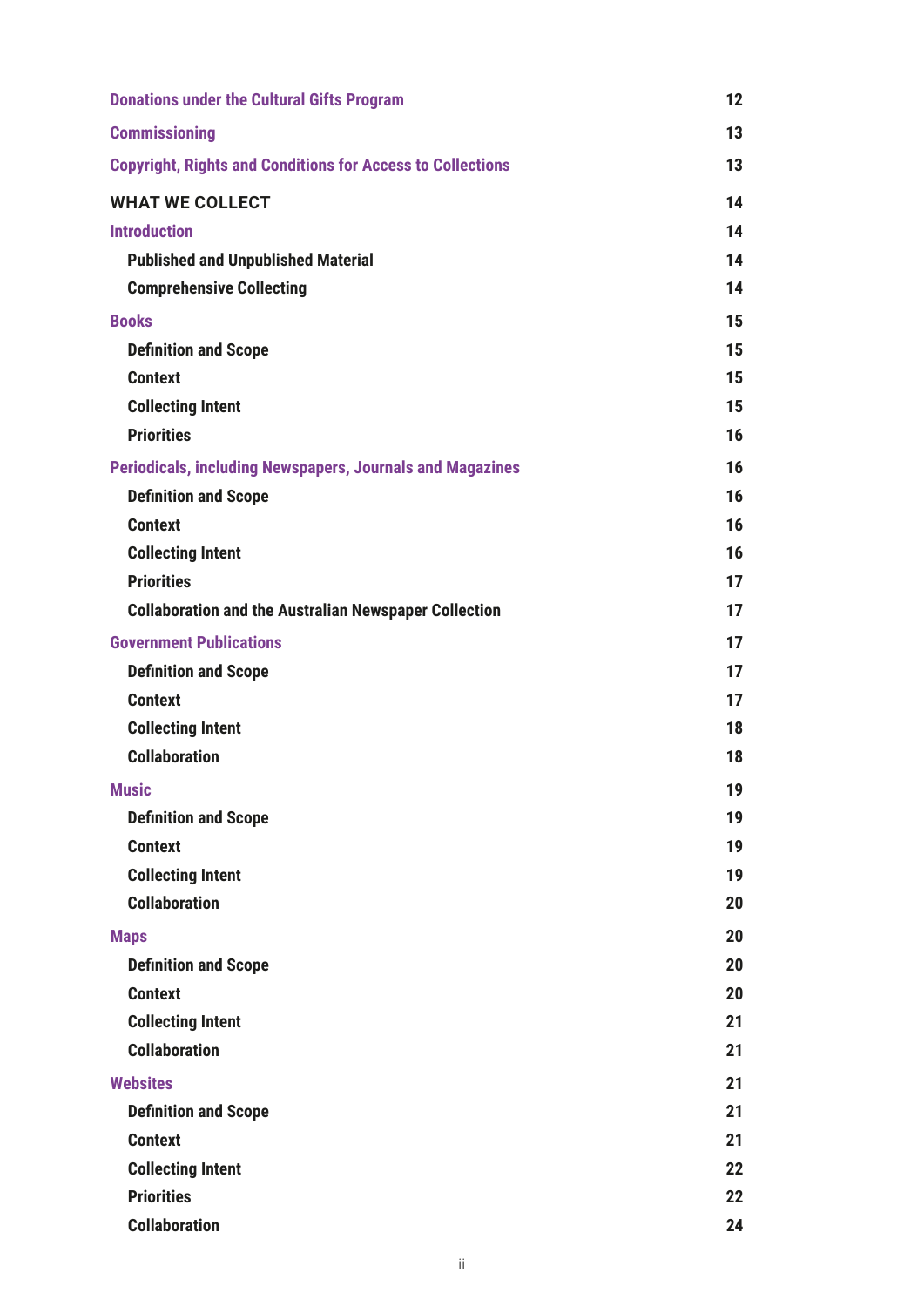| <b>Ephemera, including Broadsides and Posters</b>  | 24 |
|----------------------------------------------------|----|
| <b>Definition and Scope</b>                        | 24 |
| <b>Context</b>                                     | 24 |
| <b>Collecting Intent</b>                           | 25 |
| <b>Collaboration</b>                               | 25 |
| <b>Pictures</b>                                    | 25 |
| <b>Definition and Scope</b>                        | 25 |
| <b>Context</b>                                     | 26 |
| <b>Collecting Intent</b>                           | 26 |
| <b>Collaboration</b>                               | 27 |
| <b>Retrospective Published Australiana</b>         | 27 |
| <b>Definition and Scope</b>                        | 27 |
| <b>Context</b>                                     | 27 |
| <b>Collecting Intent</b>                           | 27 |
| <b>Collaboration</b>                               | 28 |
| <b>Oral History and Folklore</b>                   | 28 |
| <b>Definition and Scope</b>                        | 28 |
| <b>Context</b>                                     | 28 |
| <b>Collecting Intent</b>                           | 29 |
| Analogue to Digital, with Accompanying Data        | 29 |
| <b>Collaboration</b>                               | 29 |
| <b>Manuscripts</b>                                 | 30 |
| <b>Definition and Scope</b>                        | 30 |
| <b>Context</b>                                     | 30 |
| <b>Collecting Intent</b>                           | 31 |
| <b>Collaboration</b>                               | 32 |
| <b>SELECTIVE COLLECTING: OVERSEAS PUBLICATIONS</b> | 32 |
| <b>Introduction</b>                                | 32 |
| <b>Representative and Selective Collecting</b>     | 33 |
| <b>Collecting Priorities</b>                       | 33 |
| <b>Asia-Pacific Region</b>                         | 34 |
| <b>Definition and Scope</b>                        | 34 |
| <b>Context</b>                                     | 34 |
| <b>Collecting Intent</b>                           | 34 |
| <b>Priorities</b>                                  | 34 |
| <b>The Wider World</b>                             | 35 |
| <b>Definition and Scope</b>                        | 35 |
| <b>Context</b>                                     | 35 |
| <b>Collecting Intent</b>                           | 36 |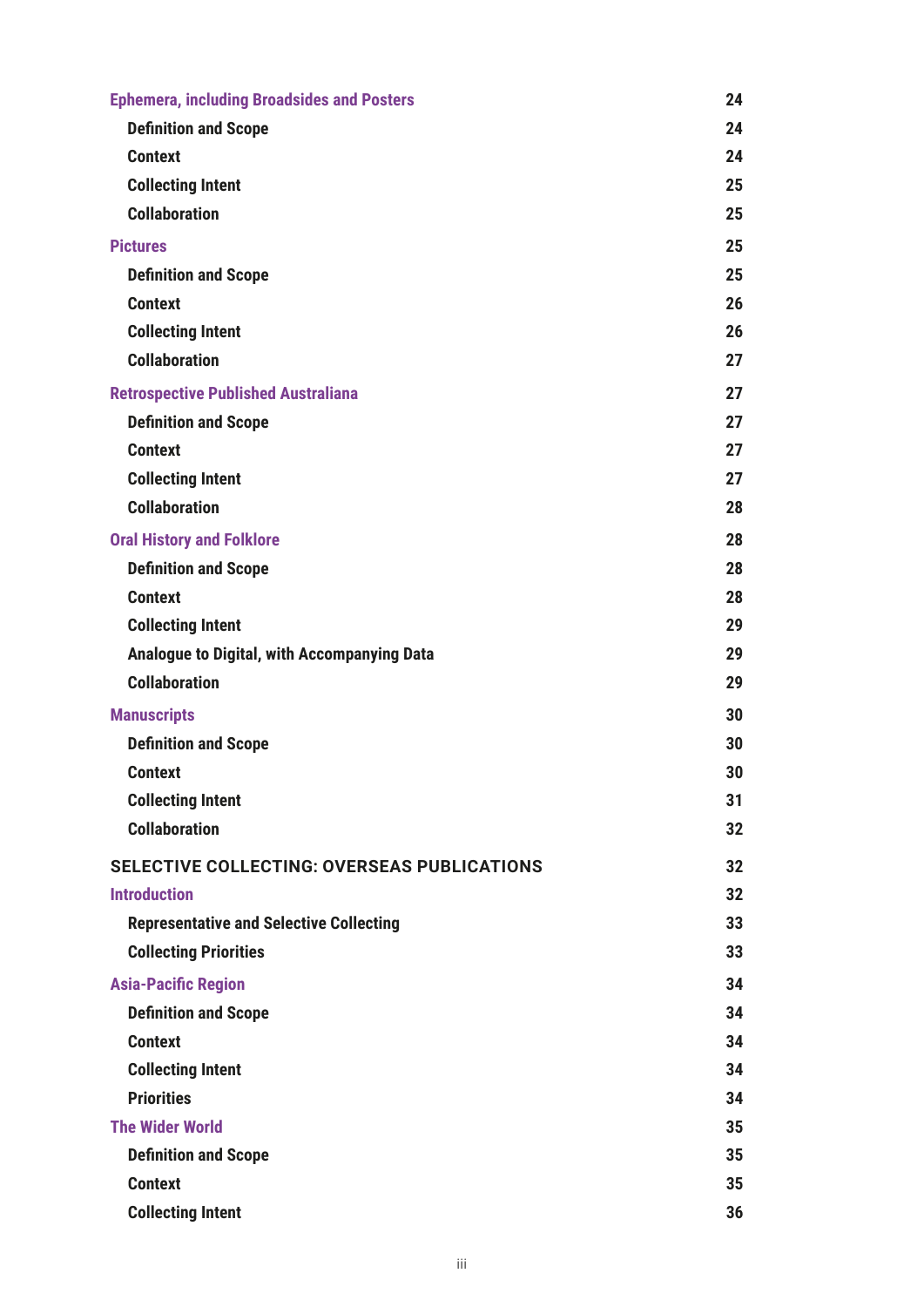## <span id="page-3-0"></span>**INTRODUCTION**

### **Collect Today What Will Be Important Tomorrow**

The Library aspires to enable Australians to understand their diverse social, cultural and intellectual histories by collecting and preserving Australian publications and unpublished collections—in print and digital forms—so that they can be enjoyed by current and future generations. It also aspires to build a rich collection of print and digital resources that enable learning, research and understanding of the Asia-Pacific region and Australia's place in the world. This policy expands on the Library's Collecting Strategy 2020–2021 to 2023–2024.

### **Purpose of the Collection Development Policy**

The Library's Collection Development Policy defines the scope and nature of its collecting of Australian and overseas materials. It sets out the key principles that underpin the ongoing development of the Library's national collection, and from which the Library's decisions to acquire materials flow: why, what, when and how to collect. The policy covers materials of different types of intellectual, literary and creative content, in either published or unpublished form, across different formats, and delineates when the Library takes responsibility for the long-term preservation of and access to materials.

### **Background**

The Library built its collections as part of the Commonwealth Parliamentary Library from 1901 until 1960, when the National Library was formally established under its own Act. The majority of the collections were physically transferred with the opening of the [Library building in 1968.](https://www.nla.gov.au/history-of-the-library ) The history of the Library's foundation collections and subsequent collecting directions can be found at ['History of](https://www.nla.gov.au/history-of-the-collection)  [the Collection'](https://www.nla.gov.au/history-of-the-collection), with an overview of [collection highlights](https://www.nla.gov.au/collections).

Since 1960, the Library has regularly revised its collecting policy to reflect changes in the internal and external environment, taking into account trends and innovations in publishing and content creation, information technology and collection management, changing research paradigms, legal frameworks and social, political and cultural contexts.

As a living document, each iteration of the policy aims to provide guidance for staff, other libraries, users and the community on the Library's collecting activities across different formats and subject areas. The policy was revised in 2016; that revision introduced a set of common principles that applied across all collections, and across digital and physical materials. This revision of the policy maintains a strong, flexible framework for decision-making, and encourages staff to weigh and judge factors such as format, content, relevance and significance of materials against stated principles, considerations and priorities.

### **What is different about the 2020 revision?**

This revision completes the integration of the 'continuum' collecting approach placed at the centre of the 2016 policy. Rather than being organised to reflect the Library's organisational structure, or by material format, the policy is now organised around three broad approaches to collecting: **comprehensive** collections, where relevant materials are acquired to the greatest extent possible; **representative** collections, where the Library selects a manageable amount of material to represent a type, creator or subject; and **selective** collections, where items of national priority or special significance are identified and collected, or where depth of collecting is prioritised above breadth.

This opens up the possibility of creating rich collections across priority areas, and reflects the positive and practical structures that enable this to be achieved.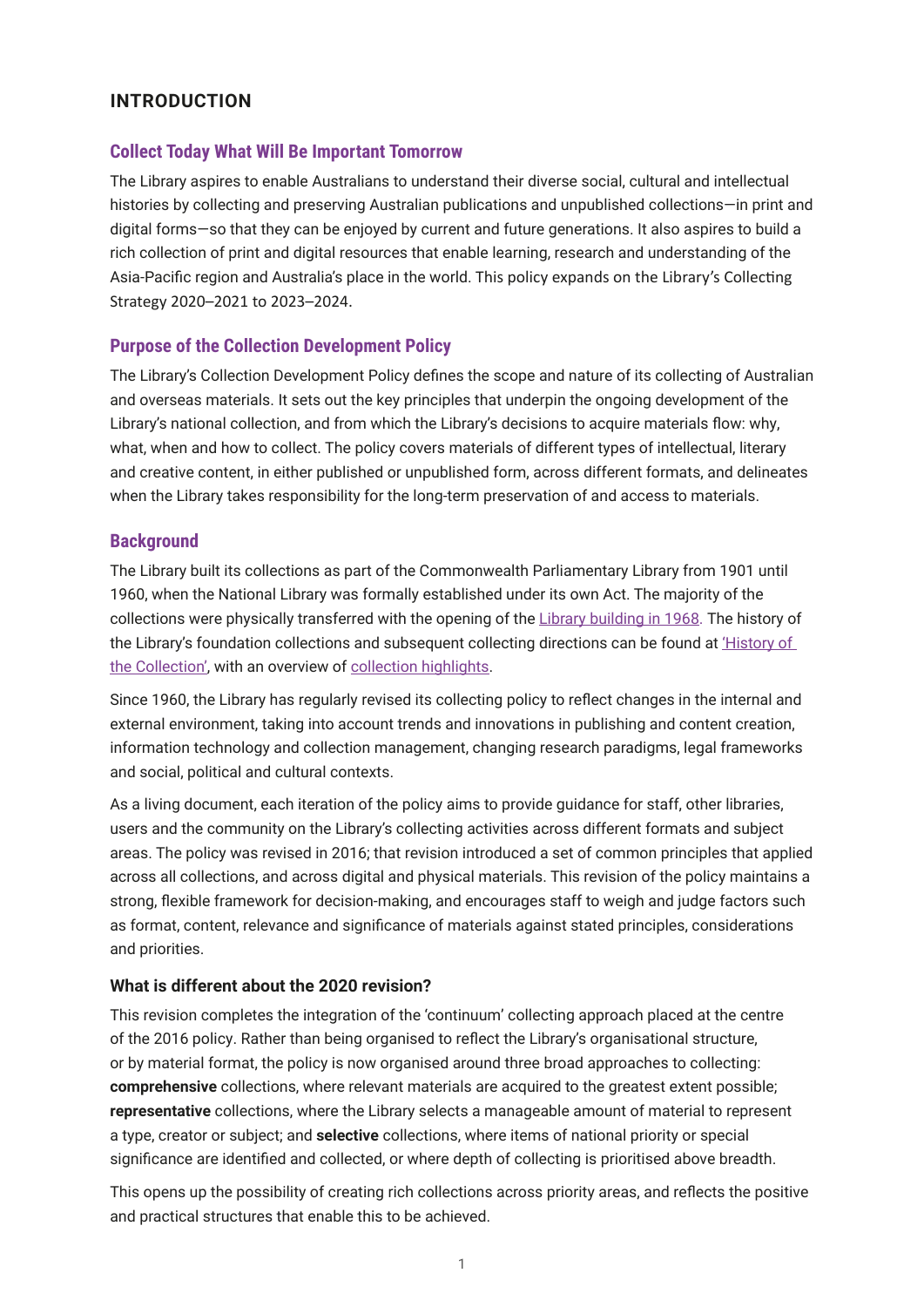### <span id="page-4-0"></span>**The Contemporary Environment for Building Collections**

The context for the creation, development, management, interpretation of and provision of access to collections continues to change for all major research libraries worldwide. In building its collection, the contemporary library must blend licensed, published, unique, online, physical and born-digital materials with an expectation about open access. In building collections, national libraries—including this one must aim to build a collection that satisfies future researchers as well as current users.

#### **Sustainability and Stewardship**

- The policy defines principles by which to determine what the Library should acquire, what it should aim to preserve in perpetuity (i.e. what it should take stewardship of), and what it should provide access to through another trusted collecting institution or vendor. Access can take many forms, from the purchase of a licence that allows the Library's readers to access material through to arrangements with partner institutions for collaborative digitisation of material.
- The Library must balance its mandate to ensure treasured materials are preserved for the Australian people in the long term with the need for efficient allocation of resources, including minimising duplication of both storage and digitisation processes where material is already widely available. In affirming the Library's ongoing stewardship role, the new policy approach also underlines the importance of collaboration between institutions to develop secure, efficient and accessible collections for Australians. NED, the National edeposit system, is based on a successful collaboration of [National and State Libraries Australia](https://www.nsla.org.au/) institutions.
- The Library must also determine whether it is able to guarantee long-term preservation of a work. For this reason, Australian resources acquired through licences are purchased with a perpetual licence when possible, which includes an agreement allowing the Library to obtain a copy of the files should the provider no longer be able to provide access. Although the Library aims to optimise discovery and access to materials not held in the collection and, when in scope, provide perpetual access to them, international licensing arrangements or copyright provisions may mean such decisions are outside the Library's control.
- The Library aims to preserve digital materials acquired for the collection when technologically possible, but the technology and system processes required to make these collections accessible to the public are not yet all well developed.

#### **Volume and Variety**

- The Library's collecting program is marked by rich variety and mass volume. Each year, the Library adds many tens of thousands of physical items and millions of digital files to its collections, encompassing a great diversity of material type, content, focus and subject matter.
- The ease of production and distribution of born-digital materials, whether published materials such as ebooks or unpublished materials such as photographic archives, has resulted in an exponential increase in material potentially available for the Library to collect. At the same time, individuals, organisations and government departments are divesting themselves of existing print collections, resulting in a sharp increase in offers and requests for the Library to house and preserve physical material, both published and unpublished, for long-term stewardship.
- This increased volume and variety, combined with declining staff and financial resources, has placed considerable strain on the Library's acquisition processes, ability to respond to offers within appropriate timeframes and capacity to collect proactively or fill collection gaps. The policy aims to support staff to connect strategic priorities with the operational environment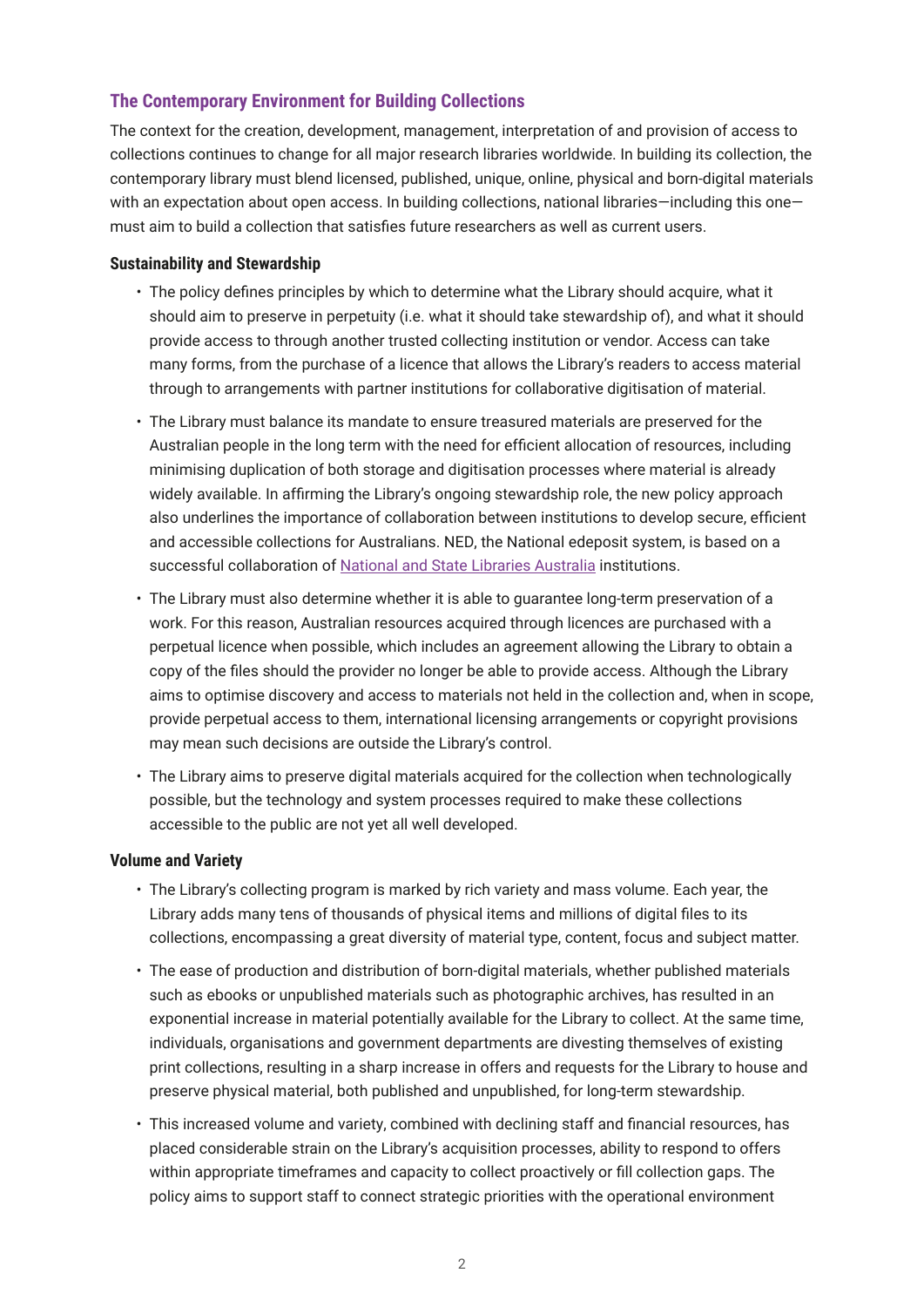<span id="page-5-0"></span>and to ensure the Library retains the capacity and capability to acquire, manage and make collections available in the current context.

#### **Collaboration and Networking**

- The collecting process now places a higher priority on collaboration internally between acquisitions staff across the Library and externally between collecting institutions. The organisational model adopted by the Library from 2020–2021 reshapes collection teams around processes and workflows (rather than format), the implementation of the structure embeds collaborative practices. The policy sets out the primary relationships of the Library with other Australian libraries and collecting institutions, while affirming the role of the Library in providing Australians with access to the resources they need to support their research, education, understanding and enjoyment. It provides a guide to enable a greater degree of cooperation in the development of collections in the national interest.
- The Library works collaboratively with other national, state and territory collecting institutions to ensure that together we:
	- build a comprehensive national collection that is accessible to all Australians
	- preserve the published output, intellectual and creative endeavour of Australian people and organisations
	- capture Australian voices published overseas
	- make the Library's holdings widely known and accessible
	- repatriate material digitally when appropriate.

#### **Changing Nature of Scholarship**

Changing research practices and the evolving nature of collection resources affect the type of material the Library can collect permanently, as well as shifting the paradigm from collecting to access, especially with resources from the wider world . The Library takes particular responsibility for stewardship of electronic resources in the humanities, social sciences and arts fields, but not in science and technology.

Shifting attitudes toward data sharing, methodologies in electronic research and the nature of academic discourse have implications for the Library's collecting. These also affect collaboration, with an increasing role for other trusted institutions and stakeholders in ensuring that data sets and the outcomes of research are preserved for the long term.

### **Integrating Physical and Digital Collections**

The revised policy applies consistent criteria to the collection of works, based on the intellectual, creative, literary and social content of the material. The Library's preference is for materials to be in a digital format where available, but recognises that works may need to be represented in one format or another depending on completeness of content. The changing technology of library materials exists within a continuum of Australian life—discussion, debate, creativity, intellectual production and the recording of everyday life have been part of Australian society for centuries. Future users will be able to research these activities in the Library's collections across a range of communication technologies, from early Australian broadsides to twenty-first-century social media sites.

### **Legislative Framework for Published Materials (Legal Deposit Provisions)**

The Library was separately established under the *[National Library Act 1960](http://www.austlii.edu.au/au/legis/cth/consol_act/nla1960177/)* (Cwth), which outlines the responsibility to create a comprehensive collection of library material relating to Australia and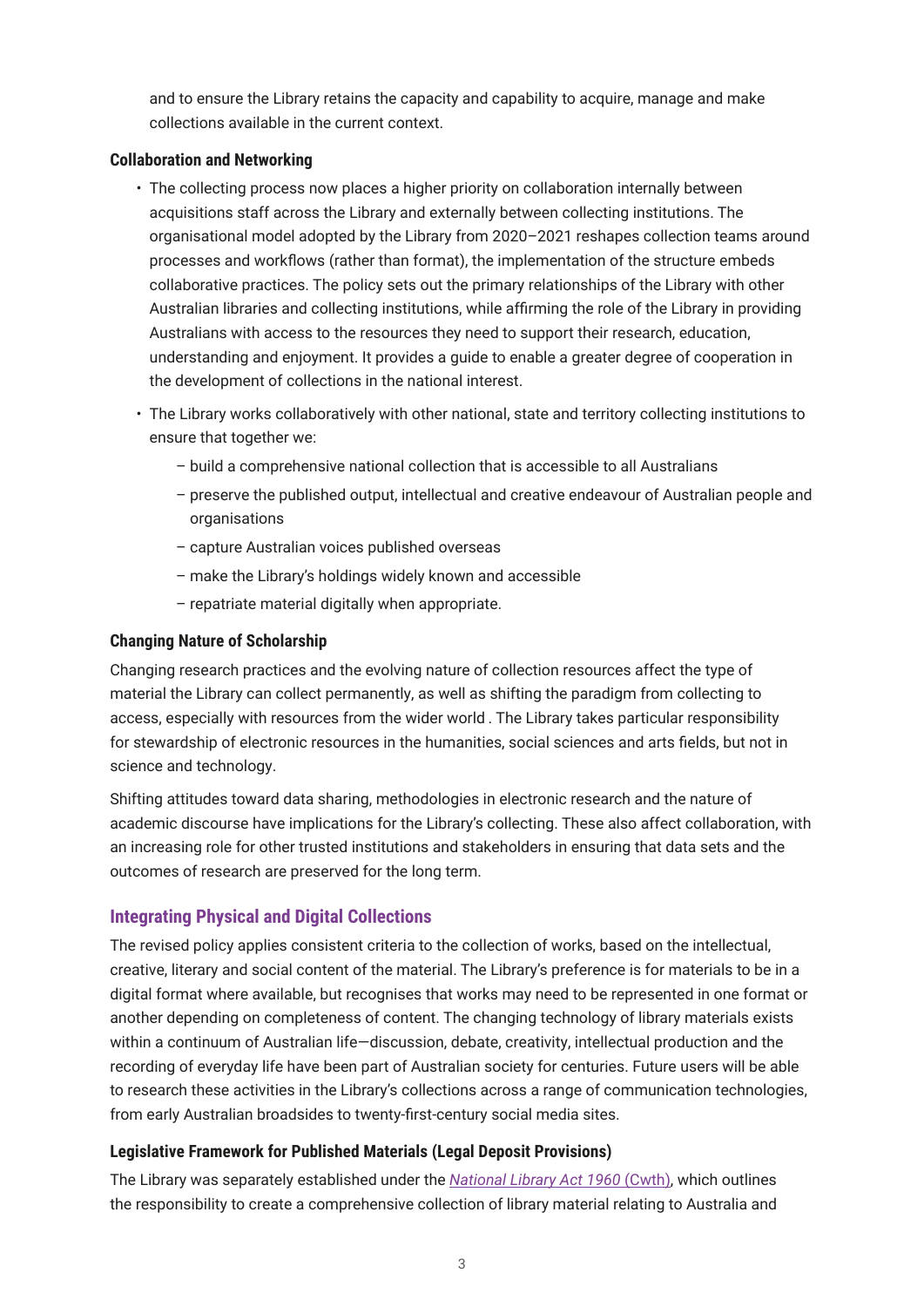<span id="page-6-0"></span>the Australian people. For this purpose, its collecting role is further defined in the *Copyright Act 1968*  (Cwth), including provisions requiring Australian publishers to deposit a copy of their publications with the Library (legal deposit provisions).

From February 2016, legal deposit provisions have applied to both digital and physical publications, ensuring that the Library's comprehensive collections include forms of publication such as the internet and ebooks, as well as more traditional formats. More information about the legal deposit program, including information on what and how to deposit, is available on the Library's [legal deposit](https://www.nla.gov.au/legal-deposit) webpage.

#### **Developing Online Collections**

The Library is committed to making its collections as accessible as possible. Digitisation, as well as aggregation of metadata, is critical to increasing discovery and use of the collections. To this end, the Library participated for many years in the Australian Newspapers Plan (ANPlan), leading a vibrant cooperative program with state and territory libraries and other organisations to collect, preserve and digitise Australian newspapers. While the group is no longer operating as a distinct entity, broader National and State Libraries Australia work ensures that national collaboration continues to have a major impact on collecting decisions. For other materials, the Library actively works to make more of its physical collections freely available online. The Library's [digitisation policy](https://www.nla.gov.au/policy-and-planning/collection-digitisation-policy) and [corporate](https://www.nla.gov.au/corporate-documents/corporate-plans)  [plan](https://www.nla.gov.au/corporate-documents/corporate-plans) complement this Collection Development Policy.

Acquisition and selection procedures for born-digital materials, including pictures and manuscripts, have been updated to include a risk assessment for any large acquisitions of digital material to ensure that long-term preservation issues are considered.

### **First Nation Australians (Aboriginal and Torres Strait Islander) Collections**

Collecting of material created by and representing the views of Australia's First Nations Australians (Aboriginal and Torres Strait Islanders) has been a significant focus of the Library in recent years, and the Library has obtained rich archival, pictorial and oral history collections to support this aim. By their nature, the Library's earliest collections were limited to perspectives on Australian culture reflected through European tradition. Australia has also been recorded and reflected by First Nations peoples through artistic, cultural, social and intellectual expression and traditions, and latterly in written form. In the revised policy, the Library places a strong priority on collecting retrospective and contemporary material created by First Nations Australians.

### **PRINCIPLES**

### **Purpose of Collecting**

The Library collects documentary resources relating to Australia and the Australian people so that the Australian community—now and in the future—can discover, learn and create new knowledge. The Library's collections extend understanding of issues of contemporary significance, build strong community connections and underpin its leadership activities.

### **Scope of Collecting**

The National Library of Australia's statutory role is to maintain and develop a national collection of library material, including a comprehensive collection of library material relating to Australia and the Australian people. This role is recognised through the National Library Act as well as the legal deposit provisions in the Copyright Act.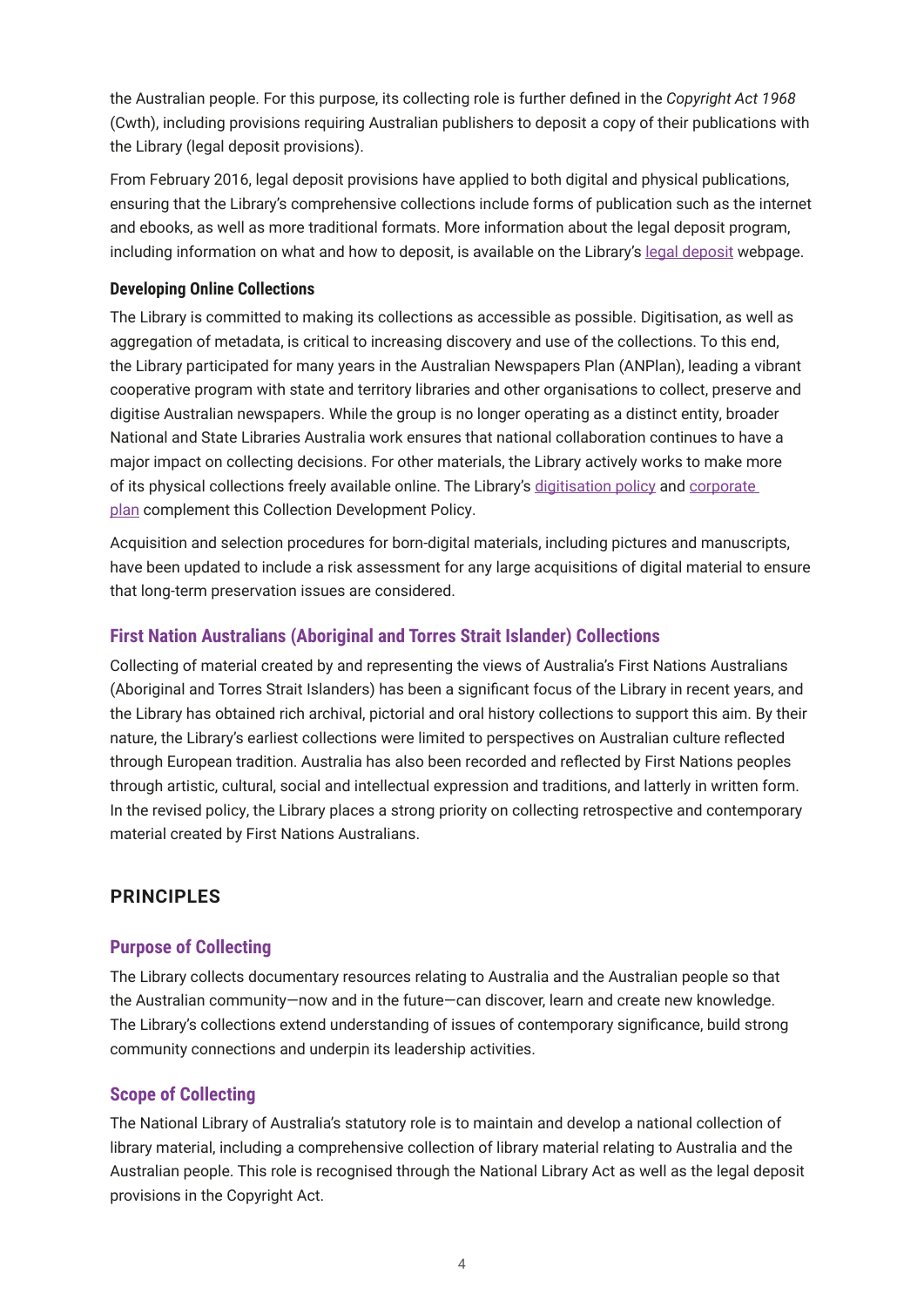<span id="page-7-0"></span>The collections aim to capture:

- contemporary Australian published output in all its form and formats
- a documentary record of Australia's diverse social, cultural, creative and intellectual histories through the acquisition of published, special and unique materials that will support research and interpretation
- Australia's place in its geographical region, through the collection of materials specifically to support study of Asia and the Pacific (with a focus on Indonesia, China, Timor-Leste and the Pacific)
- materials from the wider world, with a focus on resources that underpin the humanities, arts and social sciences, and contribute to the interests of the Library's users and the research process.

The Library's staff uses the principles outlined in this policy to exercise appropriate judgement in building a national collection of physical and digital resources for the Australian community, now and into the future. The extent to which the Library can achieve these aims is constrained by available resourcing.

### **Ethical Collecting**

In accordance with guidelines outlined in the [Australian Best Practice Guide to Collecting Cultural](https://www.arts.gov.au/publications/australian-best-practice-guide-collecting-cultural-material)  [Material](https://www.arts.gov.au/publications/australian-best-practice-guide-collecting-cultural-material), the Library exercises best ethical and professional practice and judgement in collecting cultural materials, including respecting First Nations' protocols, cultural restrictions and sensitivities. The Library undertakes appropriate due diligence, including provenance research, and is accountable and transparent in acquiring material by purchase, gift, bequest or exchange. The Library complies with Commonwealth governance, performance and accountability rules.

The Library ensures cultural material has been legally exported from its country of origin and intermediate countries. The Library does not acquire material where there is suspicion that it was obtained through unauthorised means or theft from individuals or other repositories. The Library reviews new information about an item in the institution's collection and undertakes further investigations, if required.

### **Comprehensive, Representative and Selective Collecting**

The Library collects contemporary and retrospective material:

- **comprehensively—**for Australian published materials, based on the Library's legislative responsibilities to collect all Australian publishing in print or digital form
- **representatively—**where not all forms of published or unpublished materials can be captured and preserved, or when there is a need to represent a particular subject, person, group or issue
- **selectively—**acquiring materials and collections by applying knowledge of subjects, formats, people, places, events and issues of national significance, and exercising judgement based on the key principles for selection and stewardship.

### **Australian**

The Australian collections include material created by Australians, whether locally resident or expatriate, created or published in Australia, or containing substantial content relating to Australia and the Australian experience.

The Library aims to comprehensively collect Australian publications in order to reflect the full diversity and range of Australian life depicted in the nation's published record, both contemporary and retrospective.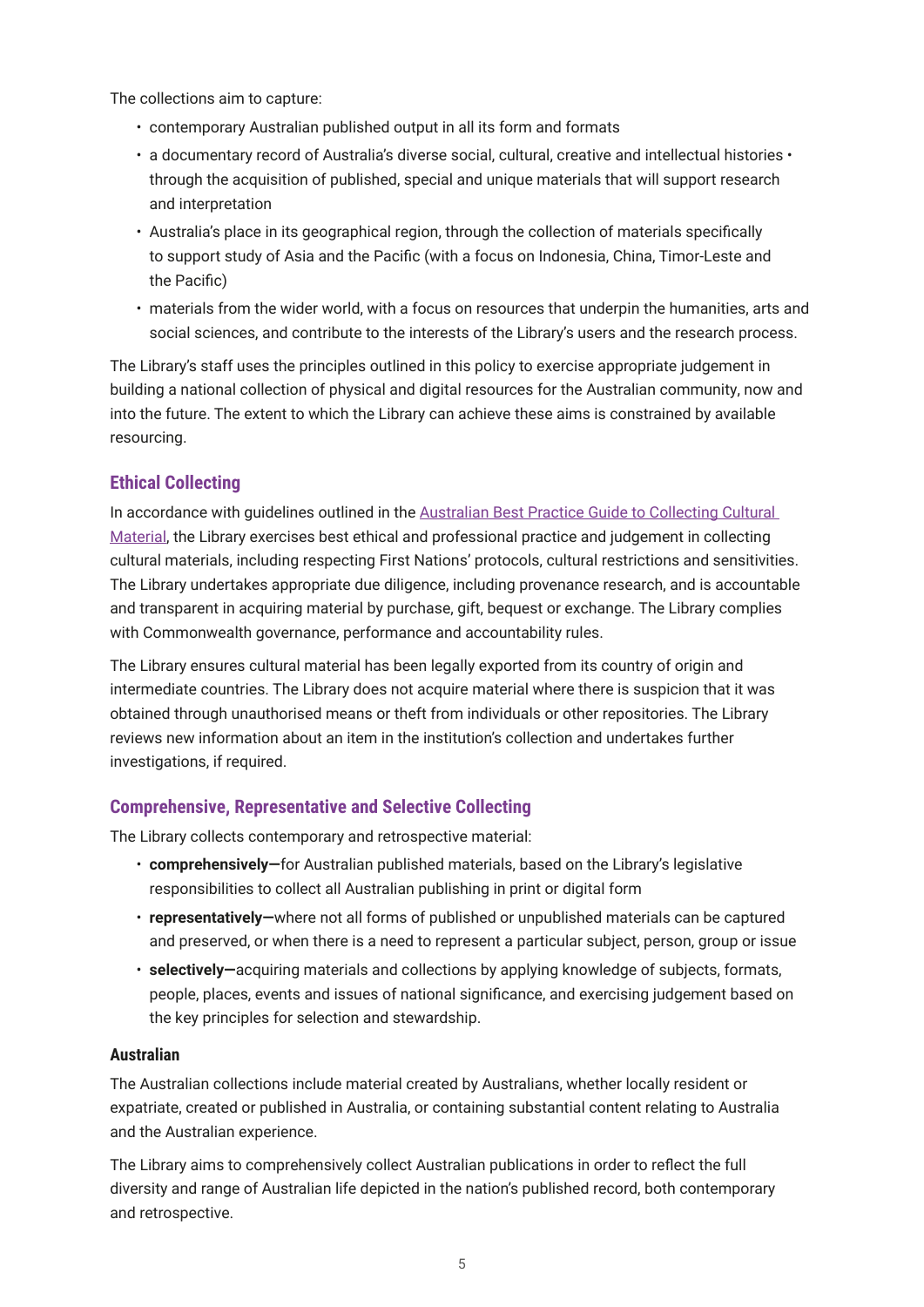<span id="page-8-0"></span>The Australian published collections comprise works that have been made available in some form to the public and contribute to the record of information, discussion and debate within the public sphere. While the Library prioritises the comprehensive acquisition of current materials, the full range of Australian published collections includes contemporary and retrospective books, journals, magazines, government publications, newspapers, maps, music and websites.

When it is not possible to acquire a copy of every publication, the Library collects a representation of the breadth and diversity of materials made available to the public, in a variety of formats, including ephemera, posters, websites, blogs and social media.

The Library intentionally acquires a wide range of unique materials documenting the lives and activities of Australian people, places and events that have shaped society. These include personal papers and archives, organisational records, pictures, oral histories and folklore recordings that support research, creative and interpretative use.

The Library also selectively acquires special or formed collections assembled by others and keeps them together to support research. These may be published or unpublished and have a particular research subject, such as the Crome Collection of aviation materials; a historical association, such as the Australian Inland Mission Collection; or a creative interest, such as J.C. Williamson's musical and theatrical materials.

Unique and special collections aim to support research, creative and public use by the Australian community. The Library promotes special collections as important sites of knowledge and as unique documentation of human endeavour: people, traditions, events, ideas and values, culture and the creative arts. The Library seeks to build representative collections over time, and to balance that activity against the need to collect selectively to ensure appropriate depth in the collection to satisfy the needs of future users. These collections also provide insight into the historical, social and political contexts of both their use and impact.

#### **Overseas**

The Library selectively collects overseas resources to enhance understanding of the Asia-Pacific region and to provide context for Australia's place in the wider world. Collecting from and about the countries of Asia and the Pacific is the Library's highest priority after its Australian collecting responsibilities, and the Library aims to maintain a level of curatorial focus on collecting from Indonesia, China, Timor-Leste and the Pacific. Works published in Asia and the Pacific are acquired in relevant languages. In addition to books, maps, journals, magazines and newspapers, selective collecting for this region may encompass pictorial and audiovisual material, ephemera and websites.

The Library also selectively collects Western-language works on Indonesia, China, Timor-Leste and the Pacific that have been published outside the region. These provide context for broader understanding of a country's development as well as its place in the world, and support research into Australia's relationships within the region.

The Library selectively acquires or provides access to publications from the rest of the world that provide an understanding of issues and topics affecting Australia. Collecting supports research in history, society and culture, especially in interpretation and analysis of global issues, current events and social trends. The preference is for works that analyse the social aspects of a subject and present subjects in a broad context. Overseas materials relating to Australia's history, society and development are selectively acquired but with a priority more closely aligned with Australian collecting.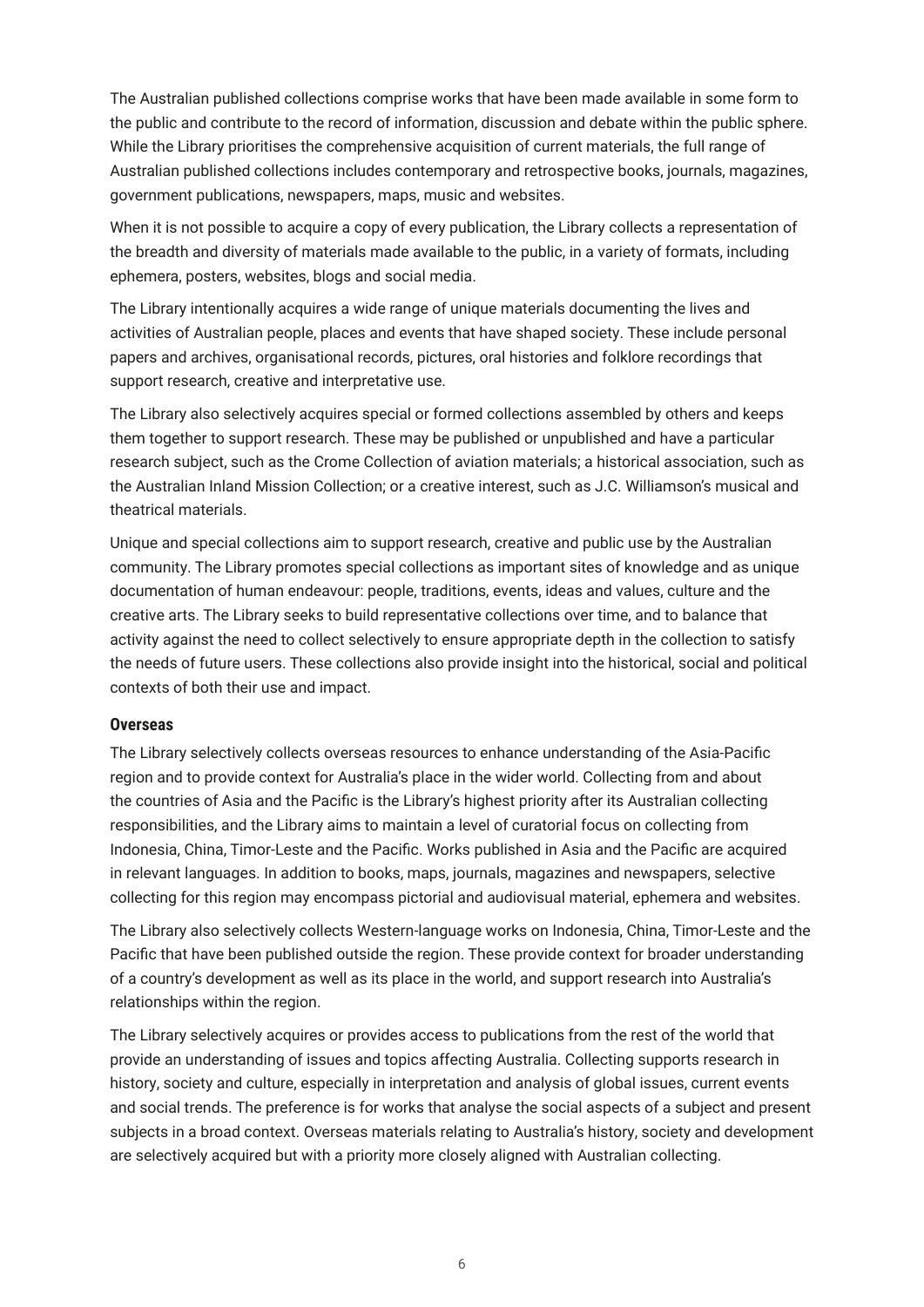<span id="page-9-0"></span>The Library selectively acquires or provides access to international reference resources, preferably in digital form, to support research across multiple disciplines, especially in the humanities, creative arts and social sciences.

When overseas resources are freely available online, the Library will connect to online access rather than take responsibility for long-term stewardship of the materials.

### **Priorities**

In selecting materials, priority is placed on building on the existing strengths of the Library's collections, to ensure rich and developed collections that exhibit range, depth and cohesion. The Library may also aim to fill specific gaps in the collection. Collecting primary sources and documentary heritage material is a priority.

Priority in Australian collecting is given to:

- national significance—materials that record the lives and activities of people and organisations of national prominence or influence
- national interest—people, places and events that reflect Australian society
- representation of the rich diversity of Australian society, in rural and regional as well as urban areas, and the experience and encounters of everyday life, including aspects of Australia that are inadequately documented
- representation of cultural and linguistic diversity, including materials in languages other than English
- material produced by First Nations Australians.

Priority in Asia-Pacific collecting is given to:

- materials from China, Indonesia and Timor-Leste
- materials from Melanesia—Papua New Guinea, Solomon Islands, Vanuatu, Fiji and New Caledonia
- resources relating to the 'modern era', as defined by each country
- works supporting research on history, politics, government, economy, culture, environment, social issues and intra-regional concerns.

Priority in collecting from the wider world is given to:

- material that provides a contextual understanding of Australia's history, society and development, from Indigenous people and places to European exploration and discovery to the present day
- works that address issues and topics affecting Australia, especially politics, history, government, international relations, the environment, energy and resources, economy, trade, First Nations Australians and the movement of peoples, demographic change, health trends, music and the arts, society and culture
- examinations of all aspects of the Australia-New Zealand relationship, and Antarctica
- reference materials that support research in the humanities, social sciences and the arts, and enhance Australian research endeavours.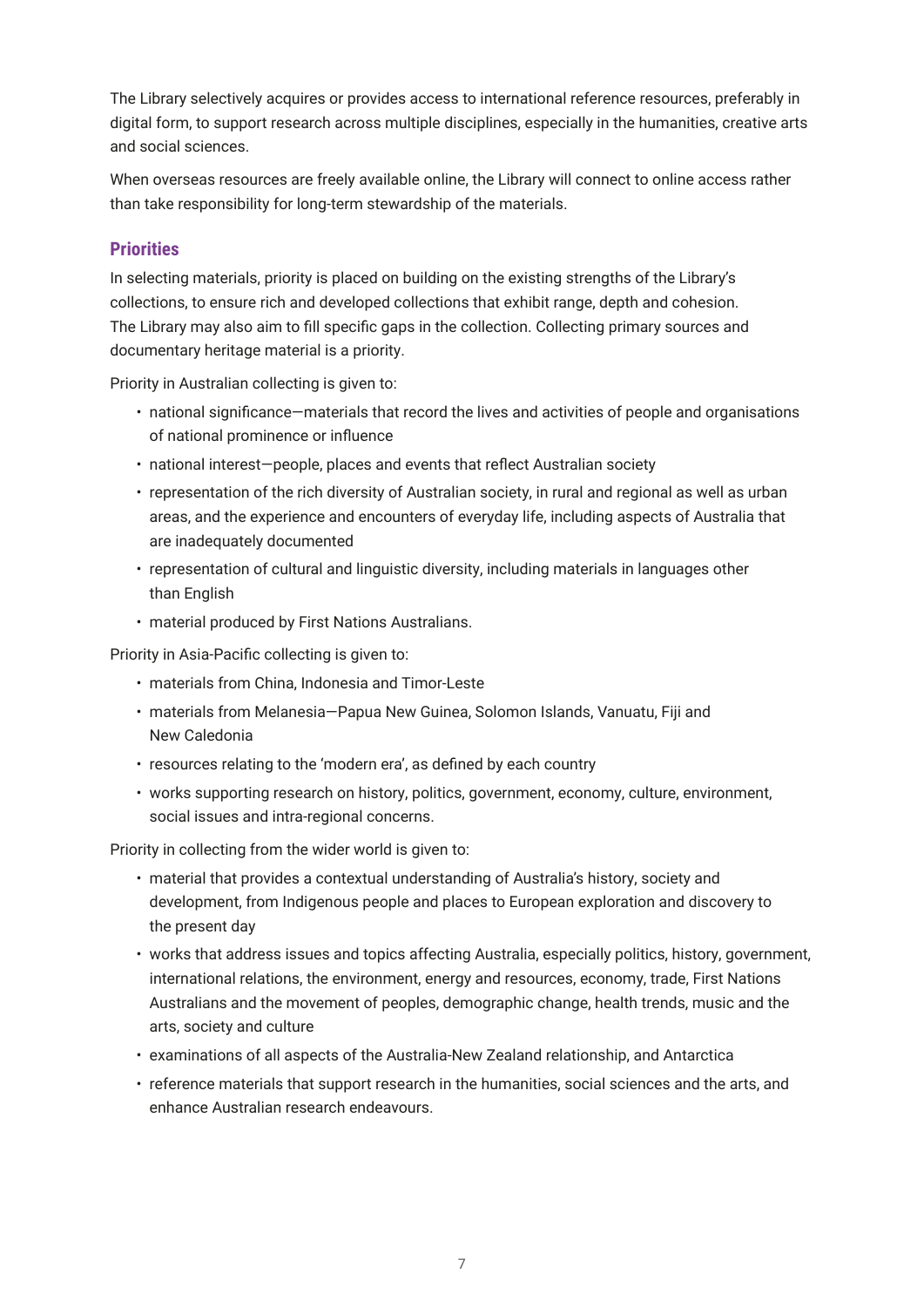### <span id="page-10-0"></span>**Formats**

The Library collects work in an extensive range of formats, ranging from printed books to handwritten manuscripts, photographs, maps, digital archives, ebooks and oral history and folklore recordings in analogue or digital form. The Library responds to the changing formats of publication, intellectual and creative endeavour by aiming to acquire and preserve works or collections in the format that best represents their creation and content. However, the Library also considers the cost and ease of preservation, as well as accessibility for users, when deciding on the best format to acquire.

While digital is preferred, in some circumstances the Library may acquire variant formats where imprints or copies have a higher content value or carry significant provenance or add other value. Multiple editions and versions of a work may be collected when there are variants, arrangements, additions, alterations or new or revised intellectual content.

### **Selecting Formats**

Where a collection or work is available in more than one format, digital is preferred. In some circumstances, other factors may be taken into account in deciding which format other than digital might be collected:

- the format that represents the collection or work at its best, providing a significantly richer experience for the user
- how accessible the work or collection is and how best to support research
- how well and efficiently the format can be collected and preserved, for perpetuity, and the cost of doing so.

Additionally, for published materials, the Library considers:

- the format that best represents how the work was distributed to the public
- formats that reflect developments and trends in publishing
- that digital formats will be preferred whenever available.

Additionally, for archives and similar unpublished materials, the Library takes into account:

• the formats that most represent the working life, research, creative or intellectual processes of the collector or creator, or those that most effectively embody the subject.

### **Stewardship**

The Library aims to store and preserve Australian materials in ways that ensure access for current and future generations in perpetuity.

Where collections or items are stored and preserved in other trusted national or international institutions, the Library may provide access to the resource without taking responsibility for its longterm preservation and access or acquiring a copy for the collection. Collaborative relationships are the usual mechanism to achieve this.

For overseas ebooks and other resources only accessible through the purchase of a licence, the Library will endeavour to obtain a perpetual access agreement.

For overseas journals, databases and newspapers, the Library may provide access through aggregated networks and does not commit to providing perpetual access.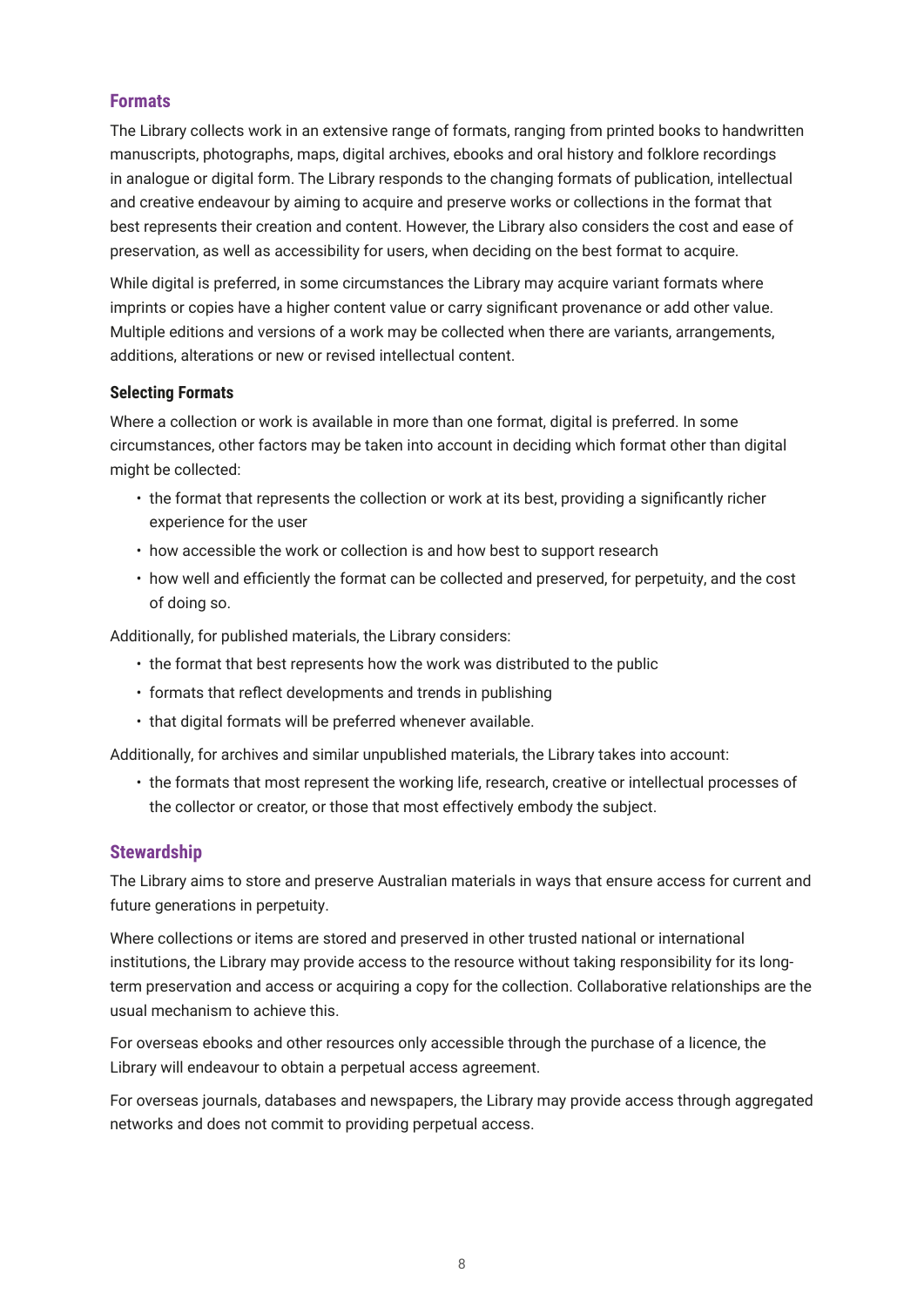### <span id="page-11-0"></span>**Relationship with Other Collecting Institutions**

The Library works with other collecting institutions to ensure that Australians have access to resources and that the national collection is acquired, stored, managed and preserved. As a member of National and State Libraries Australia, the Library is committed to collaborative collection development.

The Library works in collaboration with:

- the Australian state and territory libraries, to ensure the collection and long-term preservation of Australian library material
- the National Archives of Australia, recognising its responsibility for preserving Commonwealth Government records
- the National Portrait Gallery, recognising its responsibility for preserving the national collection of portraits
- the National Film and Sound Archive, recognising its responsibility for preserving the national audiovisual collection
- the ACT Heritage Library, to document Canberra and the Australian Capital Territory region
- other libraries, archives, galleries, museums and heritage organisations in the higher education sector and state, regional and local institutions where collecting interests connect.

### **First Nations Australians Collecting Principles**

The Library recognises the importance of acquiring materials created by First Nations Australians and actively engages in this endeavour, whether acquiring materials for its own collection or working cooperatively with other institutions to create a national collection. As stewards of First Nations Australian cultural material, the National Library of Australia strives to:

- acquire published and unpublished material relating to all issues concerning First Nation Australians
- work in collaboration with the Australian Institute of Aboriginal and Torres Strait Islander Studies (AIATSIS) to support the acquisition and preservation of Indigenous language and related collections
- ensure that First Nations Australian knowledge, stories and voices in its collections are honoured, respected and made accessible in culturally appropriate ways
- establish and maintain the cultural safety of First Nations Australian material in its collection and of First Nations Australians accessing it
- ensure that culturally appropriate description and access conditions are applied to First Nations Australian material at the time of collection and establish principles to guide this process
- develop the breadth and depth of the Library's First Nations Australian collections
- ensure that First Nations Australian perspectives and cultural requirements drive the collection of First Nations Australian material
- anticipate the needs of future generations of First Nations Australians
- actively engage with First Nations Australian individuals, communities and organisations to help build relevant and well-understood First Nations Australian collections
- prioritise the collection of documentary heritage created by and relating to First Nations Australians, for the benefit of all Australians
- enable First Nations Australians to connect to information important to their lives, identities and cultural connections
- build a collection that is beneficial and relevant to First Nations Australians.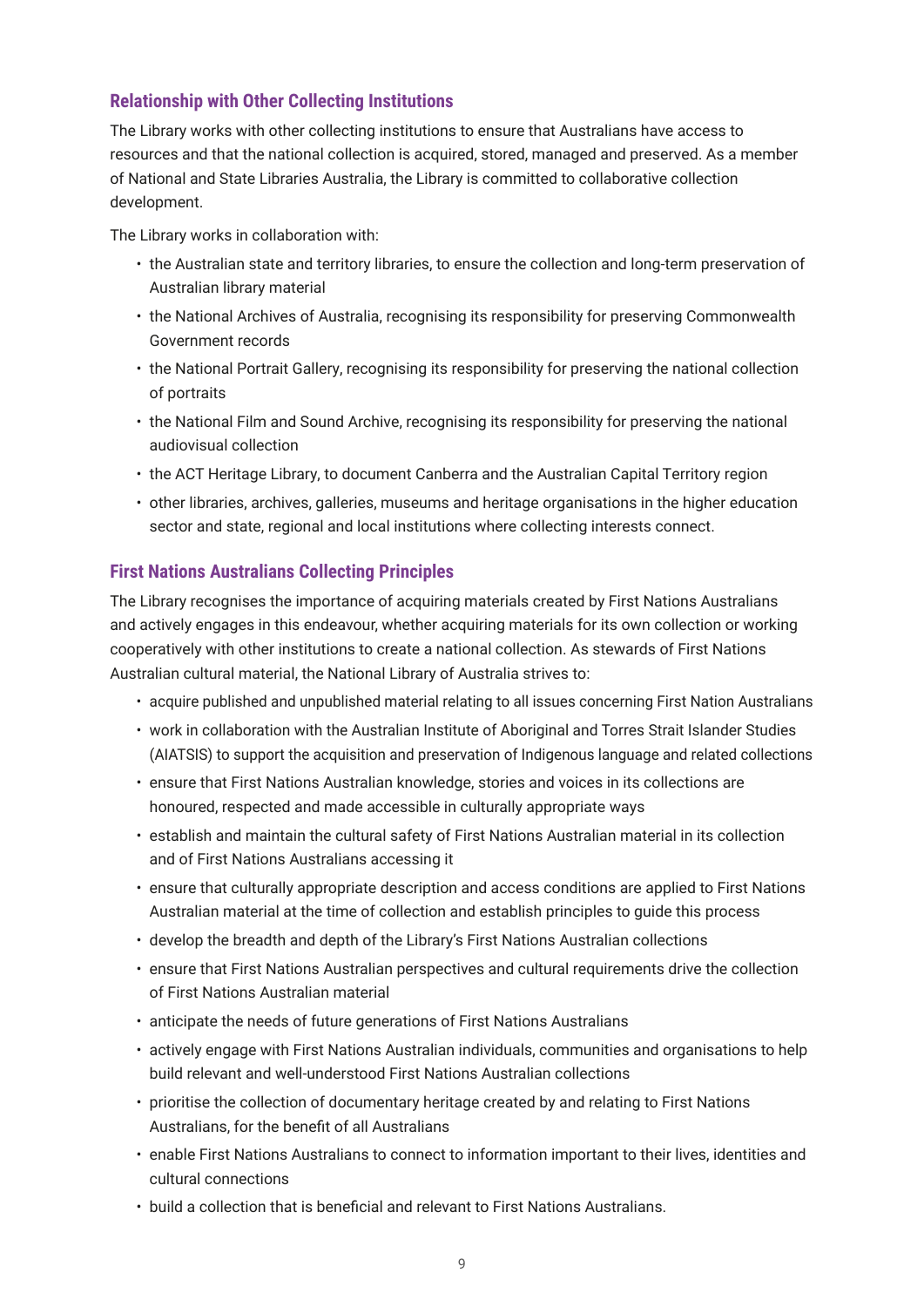## <span id="page-12-0"></span>**HOW WE COLLECT**

The Library develops its collections by building strong community connections, engaging with issues of contemporary significance and undertaking leadership activities, including innovating to address the impact of changing technologies on collecting and acquisition processes.

This section of the policy addresses the strategies, methodologies and range of approaches that the Library uses to acquire material, but does not include procedures, systems and workflows that the Library uses internally to acquire materials. Current information on these processes for publishers, creators and donors is available through the Library's website, as well as related policy documents, including information about [legal deposit](https://www.nla.gov.au/legal-deposit) and [donating to the collection.](https://www.nla.gov.au/support-us/donate-collection-material)

### **Introduction**

The Library builds its collection through a variety of means:

- legal deposit of Australian published materials under the *Copyright Act.* Since 2016, this Act has applied to both digital and print publications
- voluntary deposit arrangements, including, but not limited to, government publications
- purchase via library suppliers and agents in Australia and overseas
- direct purchase from authors or publishers, and through requests to purchase identified material
- donations from the public, through one-off offers of material and through public appeals, bequests, gifts and philanthropy
- donations under the Australian Government's Cultural Gifts Program, a tax incentive scheme for major donations of significant cultural materials
- commissioning of oral history and folklore interviews and photographs, via contracted interviewers, collectors and photographers, and through occasional, externally funded partnerships
- special collecting arrangements, such as the Library's office in Indonesia for collecting Asian materials, and consultation with First Nations Australian communities or individuals with the authority to speak for traditional owners
- licensing (including perpetual licences) and subscription arrangements with international and Australian suppliers of electronic materials and databases*,* where not available for purchase, or not selected for permanent acquisition and stewardship.

The Library maintains a collection 'wish list' of highly desired materials sought for the collection.

### **Ethical Collecting**

The Library undertakes appropriate due diligence and is accountable and transparent in acquiring material by purchase, gift, bequest or exchange, in accordance with the principles outlined in the Commonwealth Government's [Australian Best Practice Guide to Collecting Cultural Material](https://www.arts.gov.au/publications/australian-best-practice-guide-collecting-cultural-material).

Relevant principles ensure that the Library:

- undertakes all acquisitions, whether by purchase, donation or bequest, according to the highest standards of due diligence, including ethical and professional best practice, and in accordance with applicable law
- respects First Nations cultural restrictions and acknowledges its legal and ethical responsibility to traditional owners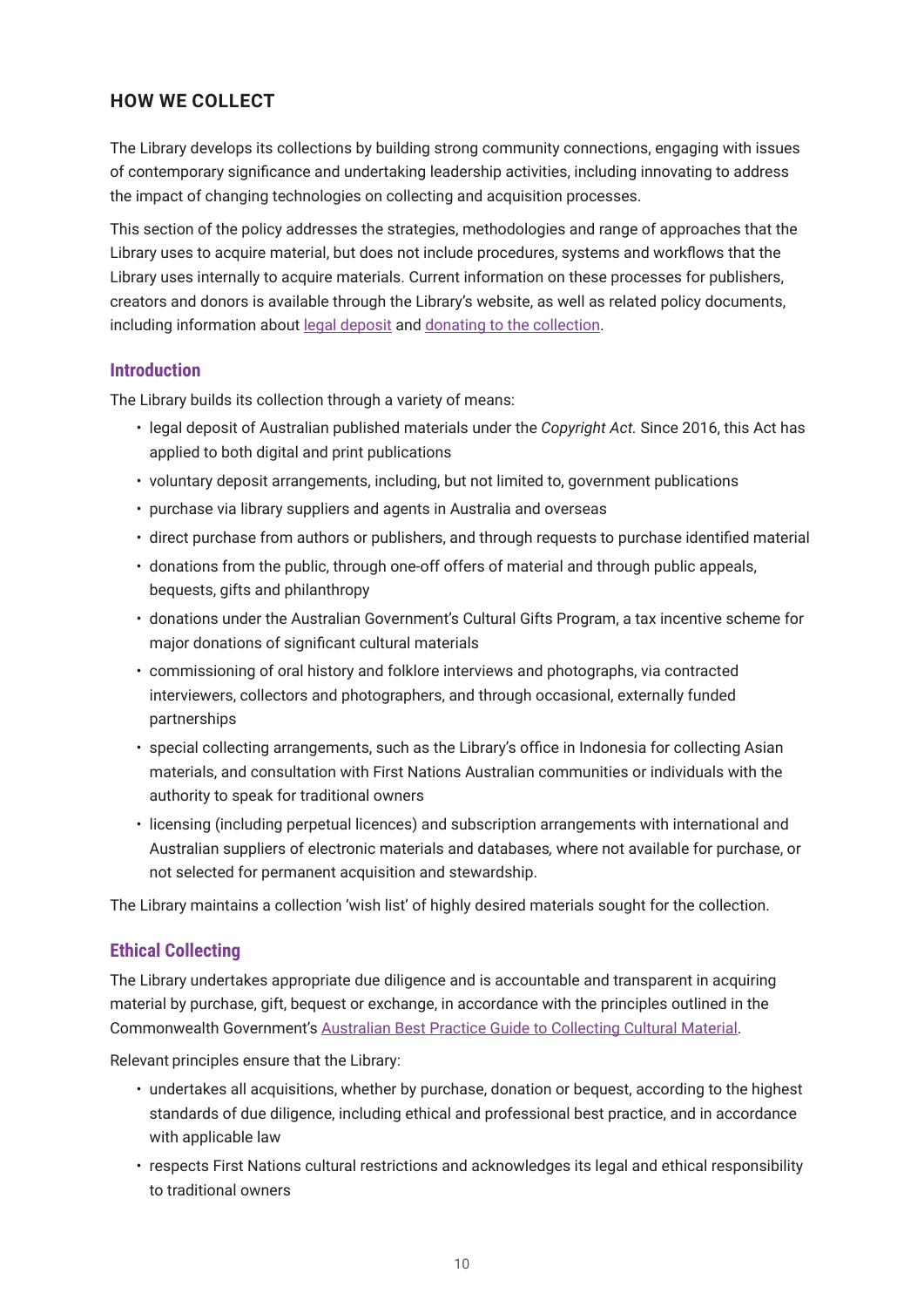- <span id="page-13-0"></span>• ensures all cultural material acquired has been legally exported from the country of origin (and intermediate countries)
- does not acquire cultural material where there is suspicion that it was obtained through unauthorised means or theft from individuals or other repositories
- reviews new information about an item in the institution's collection and undertakes further investigations, if required
- is committed to transparency and accountability in relevant policies and procedures and in making information on new acquisitions available to the public. The Library makes its policy documents, together with periodic acquisition highlights, available on its website.

The Library undertakes its acquisition processes in accordance with the Commonwealth Government's governance, performance and accountability rules.

### **Legal Deposit**

Under legal deposit provisions in the Commonwealth Copyright Act, the National Library is entitled to receive one copy of all library material published in Australia directly from the publisher, free of charge. Where material is published offline, for example print books, newspapers, magazines, journals, printed maps and music, or published USBs, CD-ROMs and multimedia DVDs, this material must be delivered to the Library within 30 days of publication. Online material, such as ebooks, websites, electronic sheet music or maps, must be delivered to the Library upon request. The Library works in close cooperation with Australian publishers, large and small, to assist them to meet these deposit obligations, and maintains the Australian International Standard Serial Number [\(ISSN\)](https://www.nla.gov.au/the-australian-issn-agency) and International Standard Music Number ([ISMN\)](https://www.nla.gov.au/ismn) agencies. More information, including information on what material is eligible, and how to deposit, is available on the Library's [legal deposit](https://www.nla.gov.au/legal-deposit) webpage.

### **Purchase and Licensing of Collection Materials**

The Library follows Commonwealth Government financial and procedural guidelines in all contractual, purchasing and licensing arrangements.

The Library purchases individual items for the collection through a variety of mechanisms, including auction, direct purchase from an organisation or an individual and through specialist vendors. The Library also purchases published materials through contractual arrangements with Library suppliers. These arrangements often involve developing profiles that specify groups of eligible materials for suppliers to deliver to the Library—for example, 'any book written by an Australian published in China'. Profiles are based on the principles and priorities determined in the Collection Development Policy.

Profiles are especially used in collecting overseas materials in order to define collecting priorities for and from different countries, and to acquire materials from overseas suppliers. The Library maintains a regional office in Jakarta, Indonesia, to facilitate the Asian regional collecting program.

Additionally, the Library seeks to selectively fill collection gaps for out of print and retrospective Australian publications, and nurtures relationships with collectors, antiquarian and second-hand dealers, small presses, auction houses, agents and other outlets, as well as the general public and organisations, to identify, select and acquire such materials.

Where materials are available on subscription but not available for acquisition into the collectionfor example, electronic resources and databases—the Library aims to acquire a perpetual licence to guarantee ongoing access and long-term sustainability. In instances where the Library only provides access to a resource but does not take responsibility for its sustainability, the Library acquires a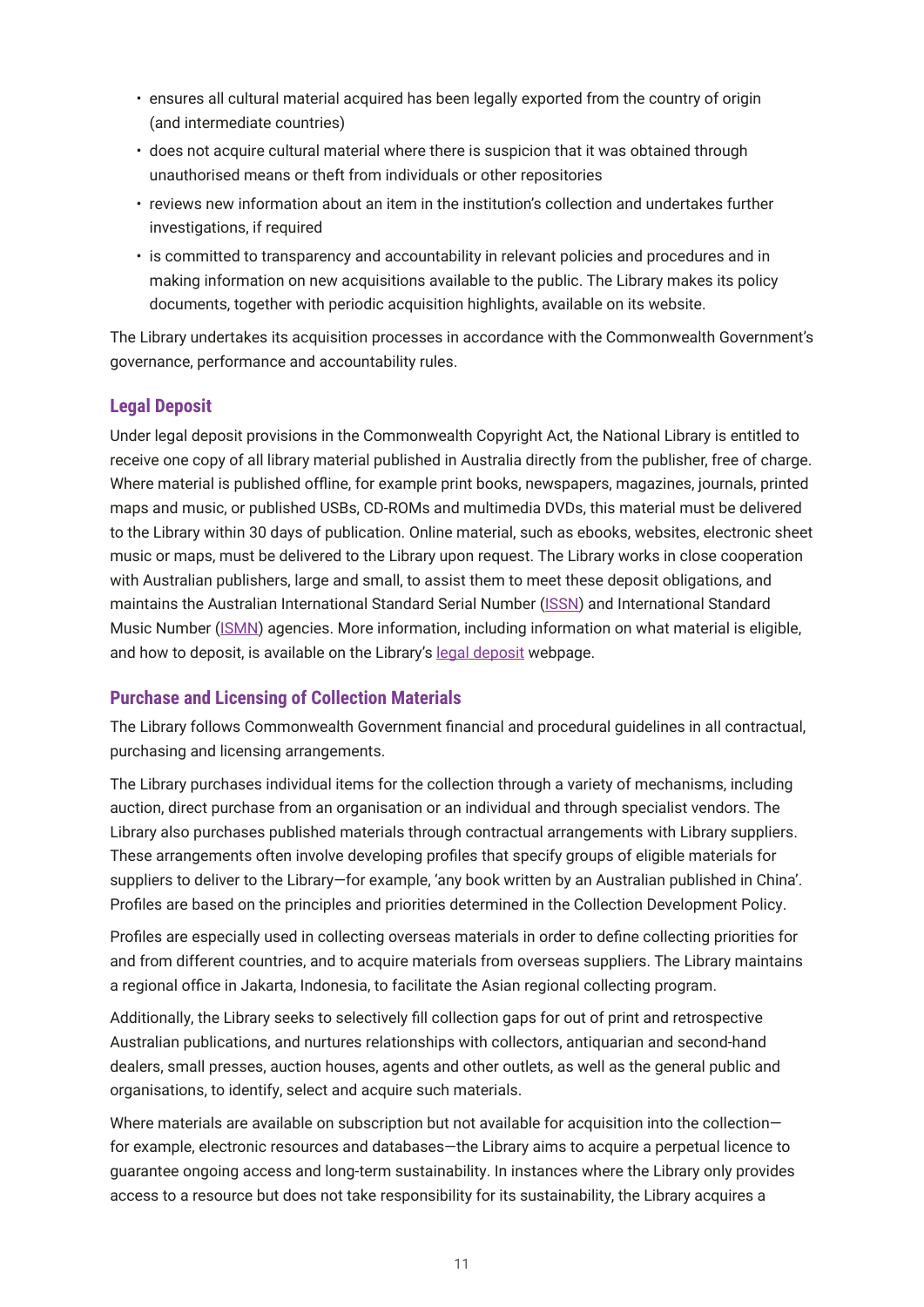<span id="page-14-0"></span>licence limited for use. The Library sometimes enters into consortium licensing arrangements in collaboration with other trusted repositories.

Where a formed collection, archival collection or item of significant commercial value requires external valuation for purchase, the Library uses independent qualified valuers, as appropriate, to determine market value. The Australian Government also provides a list of registered valuers as part of its Cultural Gifts Program.

### **Donation of Collection Materials**

Generous donations of collection material by individuals and organisations over decades have helped build the richness, diversity and depth of the [collections](https://www.nla.gov.au/collections). The Library encourages offers of a wide range of collection materials, in accordance with the scope, collecting intent and priorities outlined below in 'What We Collect'. The Library accepts materials across the spectrum, from single items to lifetime or formed collections. The Library takes a long-term view of collection donations, and can accommodate shorter or longer timeframes as well as large collections in periodic instalments. [Guidelines for donors](https://www.nla.gov.au/support-us/donate-collection-material)  [and collection donation forms](https://www.nla.gov.au/support-us/donate-collection-material) for registering offers are available on the Library website.

In accordance with its custodial role to provide long-term preservation of and access to materials, the Library can only accept materials to the Library as permanent gifts. The Library does not accept donations of material on permanent loan or a loan-for-copy basis.

The Library is not always able to accept offers, especially in areas where the Library's collecting is selective. Should materials duplicate existing items, or be outside of the policy, the Library may advise donors of alternative institutions or pathways that may provide an appropriate home for the material.

The Library particularly engages with the community to assist in locating volumes or issues in newspapers, magazines and journals that are missing from complete runs of periodicals, or where high use has rendered volumes at risk for long-term preservation. Occasional special projects and public appeals, such as for items required for digitisation—for example, *The Australian Women's Weekly*—or for ephemera collecting during federal election campaigns, depend on this approach.

The Library builds relationships with individuals, communities of interest and the research community to acquire collections of special and original materials of national significance. Donors typically include creators, collectors, executors, family members, copyright holders, agents or individuals acting with authority on behalf of an organisation or community. These relationships help the Library to identify rich and unique collections. Where possible, the Library works closely with and assists donors to organise, describe and document archival or large formed collections prior to transfer to the Library, at a level that enables a donated collection to be immediately accessible for research. The Library expects organisations and societies donating their organisational records to organise and document these in advance of deposit.

The Library asks donors to identify their relationship to the material in order to ascertain provenance, maintain rights agreements and access conditions and acknowledge donations appropriately. The Library respects privacy rights and obligations in requesting and storing personal information.

### **Donations under the Cultural Gifts Program**

The Library appreciates, benefits from and works closely with donors wishing to gift culturally significant materials under the Australian Government's [Cultural Gifts Program](http://arts.gov.au/tax_incentives/cgp). Information on how the Library acquires collections under this program is available on the website and outlines such requirements as minimum value and frequency of gifts, ownership of materials and copyright, valuation and acceptance of gifts.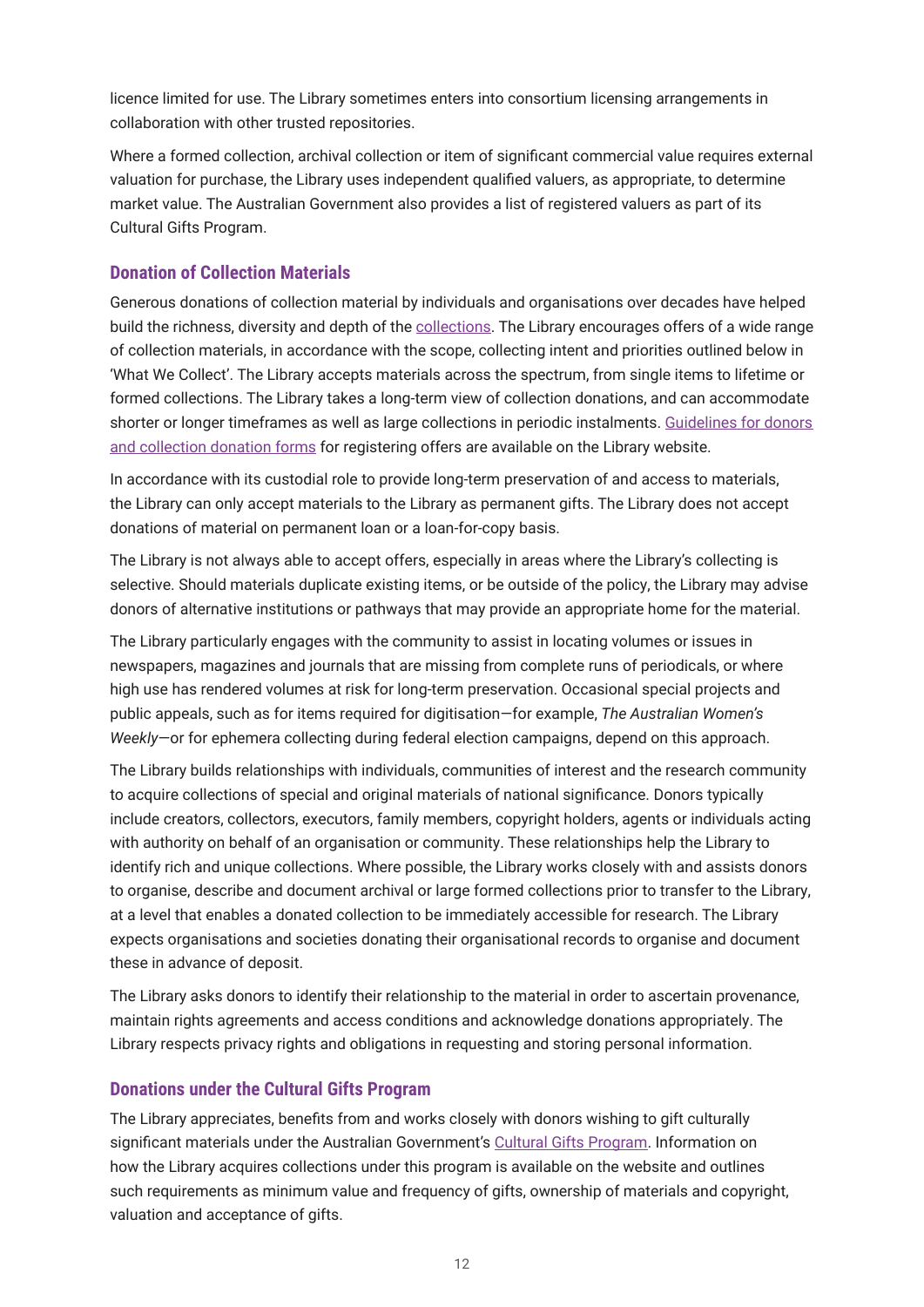### <span id="page-15-0"></span>**Commissioning**

The Library commissions oral histories, folklore recordings and some photographs, where oral or visual forms of communication capture people, places, events and experiences more appropriately than other forms of textual communication or publication. Typical examples may be the experience of immigration, natural disasters or generational change. The Library contracts specialist interviewers, and sometimes photographers, for such purposes. The Library provides recording equipment for oral histories it commissions and trains interviewers in methodologies appropriate to the medium and in accordance with Library systems and technology, often for use in the field.

The Library also enters into occasional partnerships with other government agencies to commission materials around particular subjects, such as the experiences recorded by the Forgotten Australians and Child Migrants project, and with universities under the auspices of the Australian Research Council and similar grants. These partnerships are normally facilitated by external funding and subject to formal agreements and contractual arrangements.

### **Copyright, Rights and Conditions for Access to Collections**

The Library aims to make all collections and collection items as accessible as possible once deposited, while respecting the intellectual property, moral rights, cultural sensitivities and privacy of donors, creators and subjects. This includes cataloguing the materials and making them accessible on the Library's website and through the Library's services.

While the Library permanently owns its collection materials, copyright normally remains the intellectual property of creators and publishers. The exceptions are where copyright is transferred to the Library by agreement; remains the intellectual property of the Library, for example in a commissioned oral history; or is acquired by the Library as part of the purchase, for example in the case of some photographs. The Library endorses the [position statements on copyright](https://www.nla.gov.au/policy-and-planning/copyright-position-statement) prepared by National and State Libraries Australia.

The Library prefers that donors do not place unnecessary restrictions on access to and research use of unpublished collections. However, donors are able to specify terms and conditions of access and use of their collection materials in the Library's rights agreement at the point of acquisition, including restricting access to sensitive material for an agreed duration. The Library makes materials available for use and for public use in accordance with these rights agreements.

Access conditions agreed to by creators and donors and other ethical considerations are especially important. The Library takes into account that rights to use First Nations Australian cultural material may be held by an individual, but traditional ownership of that cultural knowledge is often held at the community level. In some cases, permission to use cultural information should be in the form of written permission from relevant individuals or organisations with cultural authority.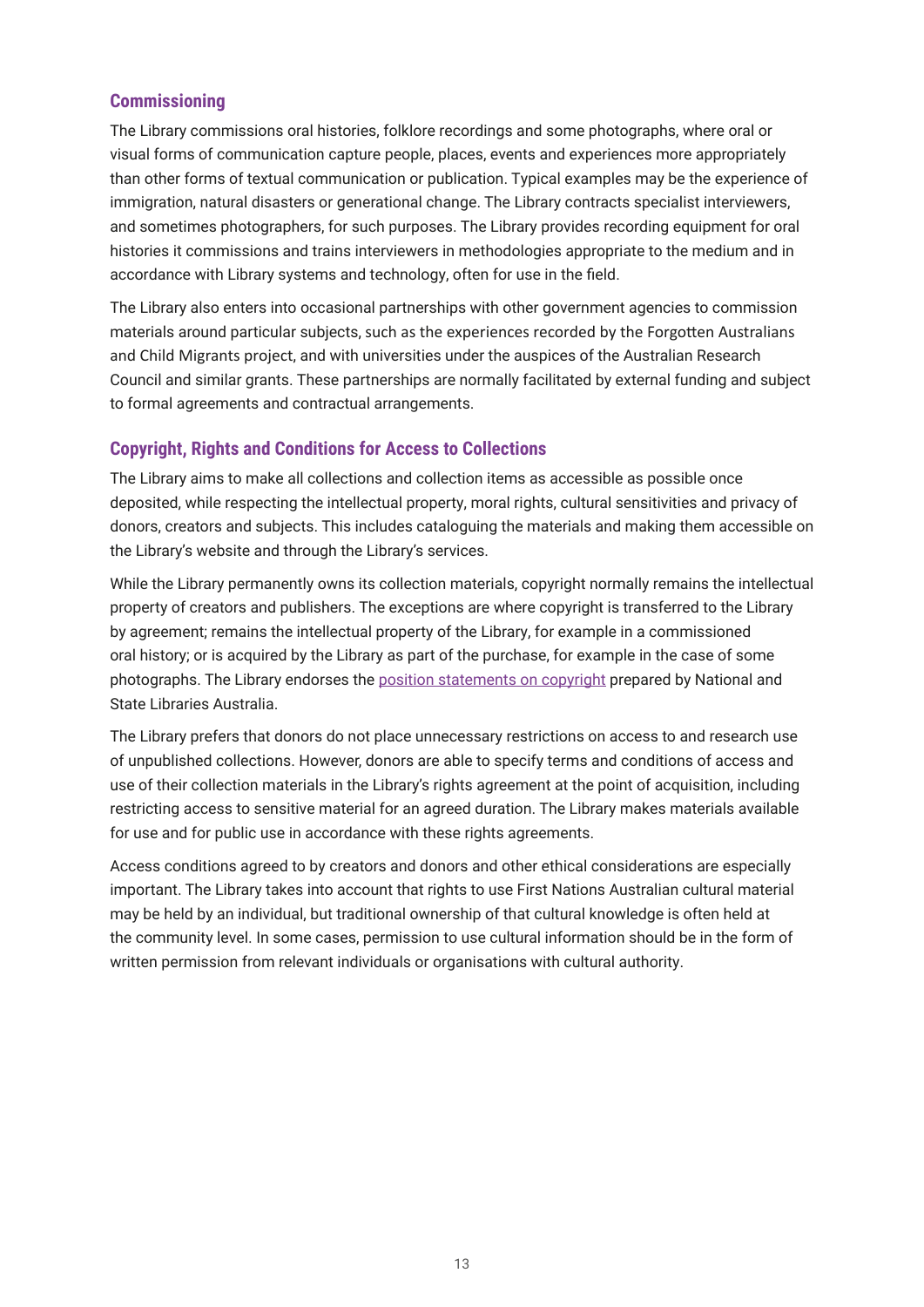### <span id="page-16-0"></span>**WHAT WE COLLECT**

The Library seeks to build **comprehensive** collections where relevant materials are acquired to the greatest extent possible; **representative** collections where the Library selects a manageable amount of material to represent a type, creator or subject; and **selective** collections where items of national priority or special significance are identified and collected, or where depth of collecting is prioritised above breadth. This section of the policy is arranged in sequence from comprehensive to selective, recognising that such a continuum is neither fully linear nor completely exclusive. Web archiving for example, falls midway along this imaginary line, and is by turns comprehensive, selective and representative.

### **Introduction**

#### **Published and Unpublished Material**

The Library, and librarianship more broadly, has long drawn a methodological distinction between what is defined as belonging to a published collection and what is considered unpublished. Unpublished collections are called variously 'special collections', 'non-book collections', 'archival collections', and 'local collections' among others; the variety of naming is evidence of definitional difficulty. Almost all of the so-named collections contain some published material.

On the other side of the divide, the modern publishing environment is not only highly diverse, facilitating individual and niche publishing, but in itself blurs the space between private correspondence and public circulation. Publishers include commercial publishers, private individuals, clubs, churches, associations, societies or organisations and any person, group or organisation that makes material publically available. Defining and distinguishing a 'publication' can be challenging in this environment—particularly in dealing with social media networks or books produced for a highly limited audience, such as a memoir intended only for family members. The Library's published collecting balances comprehensive aspiration against the potential flood of works that are highly limited in their circulation, while noting that automated solutions continue to resolve the dilemma. For the purposes of collecting, the main criteria for determining if an item is published is whether it is (or would be if it were published in a different place or time) subject to legal deposit.

The Copyright Act states 'Persons publishing certain literary, dramatic, musical or artistic works in Australia must deliver copies of the works to the National Library.' Section 29 notes that 'a work, shall be deemed to have been published if, but only if, reproductions of the work or edition have been supplied (whether by sale or otherwise) to the public'.

The comprehensive collection of Australian published material is a key statutory responsibility of the National Library. The Library collects comprehensively those materials which are covered by legislation under the Copyright Act. Legal deposit, as defined in the Act, applies to all Australian print and electronic publications, including books, journals, magazines, newsletters, reports, sheet music and maps. Websites and public social media, which are also included in the definition, are collected selectively. Legal deposit applies to any Australian person, group or organisation that makes this material available to the public for sale or for free.

#### **Comprehensive Collecting**

For all published Australian materials, the Library's collecting aims to be sufficiently comprehensive that researchers interrogating the collection could extrapolate an understanding of the entirety of published Australian output. When possible, comprehensive collection of Australian publications is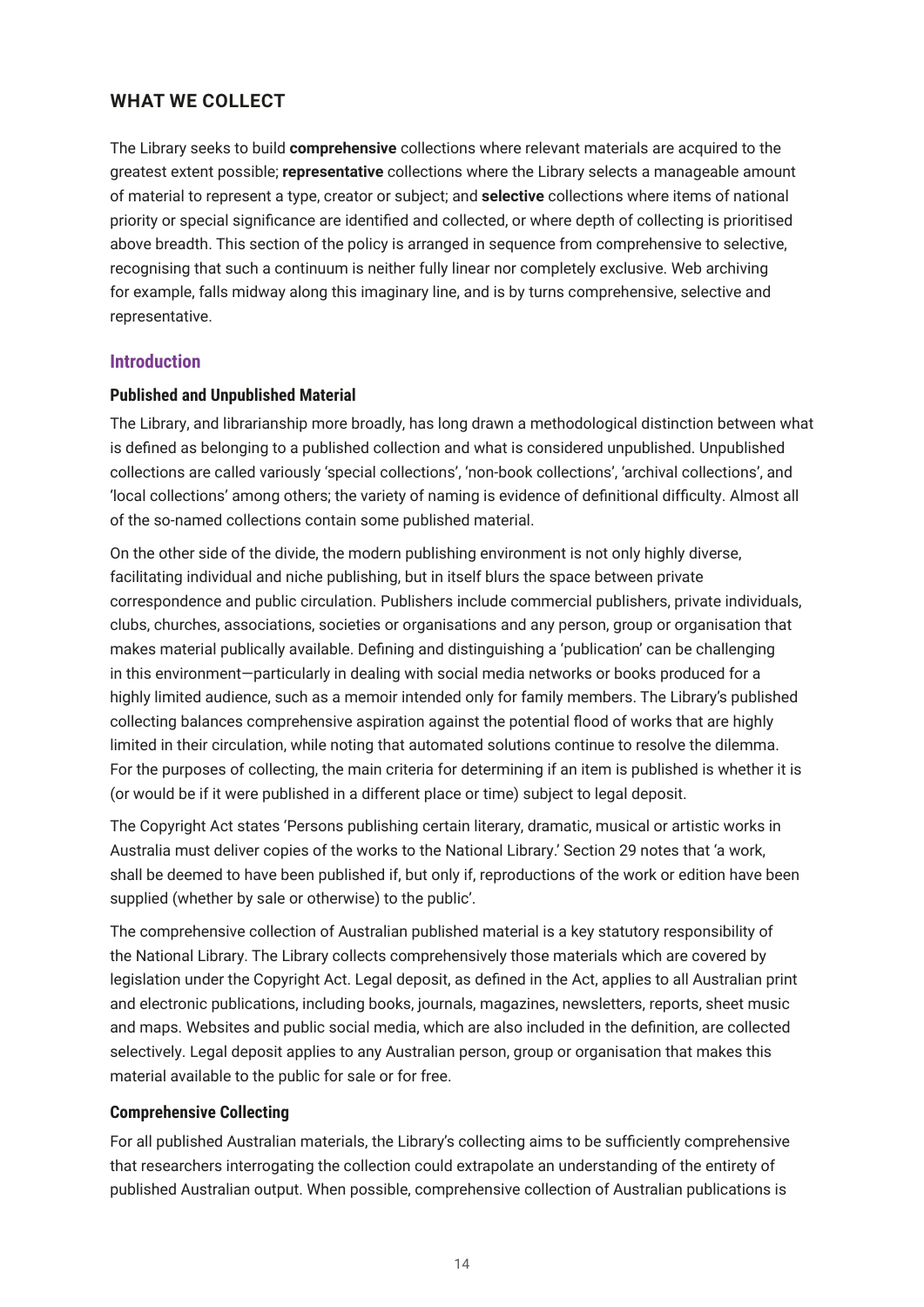<span id="page-17-0"></span>achieved by acquiring a copy of every published work. When it is not possible to collect every work, a combination of comprehensive and representative collecting approaches is used, minimising collection gaps in subject matter, format type, author group or other category of material. For example, the Library collects a sampling of catalogues from Australian art exhibitions, rather than attempting to collect each one produced. In a similar way, acquisition team resources are likely to be more strongly allocated to seeking out works which are poorly represented in the collections, than towards ensuring complete compliance for high-volume publication programs such as mainstream romance fiction.

### **Books**

### **Definition and Scope**

In the context of Library collections, 'books' refers to standalone textual or other literary works which have been made available to the public, including ebooks, printed books and any emerging forms of book publication. In the Library, book publications are technically termed 'monographs', to distinguish these from serial periodicals, and are often uniquely identified by an International Standard Book Number (ISBN).

#### **Context**

The Library's comprehensive collection of Australian books dates from the earliest published mentions of the continent through to the present day. Along with the serial and newspaper collections, this extensive corpus documents the development of Australia as a modern nation through the complete published record.

Published books both shape and mirror Australian culture, creating common experiences, passing on knowledge and reflecting debate and diversity, through fiction and non-fiction, poetry and prose, scholarly and popular books. Books have endured as the principal format for published material through centuries, evolving through various technologies, from old and modern bindings to ebook formats. Since the introduction of the Copyright Act, the Library has had the legal right to claim printed material published in Australia as legal deposit; since February 2016 this has included the online publishing landscape, and digital is the preferred format.

### **Collecting Intent**

The Library seeks to comprehensively collect Australian book publishing. This collection is intended to fully record the literary, intellectual and artistic contributions to public discussion that occur through book publication. This is chiefly achieved through collecting a copy of each Australian book with original content that has been made available to the general public. This collection covers all subject areas, genres and disciplines.

Books distributed only to a defined audience, such as those produced for a family, community or organisation, are also selectively collected where they add to the social, cultural and historical understanding of Australia, especially around topics and communities that are otherwise underrepresented in the Library's collections.

The Library also seeks rich representation of Australian literary culture in its collections and, to this end, may acquire variant printings or signed or annotated copies. A sample of highly limited book editions and artists' books are collected in order to reflect Australia's literary, artistic and book-making culture. Where resources allow, a small sample of printed blank or template volumes such as diaries, calendars or student workbooks may be collected to reflect this aspect of Australia's print culture.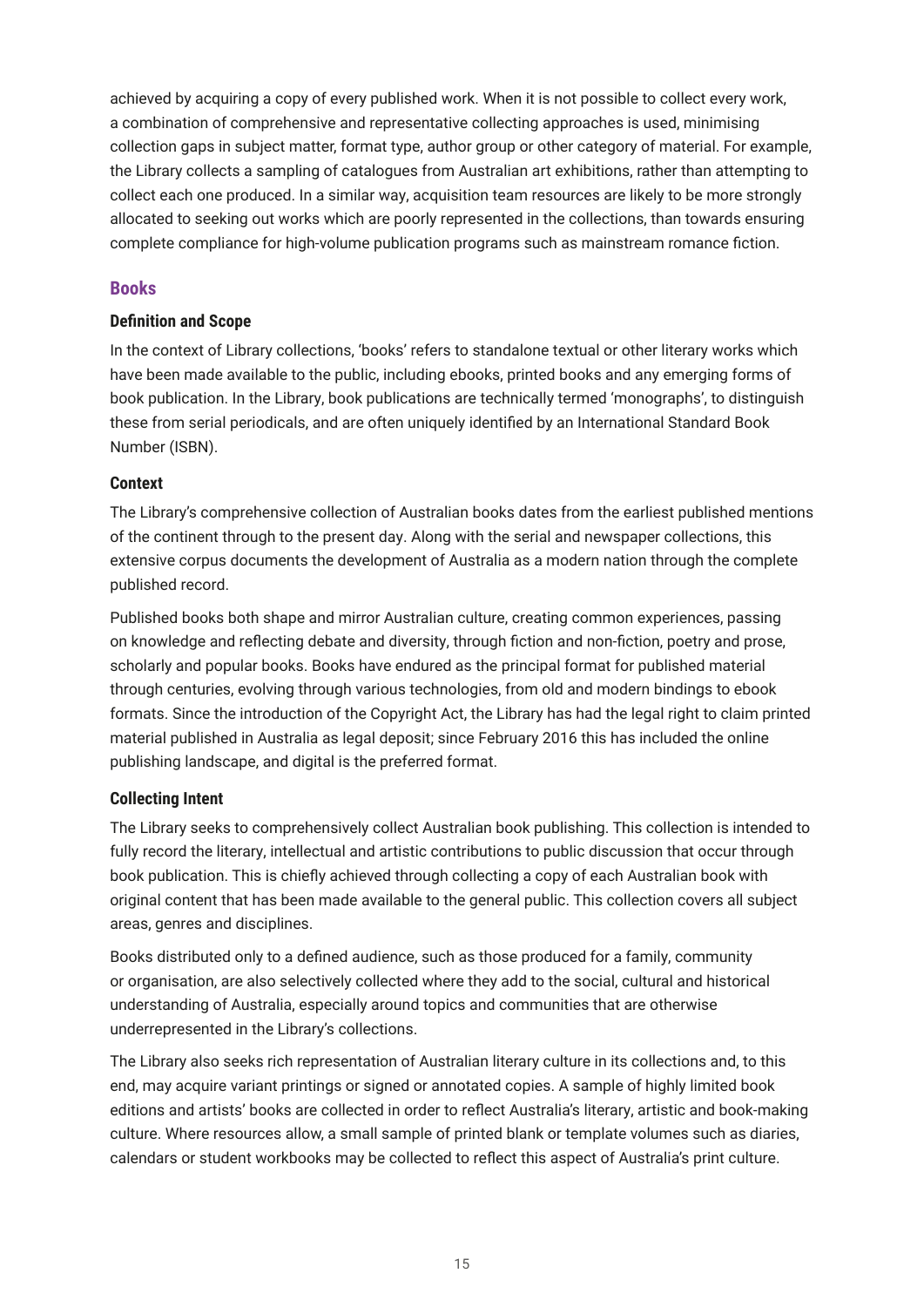### <span id="page-18-0"></span>**Priorities**

Even in a comprehensive collection, the Library makes prioritisation decisions in allocating resources to acquiring material. The Library's highest priority for Australian book collecting is to ensure the diversity and breadth of the Australian published record is adequately represented; focusing on collecting from First Nations Australians, and from culturally and linguistically diverse communities, will be a key factor in these decisions.

The Library also recognises the importance of Australian publishing imprints to Australian literary culture and society. Collecting this material is a responsibility of the Library.

As a national institution, the Library places priority on detailed coverage of people, places and events of national scope and impact, including variant copies and editions of works of enduring literary influence.

### **Periodicals, including Newspapers, Journals and Magazines**

### **Definition and Scope**

Periodicals broadly include all those publications that are published at recurring intervals. The term is used here generically to include newspapers, scholarly journals, magazines, gazettes, newsletters, reviews, digests, yearbooks and occasional papers published in series, either in print or digitally. The Library technically uses the term 'serials' for such publications, because these are normally published at intervals under the same title but in a new edition and on a continuing basis. They are typically referenced by volume, number, date or issue and uniquely identified by an International Standard Serial Number (ISSN).

In the context of Library collections, this section covers all periodical publications that are available to the public; they are considered to have been 'made available to the public' where they are offered for sale, distributed to subscribers or made freely available. Where circulation is restricted in some way (e.g. a newsletter restricted to members of a professional association) collection is out of scope for the published collections, but may be in scope for other parts of the collection.

### **Context**

Every year, the Library collects hundreds of thousands of issues of ongoing Australian periodical publications, from major metropolitan newspaper editions through speciality magazines and academic journals to community and organisational publications.

Through regular publication, periodicals provide a unique long-form view of Australian culture. Whether through regular reporting of corporate or technical information, or tracking changing fashion, technology and research, periodicals document both change and constancy over time.

In cultivating ongoing audiences, periodicals also provide insight into the development of Australian identities and communities, whether geographic, linguistic, cultural, professional, religious or interest based. At the same time, national newspapers and popular magazines showcase the issues, opinions and events that capture the whole nation's attention, bringing these diverse communities together.

### **Collecting Intent**

The Library seeks comprehensive coverage of Australian periodicals, reflecting the significant diversity of Australian life, research and reporting, as well as the preoccupations, interests and events that unite the nation.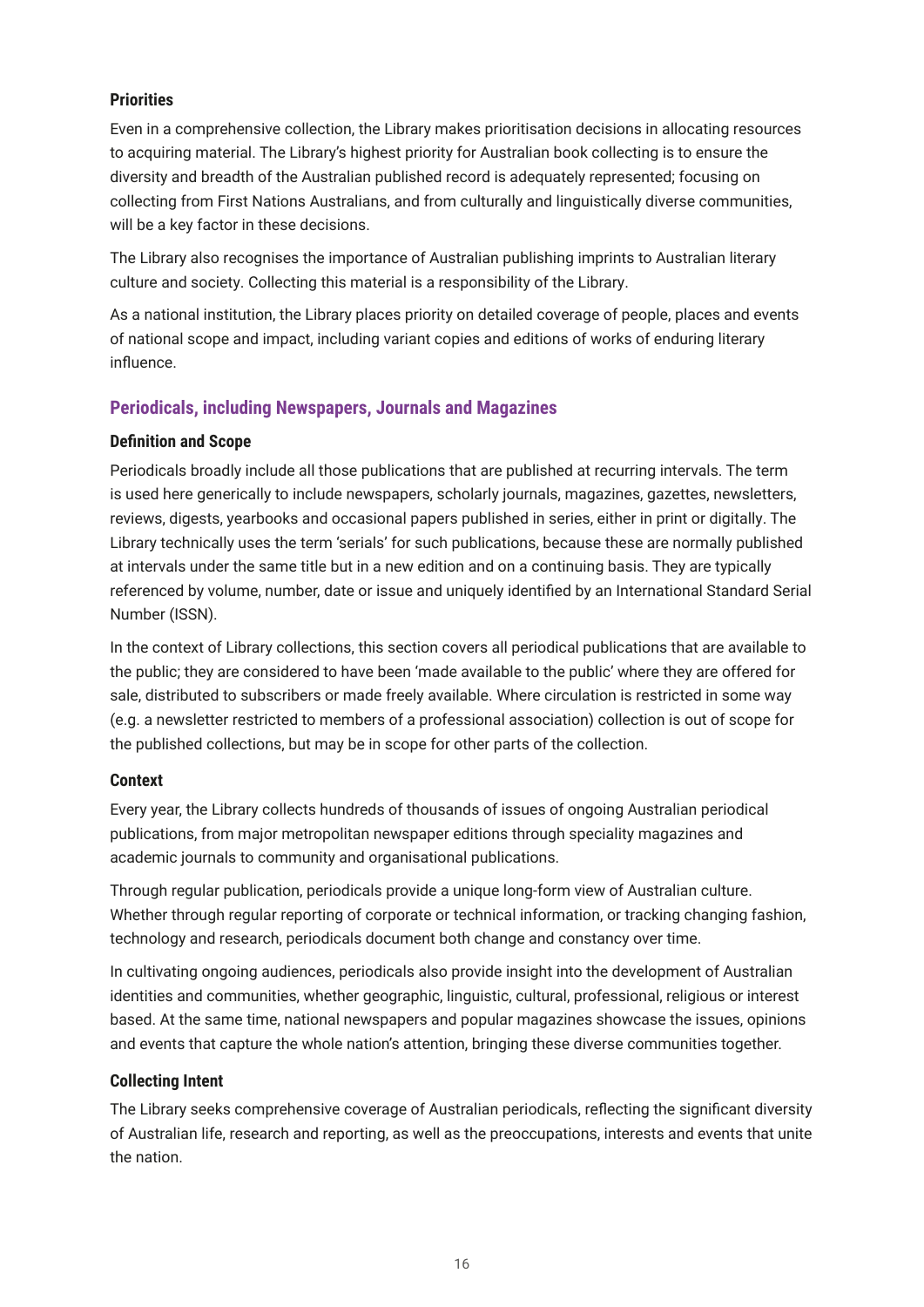<span id="page-19-0"></span>Given the number of these published in Australia each year, it is not feasible to collect every publication that may qualify as an Australian serial. In choosing what to collect, the Library emphasises collection of all publicly available periodicals with substantial original content reflecting Australian life, culture, research, public policy or governance, and aims to ensure that all aspects of serial publications are represented in the collections. In the case of newspapers, comprehensive collection is undertaken in collaboration with Australia's state and territory libraries.

The Library comprehensively collects all issues of titles that have been selected for inclusion in the collection, ensuring a long view of the changing format and content in that publication.

#### **Priorities**

The Library prioritises collecting periodicals with Australian content above those with exclusively overseas-created content. As with other collections, original and unique content is prioritised over publications comprised of content already published elsewhere. Publications with significant textual or artistic or other creative content are prioritised over those with a purely administrative function.

In acquiring retrospective serials, the Library seeks to fill gaps in existing serial collections, sourcing individual issues to ensure a complete run of each collected serial title. Priority is also placed on acquiring retrospective issues of serials that reflect aspects of Australian culture or life that is underrepresented in the collection.

#### **Collaboration and the Australian Newspaper Collection**

The Library was, for many years, a member of the [Australian Newspapers Plan](https://www.nla.gov.au/australian-newspaper-plan) (ANPlan), alongside state and territory libraries. While the group is no longer operating as a distinct entity, broader National and State Libraries Australia work ensures that national collaboration continues to have a major impact on collecting decisions. Under ANPlan, the National Library agreed to take responsibility for collecting and preserving newspapers of public record, including national newspapers, subjectbased newspapers, First Nations Australian newspapers and ethnic and linguistically diverse newspapers. These newspapers are collected comprehensively, while other Australian newspapers are collected selectively, according to the priorities listed in this section, along with consideration of Library user requests.

### **Government Publications**

#### **Definition and Scope**

Government publications include material published by all levels of government in Australia including Commonwealth, state, territory and local governments. This comprises a wide range of material, including books, serials, websites, maps, ephemera and posters.

#### **Context**

Australian lives are shaped by the decisions, policies and services provided by government agencies. Government publications constitute a significant proportion of Australian publishing and play a diverse range of roles in Australian society:

- promoting discussion and debate around public policy, e.g. discussion papers
- delivering accountability and reporting, e.g. Treasury reports or Australian Bureau of Statistics publications
- providing guidance and advice, e.g. pesticide information booklets
- documenting research and development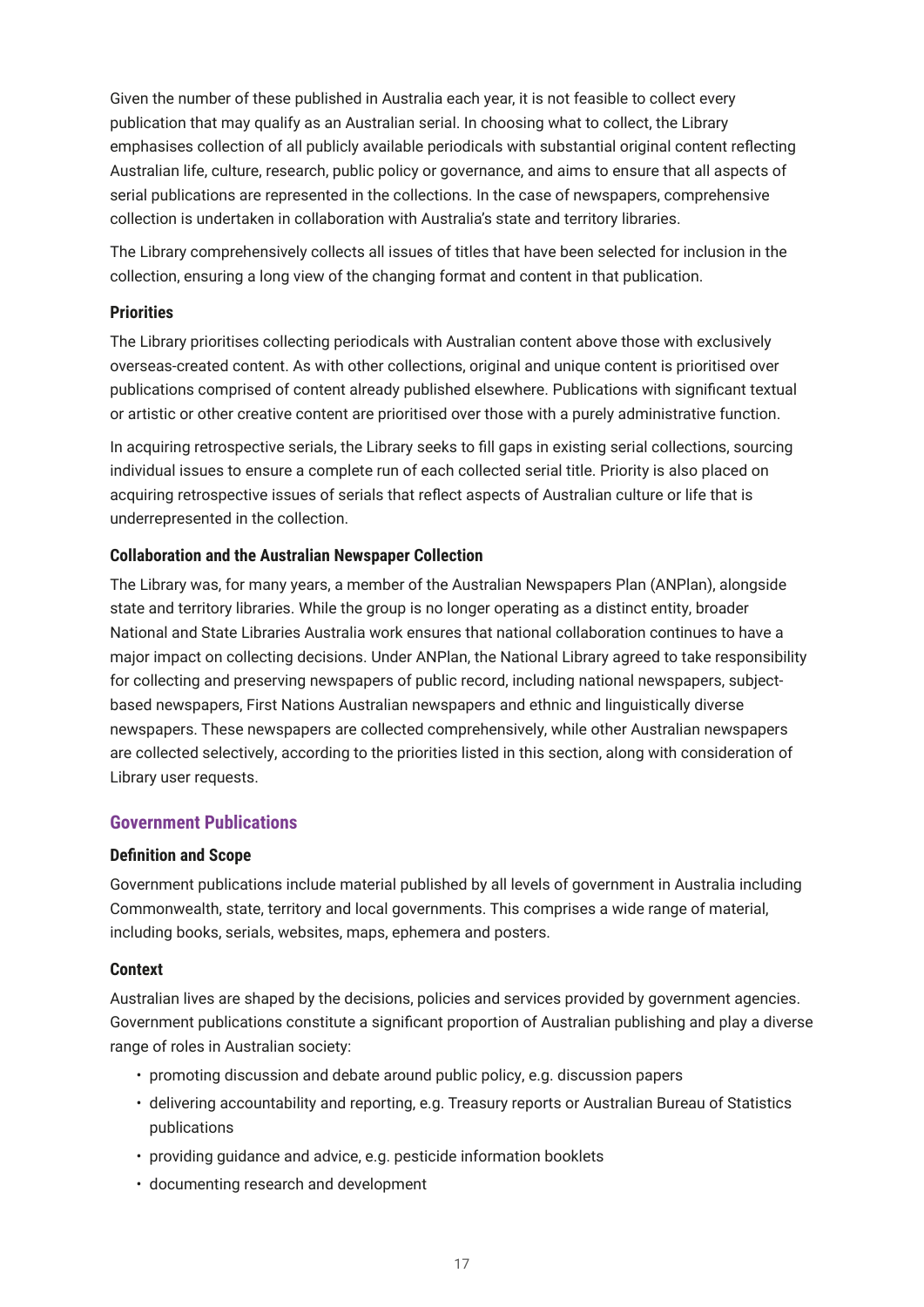- <span id="page-20-0"></span>• chronicling artistic and cultural expression
- recording heritage and creating new knowledge.

Libraries have traditionally provided a key access point for government publications which, when published in hard copy, can be costly and difficult to obtain. As policies and services change, publications can quickly disappear from circulation. Library collections ensure a comprehensive record of the published output of government is retained, and made accessible, in the public interest.

Much government publication takes place online, whether through downloadable documents or through websites more generally. With almost universal internet access in Australia, these publications are easily accessible without a mediating institution such as the Library. However, there are challenges for the long-term preservation of this material, which can disappear extremely rapidly and entirely, particularly in times of frequent changes to the machinery of government. Through collection of such material, the Library performs an essential role in preserving and ensuring enduring access to government information, whether electronic or hard copy.

### **Collecting Intent**

The Library aims for comprehensive coverage of Commonwealth, state and territory government publications in order to provide future access to the complete record of Australia's civic functioning. The Library's ability to achieve comprehensive collection, particularly of material published online, is highly dependent upon both the technologies available to collect the material and cooperative arrangements with government publishers. The Library collects digital versions of government publications by preference; to achieve comprehensive coverage of state and territory material, collaborative arrangements and responsibilities are pursued with state and territory libraries.

Where comprehensive collecting is not possible, the Library seeks to collect material in accordance with the priorities outlined in the principles, and places the highest priority on Commonwealth Government material.

Priority material includes major policy initiatives, parliamentary publications and the output of public agencies with significant publishing responsibilities, such as the Commonwealth Scientific Information and Research Organisation and the Australian Broadcasting Corporation.

Local government publications are collected selectively where they are substantial and reflect aspects of Australian life or culture, contain significant artistic, research or literary material, or shed light on the development of broader Australian public policy. Local government materials are primarily the responsibility of state and territory governments to collect. However, online local government material (websites) will be collected where it is efficient to do so as part of broader bulk website collecting.

The Library is often able to provide greater access to collected government material, especially that which was freely available at the time of publication, than to commercial material. To facilitate networked access to collected government material, electronic copies will be preferred to printed copies. However, this preference must be balanced with ensuring cost-effective collection and preservation of material. Priority is placed upon collection of material at risk of disappearing or where major changes are likely to occur, such as during machinery of government changes and events.

### **Collaboration**

The Library works with state and territory libraries to ensure collection, description, access and preservation of government publications. This collaboration ensures a shared responsibility, reducing duplication and increasing efficiency for all Australian libraries, and reducing burden on publishers by focusing on the deposit of digital material through the National edeposit (NED) service.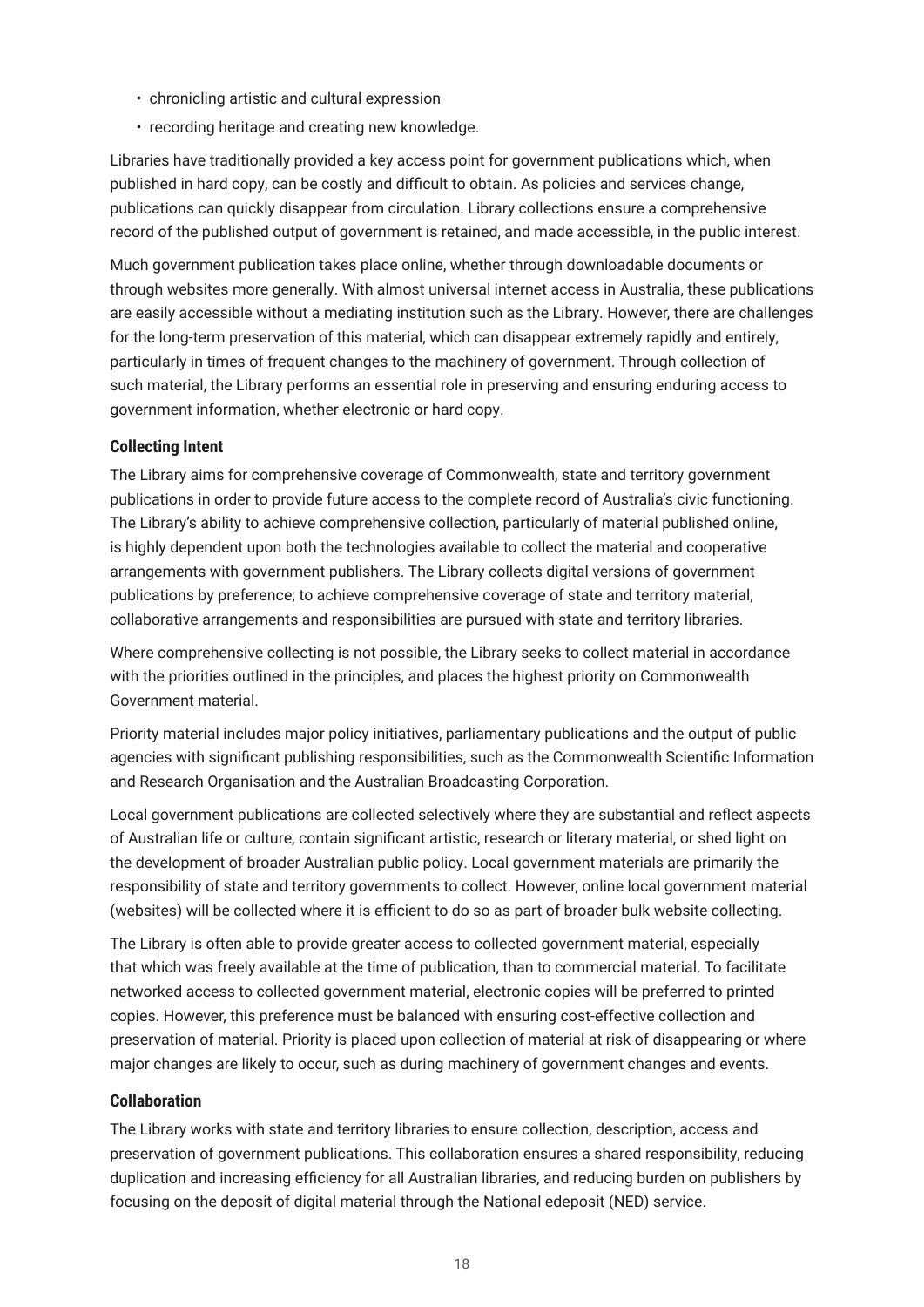<span id="page-21-0"></span>The National Archives of Australia retains responsibility for preserving Commonwealth Government records. To ensure efficient and effective collecting activity in both institutions, the Library may collaborate with the archives where the institutions' collecting responsibilities intersect.

### **Music**

### **Definition and Scope**

The Library collects Australian published and unpublished music scores, covering a range of musical styles, historical and contemporary music.

'Music scores' is the term used generically to describe all types of 'notated' music: sheet music, full and vocal scores, parts, albums and anthologies, song and hymn books, commentaries that include printed music and educational resource kits, some which come with accompanying audio and mixed media.

Unpublished music manuscripts, either in the hand of the composer or copyist, digitally notated music and facsimile reproductions are acquired as papers of the composer. The Library also collects personal archives, websites and oral histories relating to Australian composers, performers and music organisations; ephemera and photographs capturing musical performance and the music trade; unpublished audio recordings of folk music and dance; and wider music-related resources to support research and study. These other types of music materials are governed by the principles set out in those sections of the policy.

### **Context**

The Library aspires to comprehensively collect sheet music and scores published in Australia and to build a representative collection drawn from all music created by or for Australians, or that has an Australian context or association, past and present. The collection as a whole documents the role, place and history of music in Australian society, from European settlement to the present, and by its nature supports research leading to creative work, performance and scholarship.

The Library formerly acquired formed collections of historical European music, often in editions and bound volumes of the type imported into Australia in the nineteenth century, such as in the Helm Collection, as well as music created in the region. The Library no longer actively collects overseas music.

The Library does not normally acquire sets of contemporary performance materials, which are the responsibility of specialist music libraries in teaching institutions or organisations that support professional performing ensembles, such as Symphony Services International.

### **Collecting Intent**

The Library aims to comprehensively collect sheet music and scores published in Australia, in all languages and formats and across all genres and styles of music.

This includes variant editions, as well as copies of items where these contain particular provenance, annotations or distinguishing features. The Library also comprehensively acquires Australian Music Centre publications for research, access and preservation.

The Library endeavours to acquire music published overseas by Australian creators (composers, arrangers and lyricists) comprehensively, as well as overseas music that has some aspect of Australian content or association, or that relates to events of direct interest to Australia. For the purpose of understanding the history of musical culture in Australia, the Library selectively collects overseas music that was popular or performed in Australia during specific time periods, including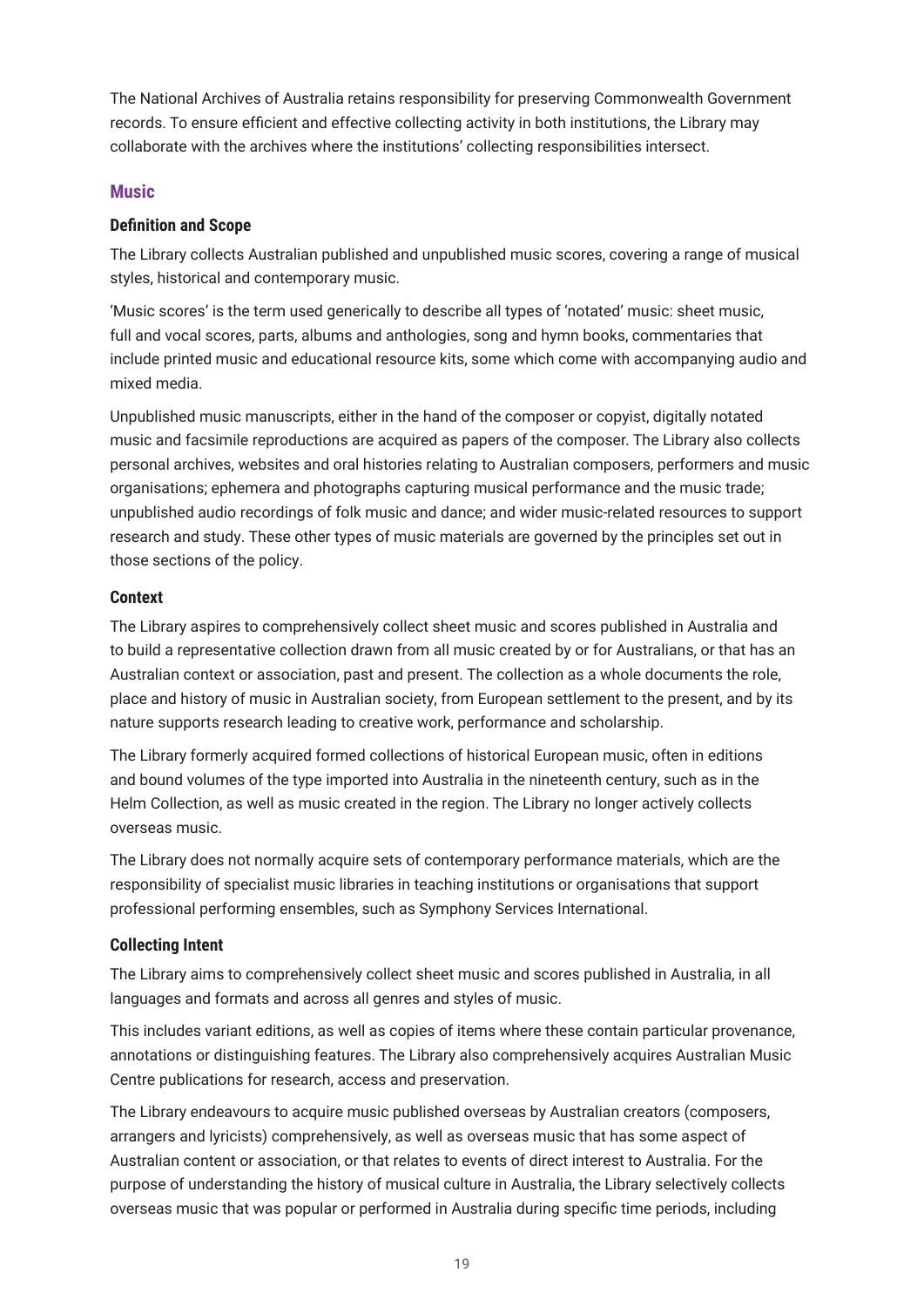<span id="page-22-0"></span>overseas music distributed in Australia by Australian agents. The Library will selectively add to such collections, in particular where there is an association with an Australian performer, composer or collector, or supplement existing series, for the purposes of research. The Library may selectively collect music scores from the wider region, specifically to support the study of the Asia-Pacific. It also provides access to international collections of music scores through eResources and subscriptionbased services.

The Library may acquire unpublished Australian music as part of a personal archive, and these personal archives may include music recordings. The Library collects as a priority music created by First Nations Australian musicians and diverse cultural communities in Australia.

### **Collaboration**

The Library's role in acquiring music scores is complemented by the National Film and Sound Archive, which aims to collect, preserve and provide access to moving image and recorded sound material and associated historical documentation representing the output of Australia's diverse music and radio industries. The Australian Institute for Aboriginal and Torres Strait Islander Studies also has a rich archival collection of First Nations Australian traditional music and dance recorded in the field. In cooperation , the Library actively collects music composed by, about or in collaboration with First Nations Australian musicians, as well as particular First Nations Australian music played by First Nations Australian musicians through its Oral History and Folklore program.

### **Maps**

### **Definition and Scope**

The Library's map collections comprise a variety of cartographic and geospatial materials produced by private cartographic publishers and all levels of Australian government. The terms 'maps' or 'mapping' may be used to describe all types of cartographic and geospatial media, including topographic and other thematic maps in print and digital form, hydrographic charts, real estate plans, atlases and gazetteers, globes and cartographic games and source material such as aerial photographs.

### **Context**

The Library hosts the largest cartographic collection in Australia, from the earliest published depictions of the continent through to the present day. A large proportion of current mapping is produced and published in series (maps of the same type covering a defined area), often by government agencies responsible for property administration and planning, environment, land and water resources, tourism, transport, sciences, primary industries, political boundaries and so on.

Some unpublished or manuscript mapping is also collected, particularly that of individuals or agencies who have created or used maps as part of their life and work. The collecting of cartographic literature, books, serials, websites and other materials is governed by the principles set out in those sections of the policy.

The Library collects digital map products generated by government and commercial suppliers, along with the metadata needed to archive and access mapping in this form. Increasingly, Australian government mapping is made available on the web and so is periodically collected via the Library's web archiving activities, to document the content as it changes over time.

Geospatial Information Systems (GIS) databases intended for use in the creation of maps are generally not collected. The Library negotiates with data creators and map producers to ensure ongoing archiving and future access to some spatial data and products.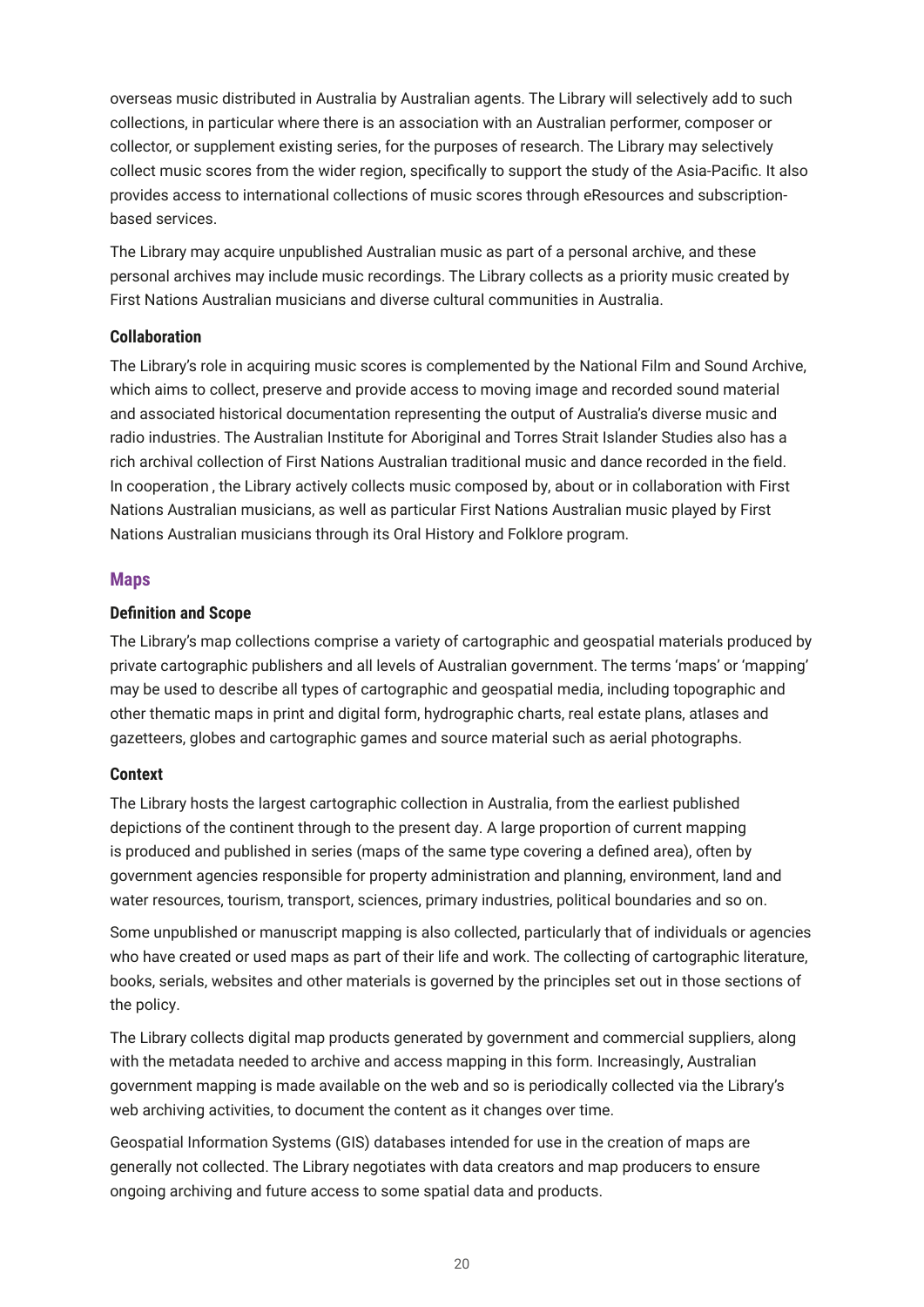<span id="page-23-0"></span>Geospatial Positioning System or Global Positioning System (GPS) products and databases in proprietary formats—intended for use with mobile navigational devices, for tracking, location and other synchronous and positional application—are not collected.

### **Collecting Intent**

As part of its national heritage responsibilities, the Library collects, preserves and makes accessible maps and other geospatial materials relating to Australia's documentary interests. The collection comprises historical and current cartography relating to Australia and other nations, with particular emphasis on countries and regions during periods of Australian engagement with them.

The Library seeks to comprehensively collect all forms of Australian cartography and the cartography of Australia and its territories. In doing so, it comprehensively collects all maps in a given series, ensuring full geographic coverage. The Library also aims to be comprehensive in its collection of the mapping of South Pacific and Timor-Leste, and representative in its collecting of the mapping of Indonesia and China. In all current cartographic acquisitions, including legal deposit, and in some historical acquisitions, the Library prefers digital formats.

Maps of South-East Asia and other regions in which Australia has clear historical, commercial, diplomatic, military or other significant interest are now selectively collected, where previously these were collected representatively.

Also collected selectively are maps and cartographic products that demonstrate changes in cartography—for example, science, techniques and styles—over time.

### **Collaboration**

The Library works with state and territory libraries to ensure collection, description, access and preservation of government mapping. This collaboration ensures a shared responsibility, reducing duplication and increasing efficiency for all Australian libraries.

The National Archives of Australia retains responsibility for preserving Commonwealth Government records. To ensure efficient and effective collecting activity in both institutions, the Library may collaborate with the archives where the institutions' collecting responsibilities intersect.

### **Websites**

### **Definition and Scope**

The Library's websites collection comprises a variety of online publishing, including news sites, blogs and social media, as well as organisational, educational and commercial websites. Ebooks and electronic journal documents made available via the web are collected in accordance with the collecting policies for books, journals and government publications. Web applications that are not publications, such as banking and booking services or purchasing applications, are not collected. The Library does not intentionally collect illegal material published on the web.

### **Context**

The web is one of Australia's most significant and influential publishing platforms. Since the mid-1990s, Australians have used it to publish information, commentary, discussion and debate on cultural, social and political issues. Content published on the web ranges from the deeply scholarly to the popular, from in-depth research and commentary to accounts of daily life.

The National Library commenced archiving websites in 1996; its selective web archive, under the designation 'PANDORA', was one of the earliest public web archives in the world. Ensuring that this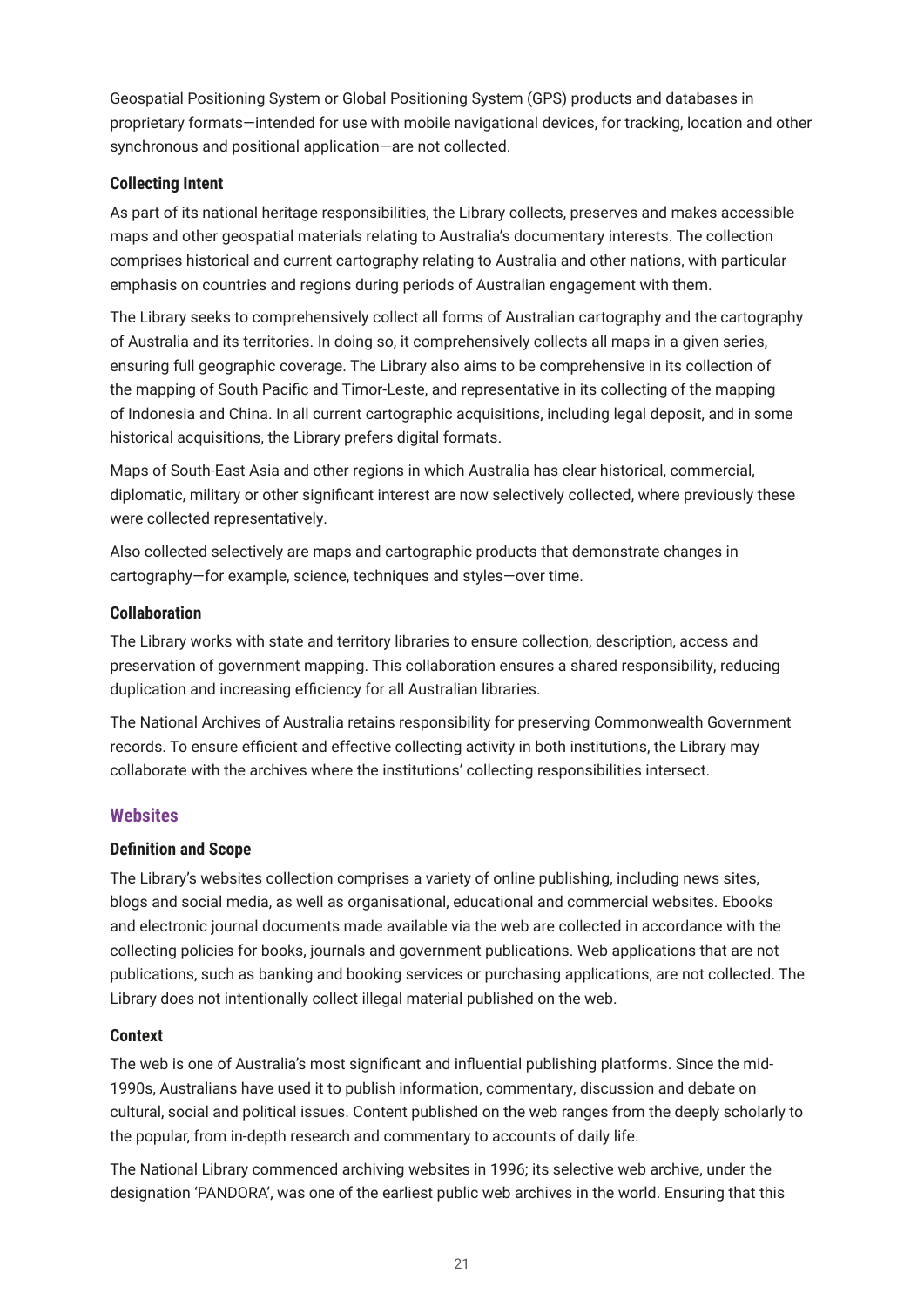<span id="page-24-0"></span>collection is publicly accessible has been core to the Library's approach to web archiving from the inception of the program. To extend collecting towards a comprehensive scale, in 2005 the Library commenced capturing annual snapshots of the .au domain.

Unlike print-based publishing, online publication takes place in a highly dynamic, interactive and largely unmediated environment, often blurring the lines between publication and communication. This poses particular challenges for collecting institutions, including how to accurately archive a rapidly changing medium and how to distinguish publication from other web uses, such as commerce or private communication. Web publications disappear quickly, posing real risk that crucial parts of Australia's early twenty-first-century documentary history will be lost altogether.

The scale of online publishing requires automation to capture material, using various harvesting methods and tools. While reliance on this technology is essential to building a comprehensive collection, the complexity of online publishing means that there remain significant technical limitations on what can be collected. So, while a website may be collected, it may not be complete or fully functional within the archived collection.

For all these reasons, collecting websites is both a critical activity for the Library and a highly challenging one.

### **Collecting Intent**

As a core aspect of collecting Australian publishing, the Library has a responsibility to create a comprehensive collection of Australian web publications. The Library's web archiving activities are designed to be as comprehensive as possible, providing researchers with a collection that accurately represents the breadth and interconnectivity of the web and its content, and replicates its depth and dynamism through coverage of selected high-priority subjects.

The interconnected and fast-changing nature of web publishing poses significant challenges to this aim; it is impossible to preserve in an archive all Australian web publishing exactly as it appeared at every moment in time. For this reason, the Library approaches web collecting through three types of activity:

- regular 'snapshots', at least annually, of the entire Australian .au web domain, to capture the diversity of Australian life, people, places, events and ideas at a selected period in time
- thematic collections with focused coverage of selected events, issues and sectors, to capture matters of national significance, e.g. coverage of federal election campaigns and disasters such as the 2019–2020 bushfires
- scheduled and timely archiving of selected websites of high value or that change rapidly, such as news websites, to capture changing content in a meaningful way.

### **Priorities**

In selecting websites, issues, events and sectors for more in-depth coverage, the Library applies the priorities specified in the principles section of this policy. In addition, priority is given to:

- discussion, debate, research and commentary about or contributing to the formulation of Australian public policy
- the diversity of cultural, social, research and business publishing on the web
- 'grey literature'—information and works produced by all levels of government, academia, business, peak organisations and industry not controlled by commercial publishing and usually only available online.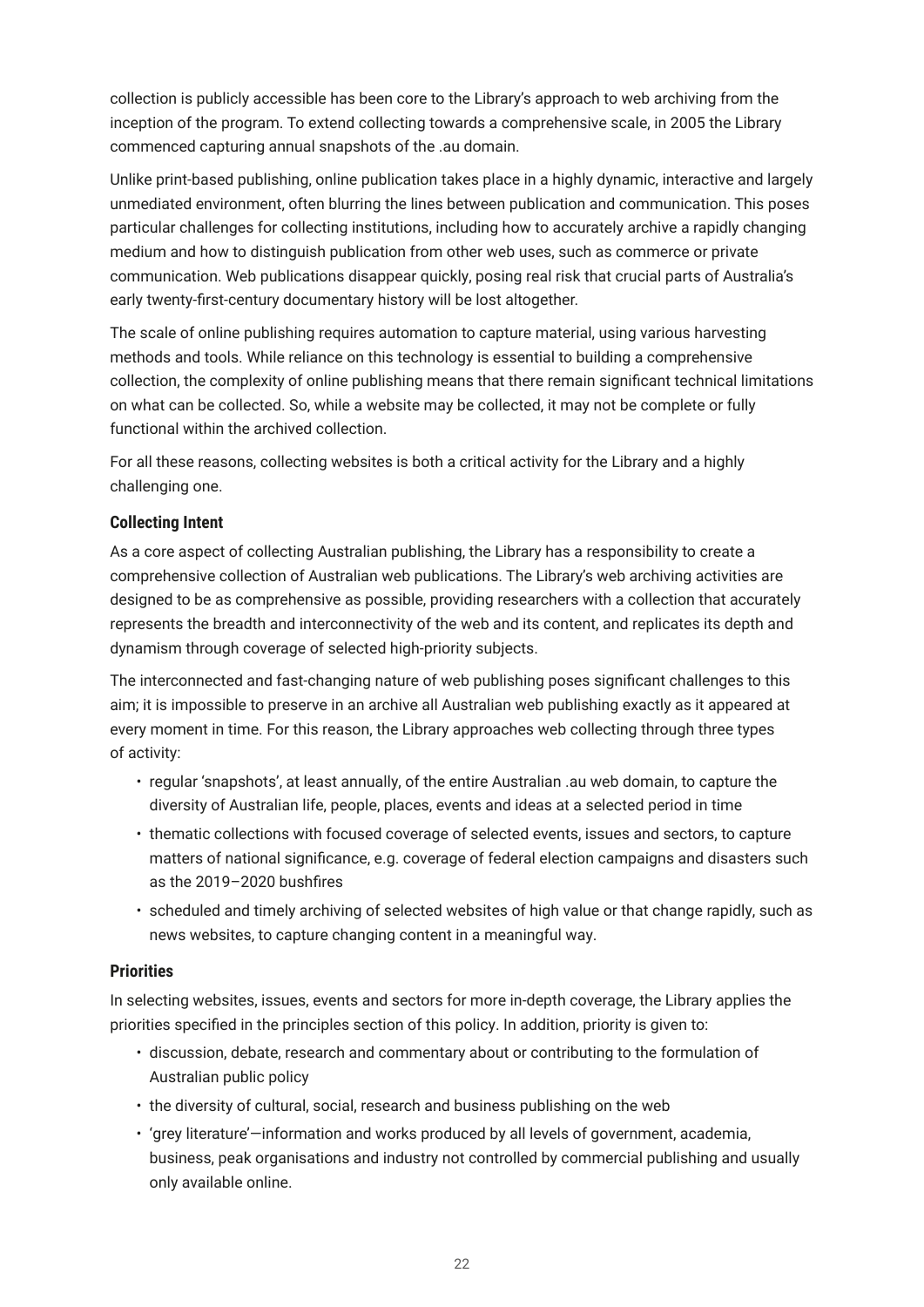### The Australian Domain Collection (.au)

The Library undertakes regular (at least annual) collections of all websites published in the .au domain, which is sometimes called a whole-of-domain harvest. The priority in undertaking these collection events ('snapshots') is to capture comprehensively the breadth and diversity of Australian web publishing at any one time. The domain harvest is scoped and executed to maximise collection of what is actually published on the .au domain. The Library's domain-harvest collections represent the most accurate and comprehensive record of Australian online publishing at a specific point in time. To ensure breadth, the Library captures websites at a relatively high level, collecting most but not necessarily all content from each site. As a capture of the Australian domain takes several weeks to complete, this collection does not capture all, or even most, version changes to websites within the domain.

Australian web material is increasingly published outside the .au domain, often on large international self-publishing platforms. The Library collects web material published via selected international platforms when it can automatically or semi-automatically be identified as Australian. Platform collecting augments the domain collection in building a broad representation of Australian web publishing.

### Thematic Web Collecting

The Library creates focused, curated web collections relating to priority events and issues or content produced by selected sectors. Events covered include national political and cultural events, as well as events within or influential upon scholarly and research communities.

Thematic collections ensure a documentary record of changes in Australian policy and culture, as well as memorable moments in Australian history. Such collections also represent areas of Australian life documented primarily through the web and less well represented through other forms of publication. By focusing on a defined topic, they also capture the interactivity of web publishing and the way related websites influence each other.

Thematic collections of web content aim to provide comprehensive coverage of relevant web publications, to a complete or almost-complete depth. Collection frequency will be determined by the nature of the collection and will be carried out as necessary to ensure thorough topic coverage. While thematic collecting is curated, it also effectively uses technology for the automated bulk harvesting of curated seed lists of URLs.

In addition to the priorities articulated above in the principles statement, issues selected for thematic coverage will include matters of public policy debate, as well as issues affecting First Nations Australians; culturally and linguistically diverse communities; rural and regional populations; and economic, social, business and research communities. Selection of issues for coverage in themed collections is also influenced by the ease and resource intensity of archiving sites, and is subject to the Library's available technology and expertise. Thematic and selective website collecting is not restricted to websites from the .au domain, but includes material considered Australian as articulated in the principles statement and as allowed by the legal deposit provisions of the Copyright Act.

### Selective Website Collecting

The Library selects high-priority websites for thorough collection. This includes sites that cover the activities and views of organisations, individuals and communities who contribute to public debate and shape Australian policy and society; sites that provide commentary, journalistic coverage, research or debate on political, social and cultural affairs; and sites that provide research and scholarly resources. Timely collection is particularly important for selective collecting, to ensure that records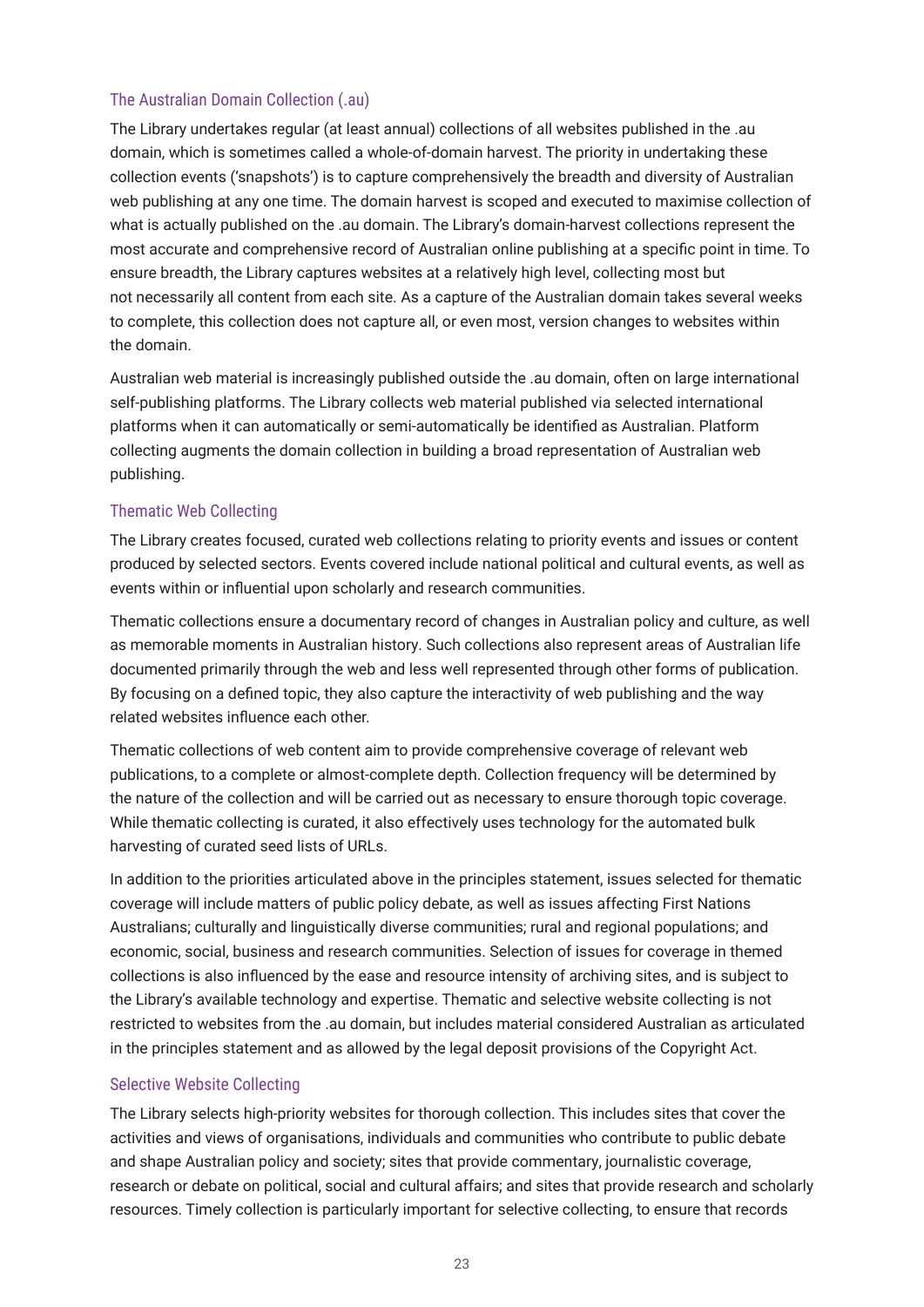<span id="page-26-0"></span>are kept of rapidly unfolding events. In addition, scheduled selective collecting is used to capture frequently changing content considered of significant value, such as that on news websites.

### Social Media

The Library collects some social media, as it does other types of online material where it is located on a standard website platform. However, social media that is dependent upon specific and proprietary platforms require methods other than the harvesting employed for websites and web documents.

Social media also provides collecting challenges in respect to distinguishing publication from personal communication. For this reason, and the technical difficulties in collecting from social media service platforms, social media is not collected comprehensively.

### **Collaboration**

The Australian Web Archive results from a collaborative effort with other cultural institutions, including state and territory libraries. Where possible, the Library actively seeks partnerships with trusted institutions to increase efficient collection of web materials.

### **Ephemera, including Broadsides and Posters**

### **Definition and Scope**

'Ephemera' is a term used generically to refer to transitory works. Ephemera is typically produced during the course of everyday social life to convey topical and timely information about places, people, events or moments in time. This kind of material tends to be produced for a specific audience and immediate purpose rather than for long-term use and retention.

The Library collects physical-format contemporary and retrospective ephemera, to document Australian social, political, cultural, performing and sporting life. This material is mostly printed on paper but includes some objects (memorabilia such as hats, badges or T-shirts used, for example, in electioneering, community dialogue, celebration or protest). The evolution of ephemera means that producers now embrace websites, electronic flyers and social media; web archiving, including wholeof-domain harvests, now plays a significant role in building the Library's ephemera collection.

The Library also collects broadsides—these, historically, communicated a message in writing, announcing, for example, events, proclamations or advertisements—and posters, on which the message is conveyed through concentrated visual impact, accompanied by text. Posters often have significant or memorable artistic and graphic design features, but they are ephemeral in nature, purpose, print production and information. They are often mass-produced, rather than unique pictorial works.

The Library also collects 'street press' publications, pamphlets and zines under the category of 'periodicals', although these share some of the attributes of ephemera, with their topicality and ephemeral nature.

### **Context**

The Library collects, organises and preserves ephemera as a significant part of its documentary record of historical and contemporary Australian life. It is typically used to inform, promote, advertise, entertain, advocate or express opinion, for example, in support of a social or political campaign or a performance.

The vast quantity of ephemera produced by the Australian community, and lack of specific legal deposit provisions for printed material that does not meet the definition of 'published', mean that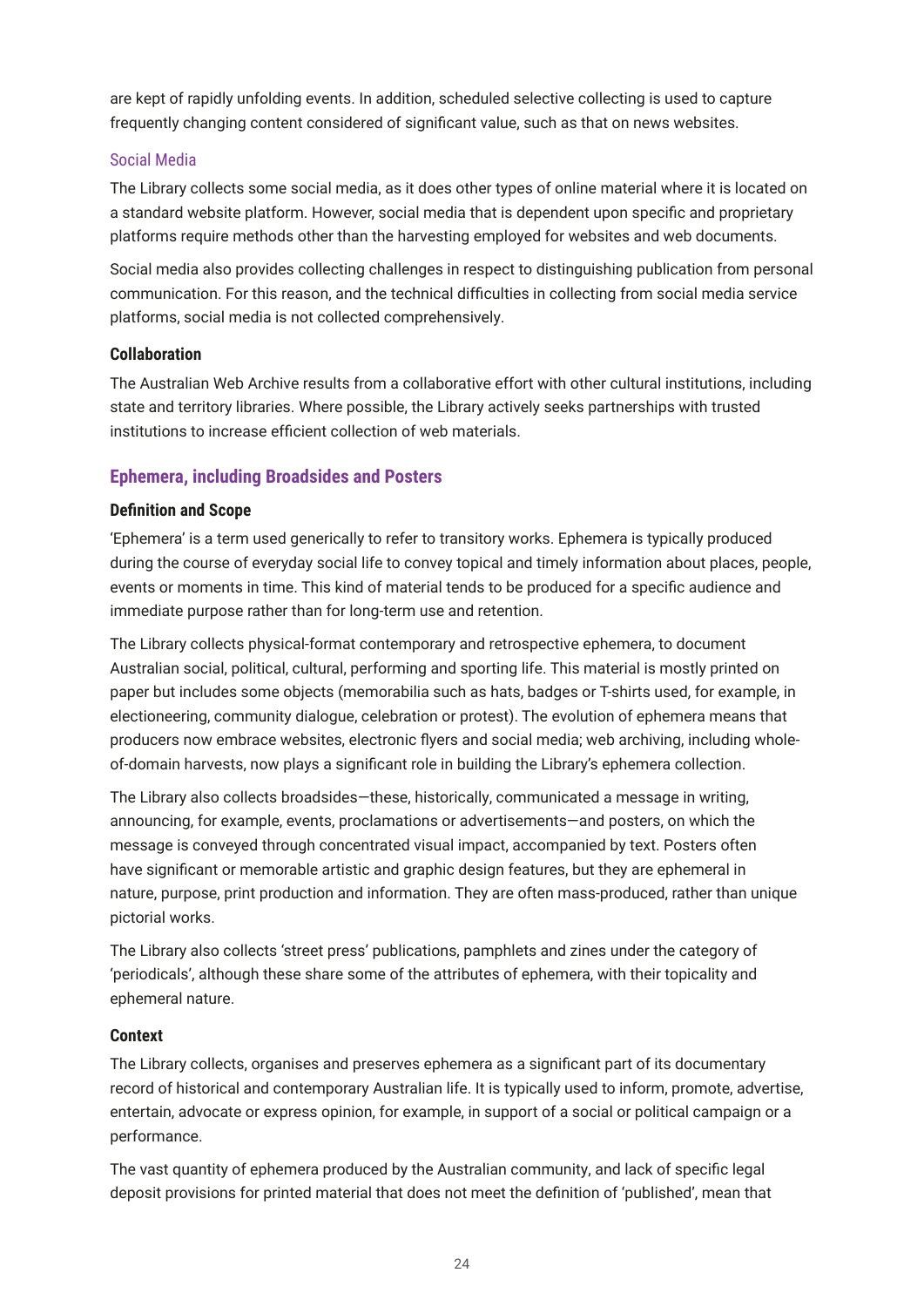<span id="page-27-0"></span>the Library's ephemera collecting is representative and selective. Documents such as leaflets, flyers, advertising materials and menus are intended for short-term use and enjoyment, and to be discarded after use; they are therefore at high risk of disappearing from the documentary record. Ephemera can display a wide range of production and aesthetic values, and reveal diverse printing technologies and production decisions over time. The variable quality of the artefacts (which range from single loose sheets to silk programs) may demonstrate high levels of artistic creativity by unacknowledged creators, making determination of copyright status and ownership difficult.

### **Collecting Intent**

Where the Library identifies topics of high priority or national interest, the Library aims to collect as comprehensively as possible. For example, the Library collects federal election campaign material across all candidates, electorates and parties comprehensively. The Library also collects, as comprehensively as possible, printed programs, handbills and flyers pertaining to national performance arts organisations and international tours; artists identified as nationally or internationally significant; and events, festivals and celebrations of national interest.

In other instances, the Library aims to acquire a representative sample of material pertaining to geographic regions (for example, the Great Barrier Reef), travel (for example, eco-tourism), sport (for example, Olympic and Paralympic games), identified cultural groups (for example, refugees), social movements (for example, Aboriginal Australian and Torres Strait Islander land rights) and political opinion or issues of current and past public debate (for example, the Australian Marriage Law Postal Survey).

The Library selectively collects samples of other types of ephemera such as trade catalogues, invitations, advertising material, menus and other items representing social diversity. Ephemera can often fill subject gaps in the wider collection, in particular with regard to emerging issues of regional or community concern that might not otherwise appear in published form.

The same collecting intent applies to posters and broadsides, which can reveal Australian issues and concerns in a concentrated visual format, though they are not always created primarily as works of artistic expression.

### **Collaboration**

The Library is highly dependent on active engagement and donations from the general public and collectors in acquiring ephemera, particularly relating to special events, the performing arts, public discourse and campaigns.

The Library collaborates with a range of cultural collecting institutions, including the state and territory libraries, other national institutions and performing arts organisations. The Library does not collect ephemera in audiovisual form; this is the responsibility of the National Film and Sound Archive.

### **Pictures**

#### **Definition and Scope**

The Pictures Collection comprises material in a range of visual media, documenting Australian life.

The largest component of the collection is photography, featuring in many formats ranging from the earliest daguerreotypes of the mid-nineteenth century to contemporary digital image files. The collection also includes prints in many media, including engravings, etchings, lithographs and woodcuts. Paintings, watercolours, drawings, sketchbooks, cartoons, posters, postcards and objects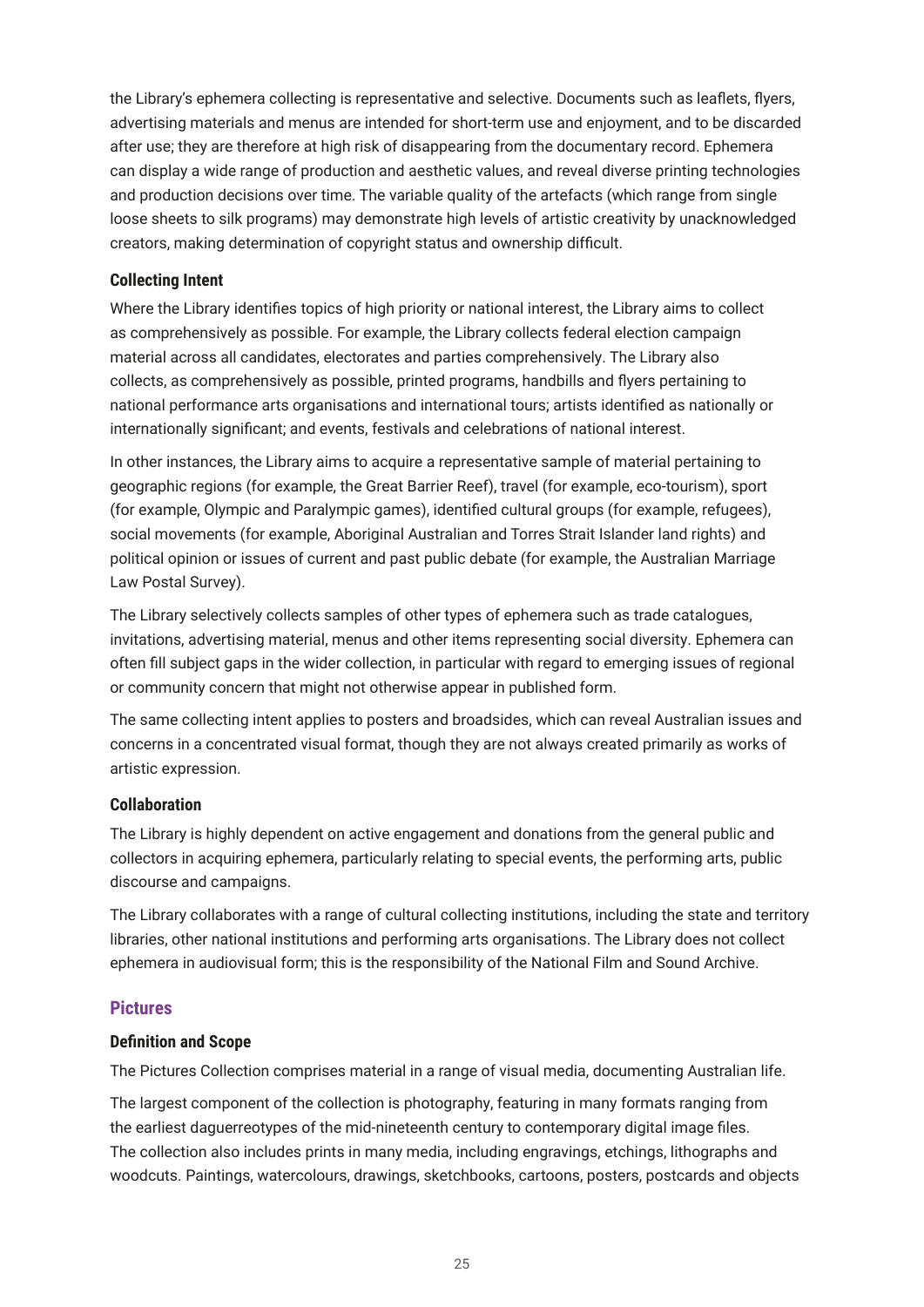<span id="page-28-0"></span>are among the many other formats represented. The range and variety of media in the collection is a reflection of visual culture and technology across Australian history.

### **Context**

The Pictures Collection is a representative visual record of Australia's people, places, events, history, society and culture. For the period up to the mid-nineteenth century, the geographical focus of the collection encompassed European exploration of the South Pacific and Australia and the departure of convicts and settlers from Great Britain. The collection continues to record the activities of Australians overseas, especially in Papua New Guinea, the South Pacific, South-East Asia and Antarctica.

The Pictures Collection includes many significant works of art. However, works are selected for their documentary, representational or historical content and research value, not primarily for their artistic merit or aesthetic significance.

The Pictures Collection is an aggregation of visual media selected and acquired individually and as collections, large and small, of materials accumulated and kept together because of their provenance (such as the Ducie Collection of First Fleet art), creator (for example, the archive of photographer Wolfgang Sievers), or the interests of a collector (such as the Buckland Collection relating to railways in Australia).

The collection's major strengths in photography, prints, drawings and paintings were established through the acquisition of foundation collections assembled by E.A. Petherick (1847–1917), Sir John Ferguson (1881–1969) and Sir Rex Nan Kivell (1898–1977). The Nan Kivell Collection also includes significant pictures relating to New Zealand, reflecting the collector's birthplace and broader antipodean interest.

There is also a vast amount of visual material within manuscripts collections, including photographs, sets and costume designs, sketchbooks, albums and other artworks. These resources are usually retained and managed within the manuscript collection that provides their context and meaning. The Library also commissions photographs that support the Oral History and Folklore Collection, such as portrait photographs of interviewees and performance photographs.

### **Collecting Intent**

The Library collects pictures of significant Australians as well as individuals and groups representative of different occupational, social or cultural experiences, and other pictures focusing on Australian social and cultural life. The Library collects these selectively, and prefers pictures that represent their subject matter with accuracy and detail, that can be dated and the people and places in them identified, or that typify phenomena best documented visually. The Library selectively collects works by professional artists and photographers of national significance whose work is documentary in nature. Some priority is given to acquiring pictures which complement other materials in the collection.

Most works acquired are representational, documenting major themes, events and social or environmental changes in Australia. Non-representational works may be acquired when they:

- reveal the social, cultural and ideological preconceptions and assumptions of Australian artists and photographers—especially those who have had some influence on the way that Australians look at their country or people
- represent the viewpoints or perspectives of significant groups within Australian society
- have been central to an event or public debate or cultural identity.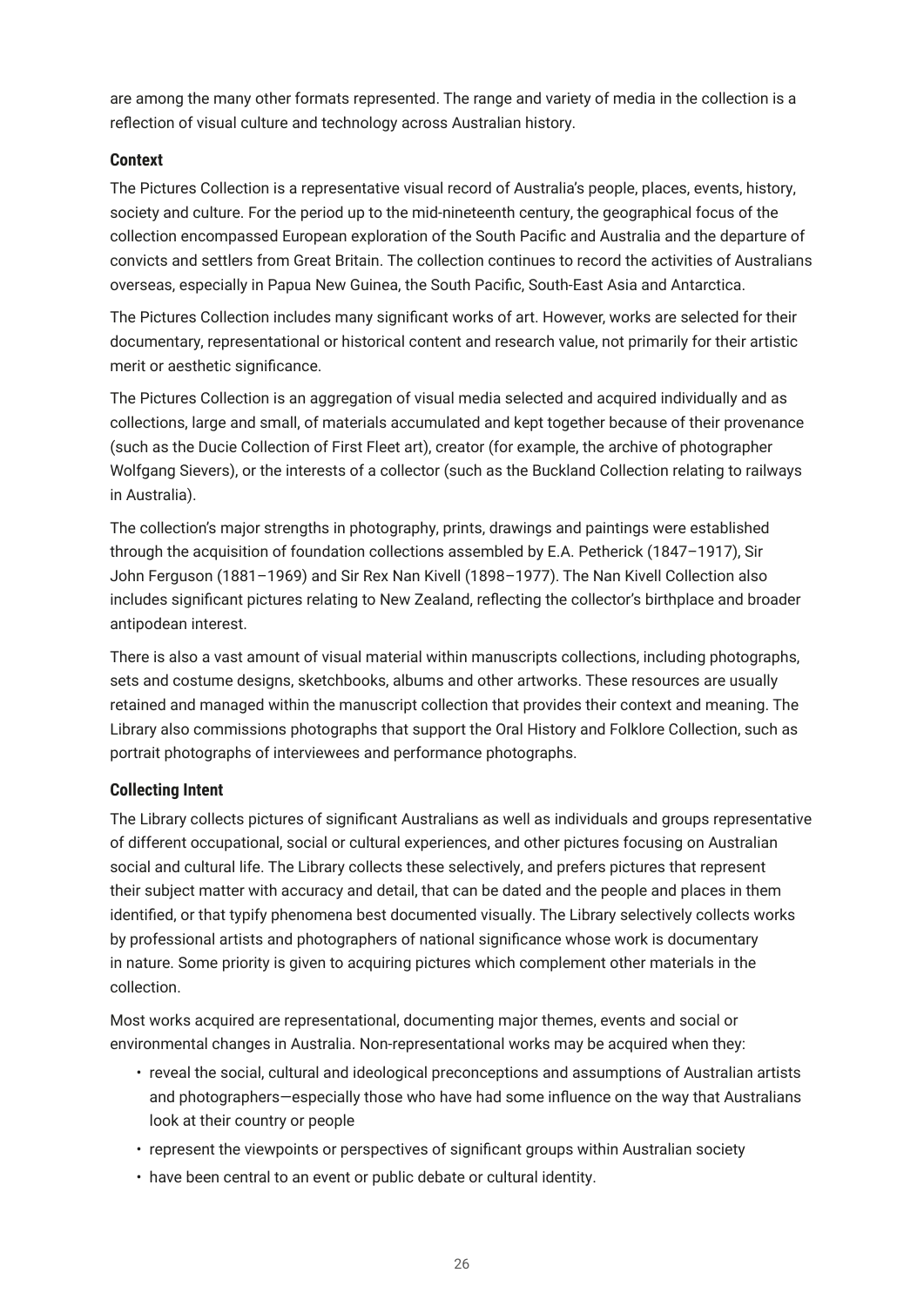<span id="page-29-0"></span>The Library holds historic collections showing First Nations Australians and other Indigenous people and communities as seen through European eyes, and continues to acquire these. The Library now gives priority to acquiring contemporary visual documentation created by First Nations photographers or artists of their communities, people, places, culture and society.

Strategic collecting of historic and contemporary pictures builds on strengths and fills in gaps in particular subject areas, to represent different perspectives on topics such as migration and diverse social life, industry and technology, the natural and built environment, environmental change, religion, travel, leisure, the arts, political and public life.

The Library also acquires, highly selectively, large archives or collections from individual creators, such as photographer Jeff Carter, or organisations, such as the Fairfax archive of glass plate negatives (1890–1948).

### **Collaboration**

The Library recognises the collecting interests of other Commonwealth and state institutions, such as the Australian War Memorial's collections relating to Australian participation in wars and conflicts, and the interest of the National Film and Sound Archive in posters, stills and other visual material documenting Australian film, sound and broadcasting activities. The Library has considerable strengths in pictures of ships and shipping up to the early twentieth century, but the Australian National Maritime Museum is now the major collector of contemporary shipping images. The Library maintains a close relationship with the National Portrait Gallery and lending agreements with other cultural institutions. The Library works very closely with National and State Libraries Australia to address collecting and collection management issues for our extensive pictures collections.

### **Retrospective Published Australiana**

#### **Definition and Scope**

This section of the policy is concerned with the acquisition of Australian books, journals, serials and other standalone texts or literary works that have been made available to the public and which, for various reasons, have not been acquired as part of legal deposit.

#### **Context**

The Copyright Act gives the Library the right to procure comprehensively the published output of Australia. Prior to the enactment of this legislation, the Library aimed to acquire the Australian published output both contemporaneously and retrospectively. Despite an ongoing aspiration of comprehensiveness, there are still items published either before the Copyright Act or prior to the establishment of the Library that are not held in the collection. There is also material published after 1968 that has not been acquired for various reasons, and which the Library may still claim. If a publisher no longer holds copies of material selected under legal deposit, or if that publisher no longer trades, then relevant material must be acquired through donations, purchase of used copies or other means.

### **Collecting Intent**

The Library aspires to make available a comprehensive collection of Australia's published output, including collectable materials, but this is often constrained by resources, the rarity of the material and the cost and complexity of the market. Despite a long-term aspiration to a comprehensive collection of published Australian material, the Library's approach to retrospective printed Australiana is selective and must take into account the holdings of other publicly available collections. The Library prioritises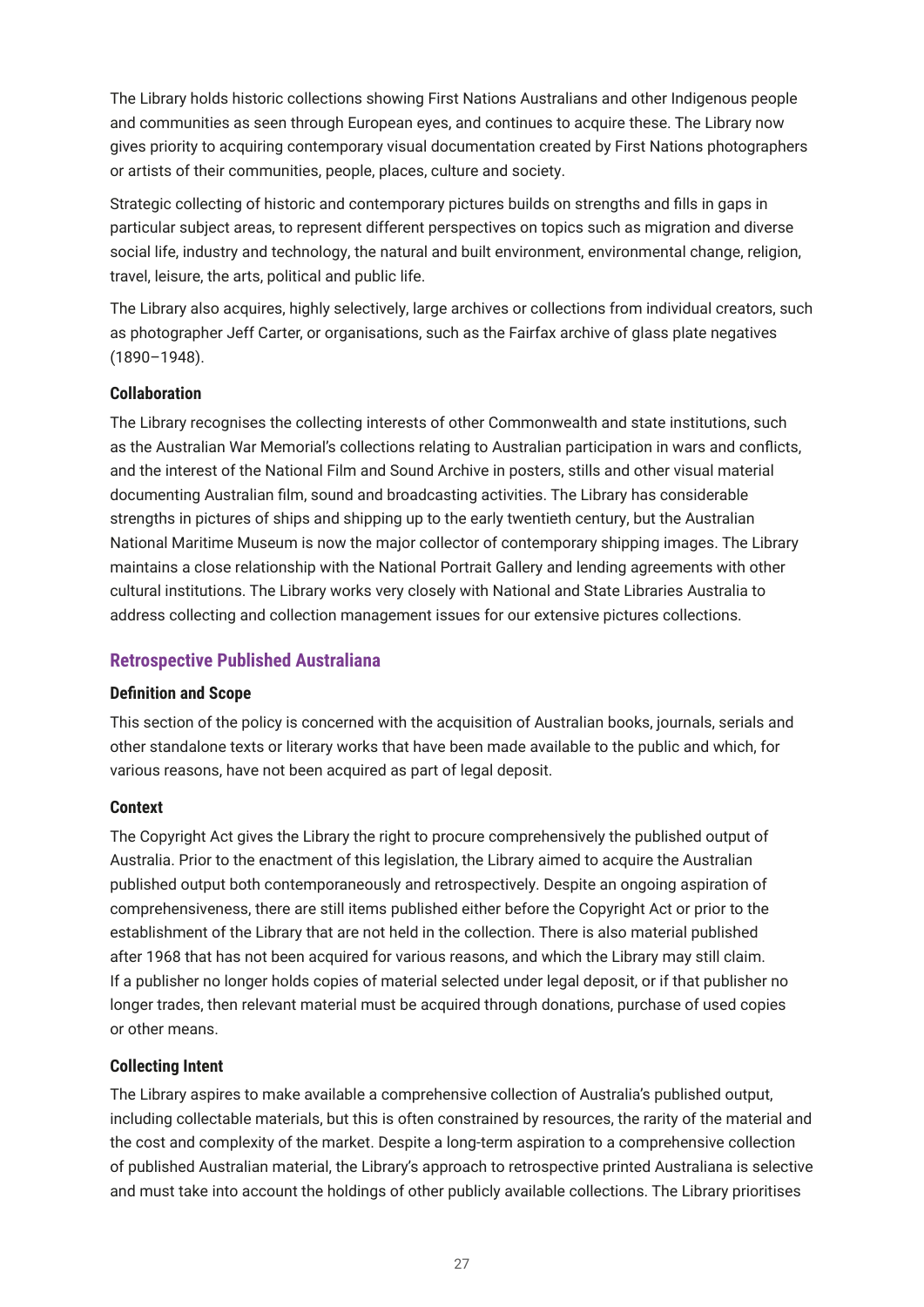<span id="page-30-0"></span>material that meets general research needs. Collecting rare and original works, along with publications of a type, subject or author community that is underrepresented in the collection, will take priority over content that is replicated in existing publications. The Library may prefer digital and digitised copies of material in circumstances where there is an advantage in making content available.

### **Collaboration**

The Library collects with an awareness of the collecting intentions and strengths of our National and State Libraries Australia partners, and the holdings of other publically available collections of Australian materials.

### **Oral History and Folklore**

### **Definition and Scope**

The Library's oral history and folklore collections contain interviews with Australians, which ensure that their life stories, memories, perspectives and personal insights are captured. The collections are necessarily highly selective and primarily comprise audio recordings, although some video interviews are now included. There are three main components:

- extended, 'whole-of-life' biographical interviews with Australians who have achieved national prominence in a variety of fields
- 'social history' interviews, recording the memories and experiences of people who share a background or experience—for example, ethnicity, occupation, place of residence, experience of polio
- folklore recordings, which capture community cultural practices and traditions that reflect social, linguistic and ethnic diversity in Australia through song, music and dance, tales and stories, customs, beliefs, speech and other forms of cultural expression.

The oral history and folklore collections capture experiences that may not otherwise be recounted in written form, or document people, events or issues that may be marginalised or 'left out' of Australian history. The sound recordings themselves are the primary source, as these convey meaning through the sound of the voice, expression, silence and emotion, beyond words spoken. Oral history and folklore recordings are undertaken by specialist interviewers who are expert in their fields. Interviewees control access to their interviews and may impose access restrictions for a period of time, such as until their death. This encourages interviewees to speak frankly; they may reveal information and opinions not otherwise on the public record.

### **Context**

Oral history activity in Australia proliferated with the availability of portable tape recorders in the 1950s. From the mid-1950s, the Library acquired oral history recordings from pioneering collectors, such as Hazel de Berg. The Folklore collection began with the acquisition of significant formed collections, dating from the 1950s, most notably that of John Meredith.

In 1970, the Library began its own active interviewing program with distinguished Australians, with the objective of developing strengths in fields aligned with the Manuscripts Collection and supplementing holdings of personal papers. In the 1980s, the Library's program broadened to include social history and folklore, and expert interviewers and collectors were commissioned to record in the field.

The collections also include a small number of historical broadcasts, public addresses, occasional lectures, talks, conferences and seminar proceedings, including recordings of significant events at the Library. National Press Club lunch addresses were regularly recorded from the mid-1970s to 1996.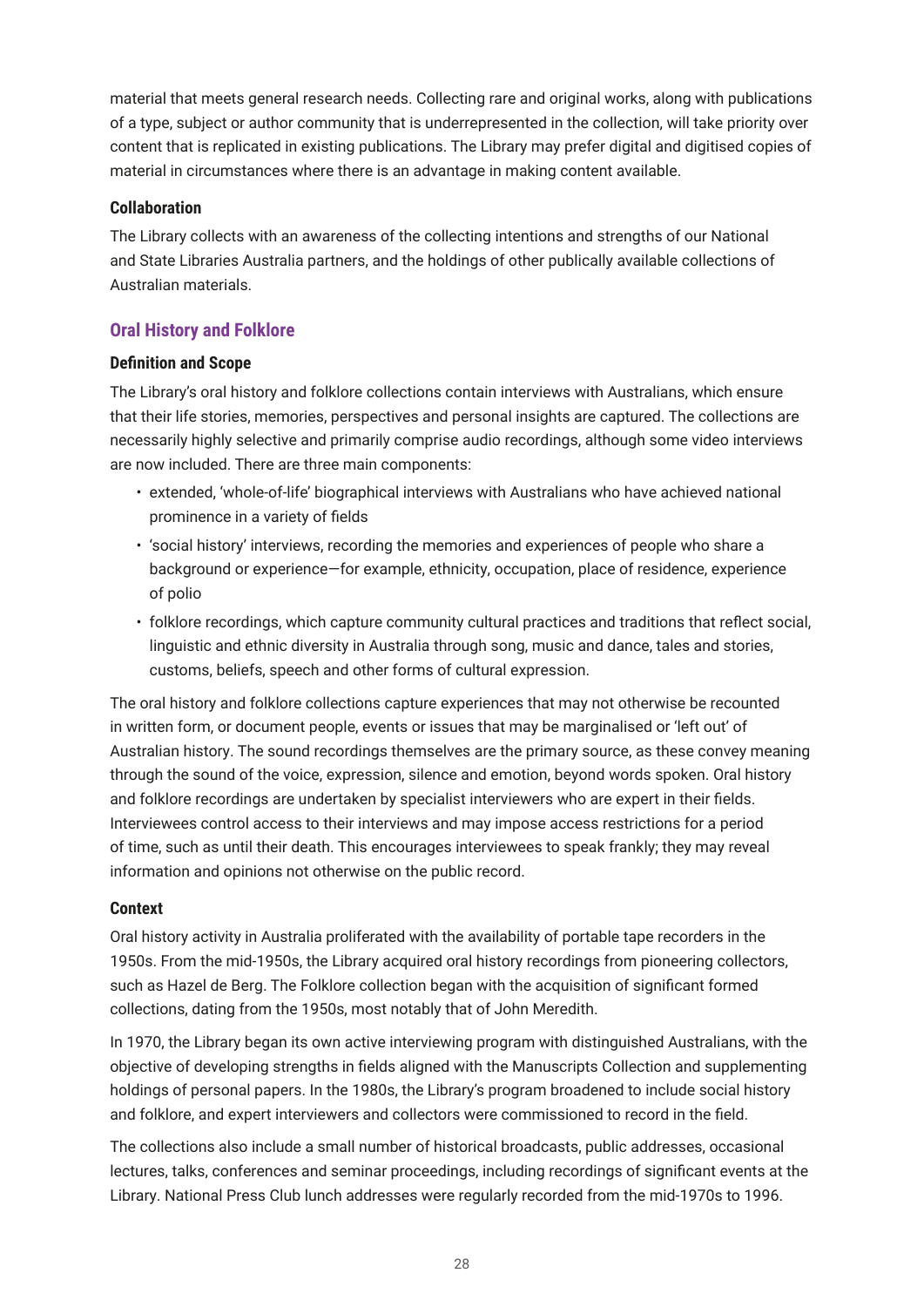<span id="page-31-0"></span>The collection contains some 900 Press Club addresses, including some earlier recordings from the 1960s, acquired with other collections relating to prime ministers Menzies and Gorton.

Some sound and audiovisual recordings are acquired as components of personal or organisational archives. They include copies of radio and television programs, taped speeches, poetry readings and performance recordings.

### **Collecting Intent**

The Library selectively records biographical interviews with distinguished Australians, often complementing other collections, such as Manuscripts and Pictures. The collection is strong in fields such as politics, public administration, the creative and performing arts, business, science, journalism, intellectual life, the environment and conservation. In some cases, follow-up interviews are recorded at later stages of an individual's life and career.

Social history projects interview a wide-ranging set of participants to gain insights from multiple perspectives. Some projects have concentrated on specific periods and events, such as life in 1938 or the 2003 Canberra bushfires, or on the experiences of particular groups, for example, the unemployed, drovers, members of religious orders, migrants and people who lived in Broken Hill. Commonwealth Government departments sometimes fund the Library to undertake major social history projects around nationally significant issues, such as the Cultural Context of Unemployment (1985), the Australian Response to AIDS (1992), Bringing Them Home (1998) and The Forgotten Australians and Former Child Migrants (2009).

The Library collects folklore selectively, contracting folklorists to record people around Australia at their homes, in community places and at festivals. The Library aims to represent a breadth of traditions to provide depth of understanding and knowledge and to support ongoing creativity. Holdings of traditional Australian music and song (sometimes called bush traditions) are strong, and a significant amount of material has also been recorded with First Nations Australians and culturally diverse communities. The Library focuses on vernacular and community traditions that are not well documented by the music and broadcasting industries.

### **Analogue to Digital, with Accompanying Data**

Obsolescence in formats and playback equipment has required the Library to convert its analogue recordings to digital. The Library has completed digitisation of its entire Oral History and Folklore Collection and is well down the path of converting audio materials in the Manuscripts Collection. The digital copies have allowed the Library to develop an online audio delivery system. Digital audio, with accompanying metadata, is now the primary means of access. The primary audio recorded interviews are accompanied by time-pointed summaries and sometimes full transcriptions. This textual metadata is increasingly enabling refined searching of the content of interviews to support research and other uses of the interview content. A large proportion of openly accessible oral history and folklore audio is freely available online.

### **Collaboration**

The Library's Oral History and Folklore Collection involves a high degree of collaboration. The collecting objectives and priorities of other organisations with large audiovisual collections are taken into account, including the Australian Broadcasting Corporation, the Australian War Memorial, the National Film and Sound Archive, the National Archives of Australia, the Australian Institute of Aboriginal and Torres Strait Islander Studies, and state and territory libraries.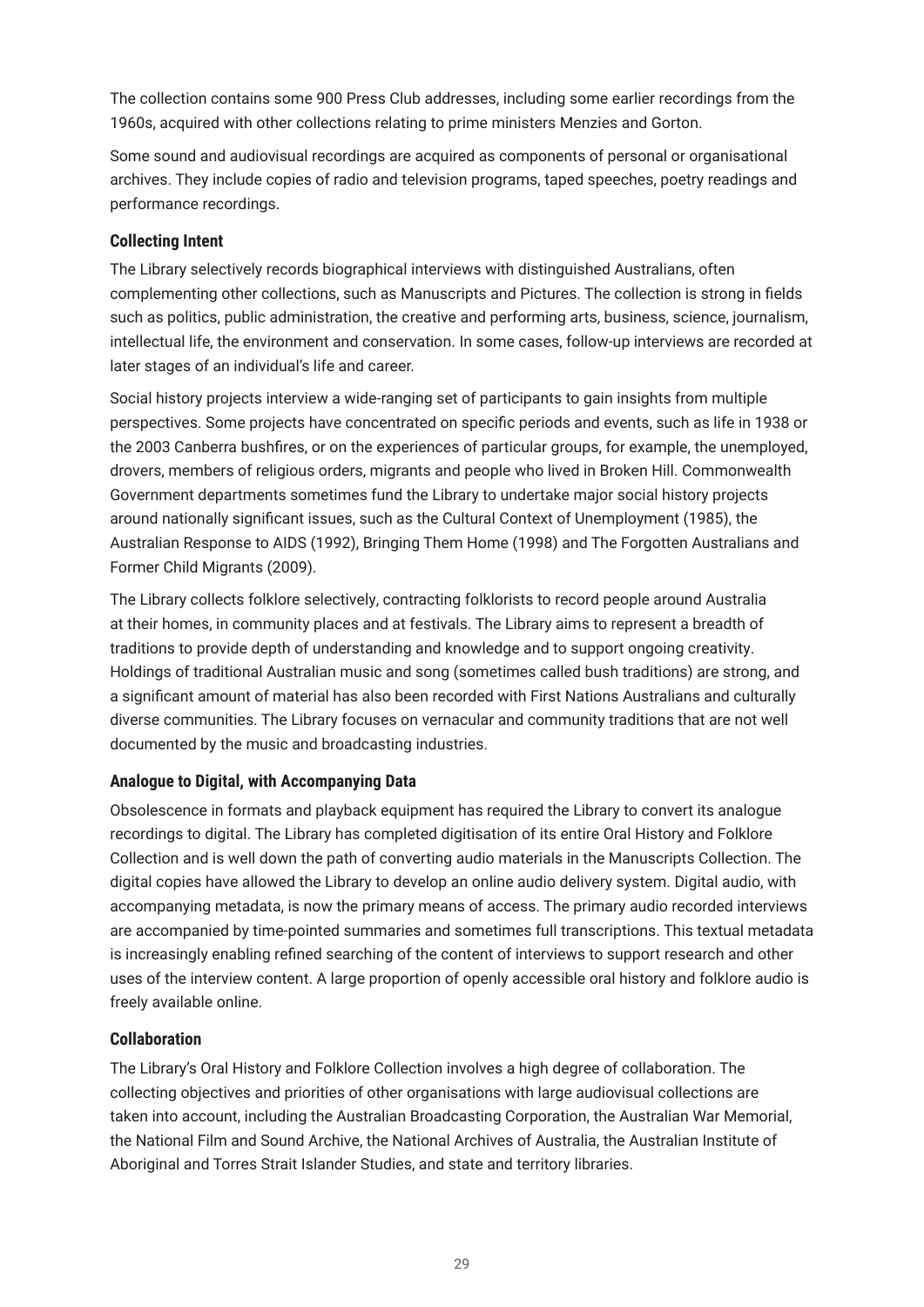<span id="page-32-0"></span>Other cultural institutions, government departments and community organisations have also partnered with the Library to support the commissioning of oral history interviews. The Library participates as an industry partner in selected research funded by Australian Research Council grants, which includes oral history interviews. The Library also supports and encourages societies, professional organisations and community groups to initiate their own oral history projects by providing guidance on approaches and advice on technical standards.

### **Manuscripts**

### **Definition and Scope**

In a contemporary library context, 'manuscripts' is a broad term used to refer to:

- single original items, such as a letter or a diary, or an early draft work by an author or composer
- personal papers or organisational archives—collections that have been created or accumulated by an individual, family or organisation in the course of their lives, work and activities
- groups of primarily unpublished records that have been assembled by an individual or organisation.

Manuscripts may be handwritten, typescript or electronic and may include all kinds of written and other formats of records not usually made available to the public.

Manuscripts collections contain varied formats of material, both physical and digital. A lifetime personal archive may include correspondence—written by hand or email—diaries, blogs, photographs, research notes, literary, artistic or musical sketches and drafts, designs, leaflets and ephemera, maps, objects and annotated copies of published writings. Manuscript collections often contain sound and audiovisual material, such as speeches, performance recordings and copies of broadcasts.

While not all items in a manuscripts collection may be unique, archival collections have historical or evidential value in the content of individual items, as well as in the context and relationships existing between them. The integrity of the collection as a whole, and the order in which it was created, used and organised, is as important as the items within it. Manuscript collections are thus collected and described in terms of their provenance, creation, context and the relationships between constituent parts, rather than as individual items. As part of the acquisition process, the Library actively seeks lists, indexes and descriptions of the content from creators and donors. These are made available online as finding aids, to assist users to identify and access content within a collection.

### **Context**

One of the first manuscripts acquired by the Library was the handwritten journal of Captain James Cook about his time aboard the *Endeavour*, purchased at a London auction in 1923 at the direction of Prime Minister Stanley Bruce. Chronologically, the earliest manuscripts in the Library's collections are fragments of medieval liturgy acquired in formed collections. However, the greatest strength of the collection dates from the 1890s onwards, reflecting Australia's development as a nation. They range from the earliest writings of Europeans voyaging to Australia; to the papers of Eddie Koiki Mabo and the legal team in the cases that resulted in customary native title to land being recognised in Australian law; up to recent, substantially digital, archives such as those of the former Greens leader Bob Brown. James Cook's *Endeavour* journal and the Mabo papers were the first Australian collections to be inscribed on UNESCO's international Memory of the World Register (in 2001).

The manuscripts collections, taken as a whole, reflect changing attitudes to the creation, acquisition and significance of archives as significant sources of documentary heritage. Increasing online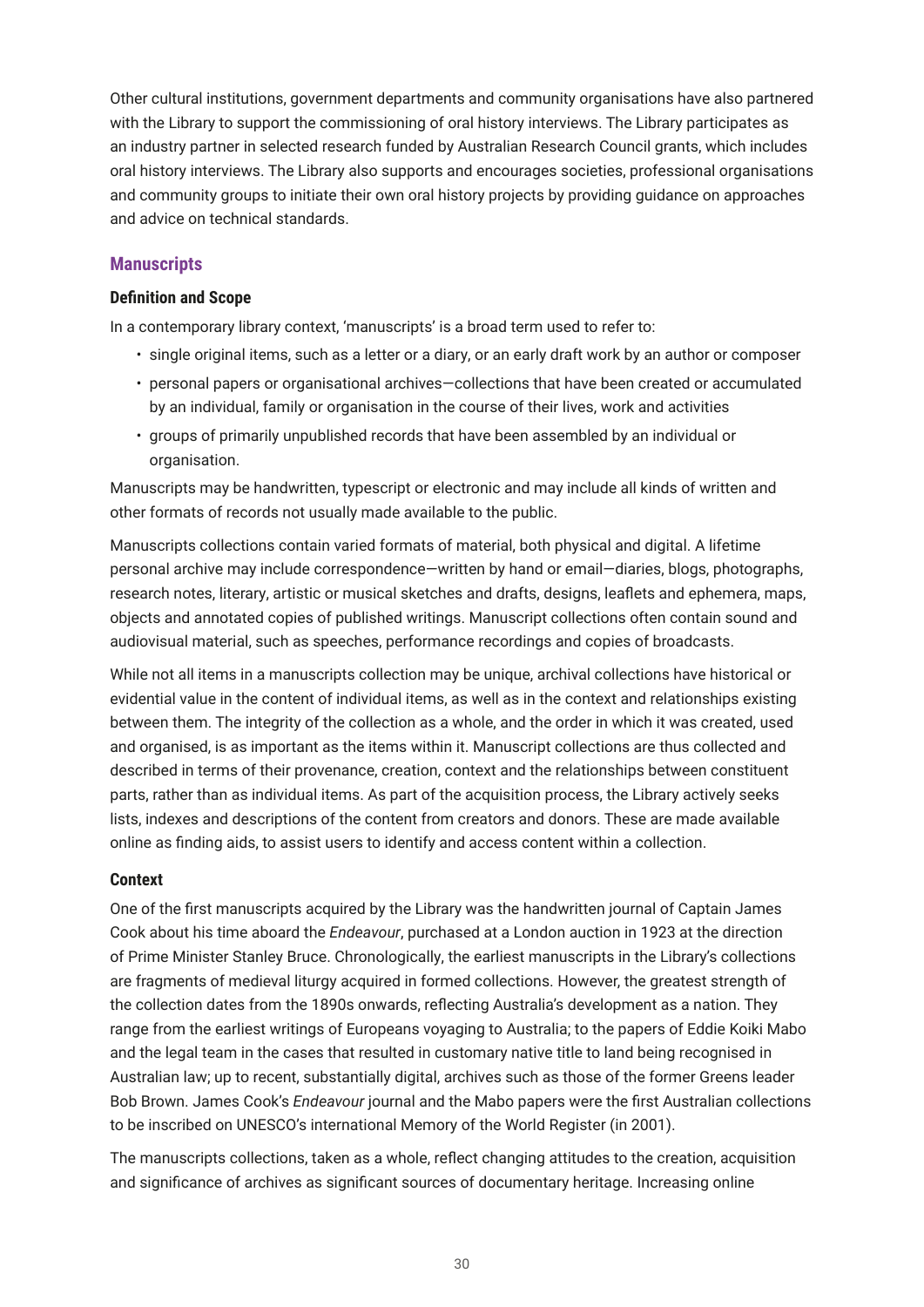<span id="page-33-0"></span>availability of catalogue records, finding aids and other descriptive lists for manuscripts collections has exposed the value and significance of these collections for research.

As writing has been transformed in the digital world, the nature of personal and organisational records is rapidly changing, leading to new challenges for individuals and organisations in maintaining and preserving archival collections. This has led to the Library receiving increased offers of both paperbased and electronic records, and needing to address the challenges of complex digital archiving.

While the Library endeavours to collect strategically across a wide range of social, intellectual, political, scientific and cultural activity to build representation, depth and strengths for research, collecting archives and manuscripts is necessarily opportunistic and reactive in this environment.

### **Collecting Intent**

The Library's predominant focus is on collecting manuscripts and archives that document Australian life, people, culture, creativity, events and social change. Based on the priorities set out above in the principles, the Library focuses on collecting the archives of:

- Australians of national significance, either resident or expatriate
- non-governmental organisations of influence, especially those with national coordination or peak body responsibilities
- people or organisations with a focus on issues of national interest, community activity or social change.

Most acquisitions are of the personal archives of individuals. These may be distinguished Australians or leaders in their field, whose papers capture their lifetime of activity, creative or intellectual endeavour, or otherwise undistinguished individuals whose diaries and journals highlight revealing and important stories. Papers of an individual, family or interest group are also collected when the archive contributes to long-term understanding of a subject, aspect of social life or topic of national interest.

The Library has always collected manuscripts documenting historical movements, contested history or events of a national character—such as maritime discovery, European settlement, the gold rushes, immigration and cultural diversity—and continues to do so when retrospective collections or items are discovered.

The Library collects organisational records and the personal records of people active in social movements that have influenced and shaped Australian society, including on subjects such as immigration, environmental change, health issues and constitutional reform. The Library acquires material that documents Australia's relations with other countries and its geographical region to support knowledge of Australia's contribution or perspective in a global context. Existing collections are especially strong where Australia had colonial interests, such as in Papua New Guinea, or close cultural ties, such as with New Zealand, and across the history of exploration and continuing scientific and environmental endeavours in the Antarctic.

The Library endeavours to develop rich and diverse collections in specific subject areas to provide depth for research. The acquisition of related collections also enables sustained research. For example, the papers of Patrick White are complemented by those of composers Richard Meale and Peter Sculthorpe, directors Jim Sharman and Moffatt Oxenbould, artist Sir Sidney Nolan, actor Kate Fitzpatrick, his biographer David Marr and many others.

The Library aspires to include those who have so far been under-represented in the collection, for example, those of culturally and linguistically diverse communities, non-Christian faiths and First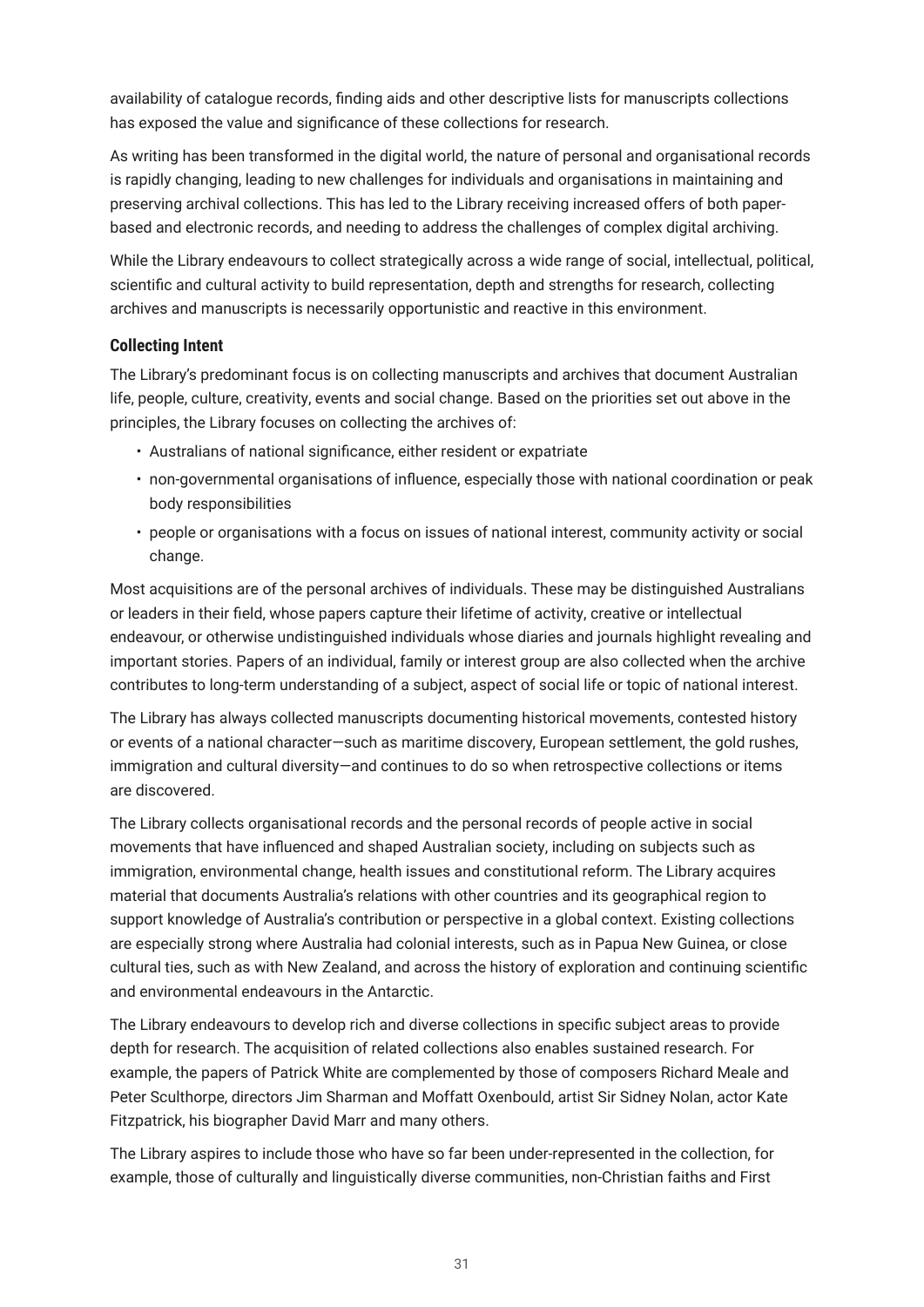<span id="page-34-0"></span>Nations Australians. The Library assesses the likely research value of collections on offer as historical evidence and for their ability to support extended research in different subject areas.

### **Collaboration**

The Library takes into account the collecting interests of other Australian libraries and archives, giving consideration to collection strengths. The Library prefers to maintain the integrity of an archive, and not to split or disperse collections across institutions.

The strongest collaboration is with the state and territory libraries of Australia, recognising their interests and collection strengths, as well as the convenience for many users in having unique archival collections located closer to the communities in which they were created. Local studies collections in public libraries, such as the ACT Heritage Library, and the archives in some regional universities are also important repositories for material relating to particular places.

The National Archives of Australia and the various state and territory archival authorities have statutory responsibilities for government records of their jurisdictions. Among Commonwealth collecting institutions, the Australian War Memorial is the principal repository for archives associated with Australian involvement in war and conflict, and the National Film and Sound Archive is an audiovisual archive that collects material documenting the broadcast, film, television and sound recording industries. The Australian Institute of Aboriginal and Torres Strait Islander Studies has strong collections, including audiovisual archives, about the cultures, traditions, languages and stories, past and present, of Australia's Indigenous peoples.

Several universities have large research archives. The Australian National University, for example, has strengths in business archives, the records of employer associations and trade unions, and Pacific research, as well as the records of individuals and organisations associated with the university. Other universities have prime ministerial libraries and research centres, such as the John Curtin Prime Ministerial Library at Curtin University, the first to be established, which, as well as holding personal records of the Curtin family and copies of official records, has also collected the papers of his biographers, political associates and journalists of his era.

The Library takes account of these responsibilities and refers offers to other institutions when manuscripts are more appropriately collected elsewhere.

# **SELECTIVE COLLECTING: OVERSEAS PUBLICATIONS**

### **Introduction**

Overseas resources are selectively collected, reflecting the Library's commitment to inform and enhance Australians' understanding of their region and their place in the world.

Collecting material from and about Indonesia, China and the Pacific (including Timor-Leste) is the Library's next highest priority after its Australian collecting. This reflects Australia's strategic interests and geographical position within this region.

The Library selectively acquires or provides access to publications from the rest of the world that offer an understanding of global issues, current events and topics affecting Australia, including material about First Nations Australian presence and European exploration from colonisation to the present day. The focus is broadly on the social sciences and resources that contextualise Australia's history and politics, culture and society.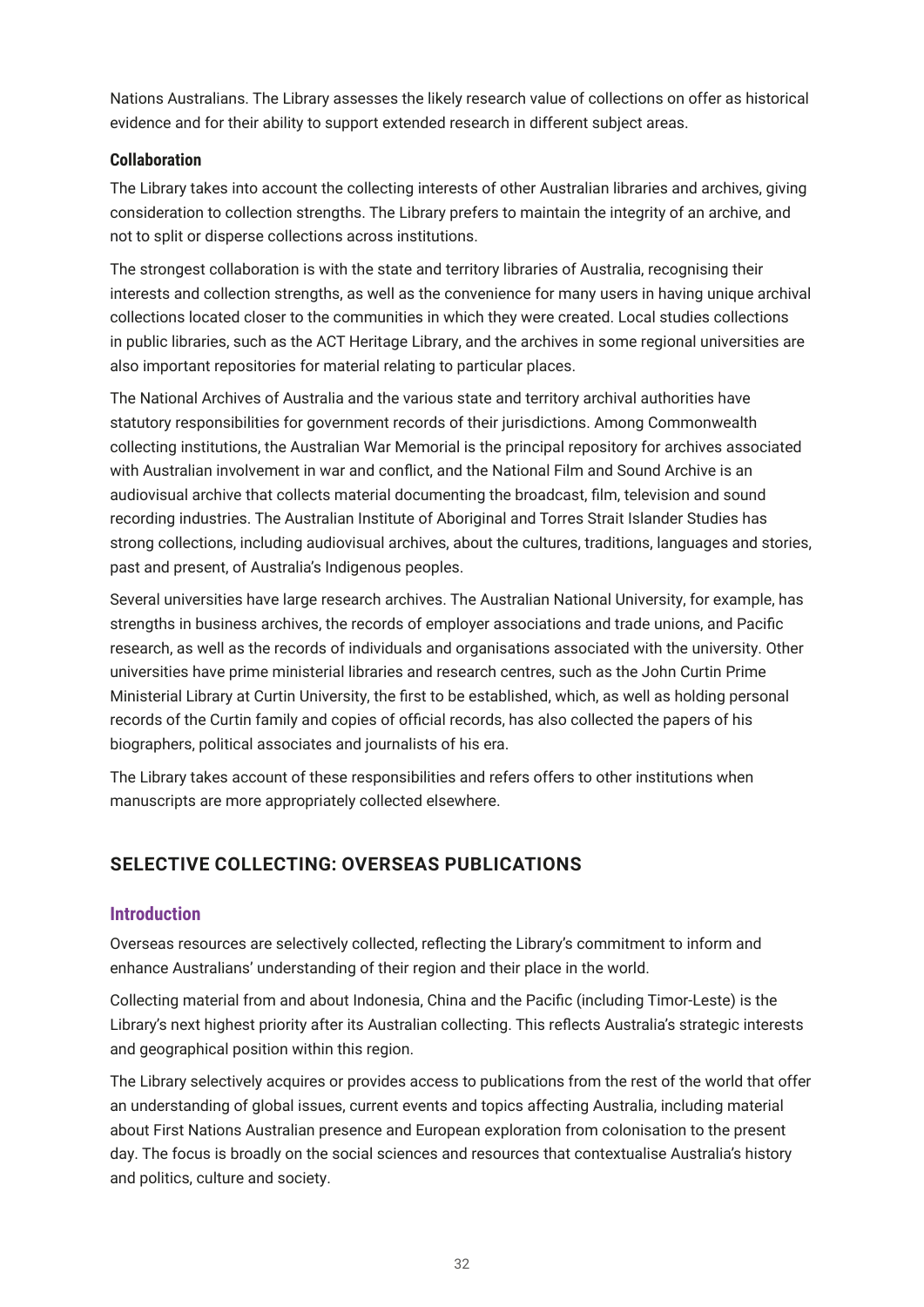<span id="page-35-0"></span>The Library collects or provides access in digital form wherever possible. This reflects the growth of readily available digital resources, including digitised materials, as well as changes in the cost of maintaining an overseas collection.

The Library does not collect narrowly with the aim of supporting particular scholarly interests, but aims to build collections useful to a broad cross-section of the community. The Library's constrained resources mean that it can no longer build, maintain or provide access to collections that align exclusively with the needs of academic researchers and students; it expects universities to meet these obligations.

The Library's rich overseas collections shed light and context on developments in Australia and on Australian engagement in the wider world. Australia-related overseas collecting focuses on materials that contextualise Australia's history, society, arts and culture, politics and the economy, from exploration and discovery to the present day. Collecting includes topics such as:

- European discovery and exploration of the region
- First Nations Australians
- the historical British and European institutions, ideas and influences that created Australia during the eighteenth, nineteenth and early twentieth centuries. Topics covered include but are not limited to politics and political ideas, economic history, religion, social issues, music and the arts, popular culture and everyday life
- wars and conflicts involving Australia
- Australia's humanitarian, defence and cultural engagements
- migration and diaspora
- aspects of the global economy relevant to Australia
- aspects of art and culture relevant to Australia.

### **Representative and Selective Collecting**

The Library primarily builds its overseas collections on a selective basis, but aims to achieve representative or comprehensive coverage in selected areas and topics, especially in priority areas of collecting.

Topics and areas of specialty for in-depth collection take into consideration:

- current priorities identified in the Library's Collecting Strategy
- relevance of material to understanding Australian culture, life or society
- relevance of material to understanding social, political and cultural developments that provide context for Australia.

Overseas material is often acquired through contractual arrangements, where Library suppliers are requested to supply all relevant materials. These arrangements are based upon the principles outlined in this policy. In some cases, formed and special collections may be acquired where they significantly enhance research.

While the majority of overseas collecting is contemporary, retrospective materials are acquired to enhance under-represented topics and build research depth.

### **Collecting Priorities**

The principles above outline the specific priorities for collecting in the Asia-Pacific region and from the rest of the world. The Library no longer purchases for ownership and preservation of overseas materials where it can provide sustained digital access and eResources through arrangements with vendors.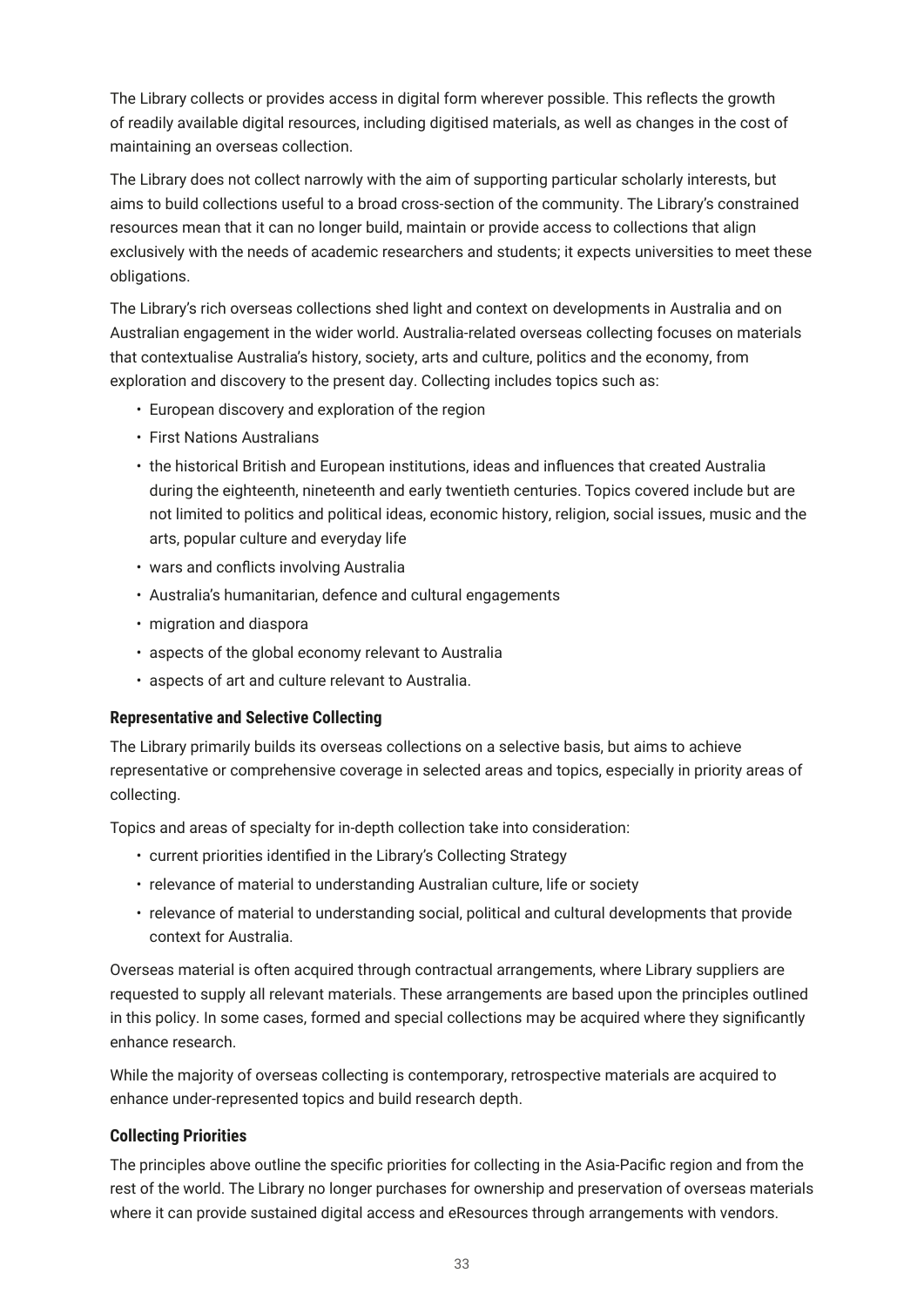<span id="page-36-0"></span>Individual country collecting is subject to change, according to social or political factors, changes in research focus and Library priorities and resources. The principles set out the range of criteria used to balance priorities and acquisition decisions, including ease, cost and sustainability of access to specialist resources and vendors.

### **Asia-Pacific Region**

#### **Definition and Scope**

The Library's focus is collecting from Indonesia, China and areas of the Pacific (including Timor-Leste). The scope of collecting covers monographs, maps, serials and newspapers with a preference for digital format. Collecting may also include multimedia, pictorial works, ephemera and websites, acquired on a selective basis.

#### **Context**

The Library's Asia-Pacific collecting program builds collections for Australians to gain an understanding of their region and place in the world.

Subject areas fall within the broad areas of society, politics and culture with a focus on works that provide interpretation and analysis of issues, current events and social trends. Research level works and trade publications are acquired that treat subjects at an advanced or academic level. Such works may include social and cultural issues, political science, government and foreign relations,

#### **Collecting Intent**

The principle for acquisition is whether a work or collection provides context for a broader understanding of a country and its place in the modern world socially, culturally or politically. Collecting is also open to interdisciplinary topics that may not be easily categorised but that relate to one or more aspects of interest.

### **Priorities**

#### Indonesia

The Library's Indonesian Collection is one of the strongest contemporary research collections in the world, built over 30 years via an acquisitions office in Jakarta. Publications documenting relations between the central government and the regions, including ethnic minorities, are acquired.

Of particular focus are sources that document elections and the democratic process since 1999. These include election ephemera, posters, pamphlets and realia. A representative selection of the literature of Indonesia is acquired, emphasising the modern period and including popular as well as literary fiction. Works on and in minority languages are acquired where available. Collecting on culture and the arts focuses on traditional forms that document indigenous groups and cultural heritage. Materials documenting popular culture and topical issues are selectively acquired. This includes selective web archiving in areas of interest. This material is added to the Internet Archive, rather than being retained as part of the Australian Web Archive.

### China

The Library's Chinese collection is a rich source of information on the history, culture and current affairs of China.

Collecting focuses on the modern era, after 1911, with an emphasis on contemporary material. Significant works about earlier periods of China's history that provide context to the modern period may also be acquired. Collecting areas of interest are China's minority and indigenous groups, popular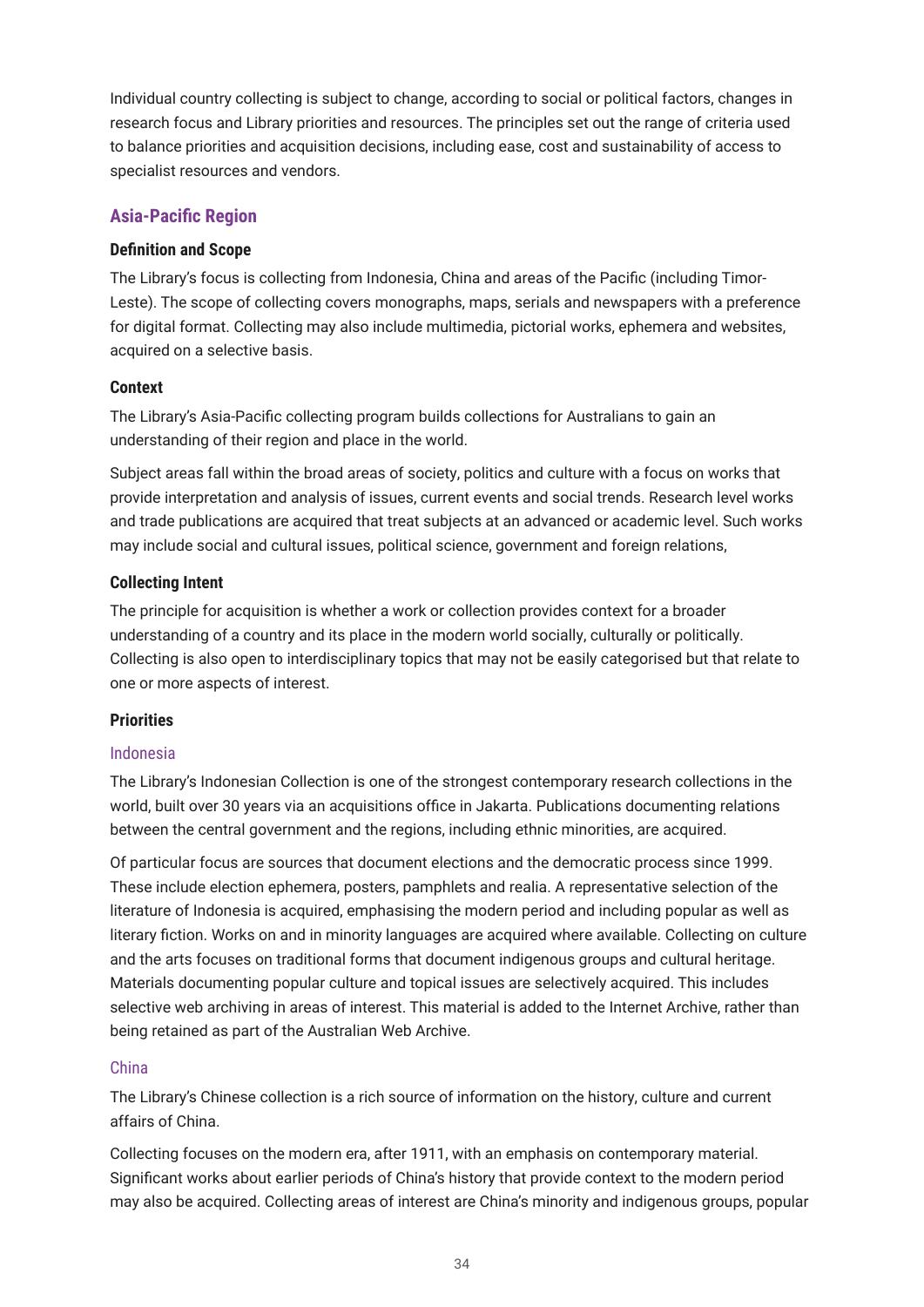<span id="page-37-0"></span>culture and topical issues including the relationships mainland China has with its territories. A representative sample of works on Chinese culture and the arts is acquired.

Resources providing background and commentary on China's relations with the wider world are collected both in Chinese languages and English.

### The Pacific Region

The Library prioritises countries in Melanesia, focusing on Papua New Guinea, Solomon Islands, Vanuatu, Fiji and New Caledonia, as well as Timor-Leste. A strong emphasis is given to collecting of material from Papua New Guinea, reflecting Australia's historical links with that country, geographical proximity and important economic and development relationships.

Lower priority is given to the countries of Polynesia and Micronesia. Works about Hawaii are generally not collected, although the Library acquires Hawaiian-origin publishing on the Asia-Pacific region. The Library does not aim to duplicate the well-established collecting programs of the National Library of New Zealand and libraries in Hawaii that have strengths in Polynesia and Micronesia.

Collecting from the Pacific focuses on politics, foreign relations, economics, social and cultural issues along with a representative selection of works on the languages and literatures of the region. Works documenting popular culture and topical issues in the region are acquired. Resources are predominantly in English or French, with selected acquisition in the vernacular languages of the region.

The Library has taken an active interest in developing a research-level collection on Timor-Leste. The Library acquires commercially and non-commercially published books and journals, newspapers, government publications, maps and a broad range of materials representative of Timorese society and current affairs.

### Collaboration

The Library works with other collecting institutions within Australia and abroad to ensure the continuing availability of Pacific resources in library collections. The Library holds over 40,000 reels of microfilm of manuscripts and archival records, mostly acquired overseas and primarily of Australian and Pacific interest. In addition to materials copied in the United Kingdom and Ireland by the Australian Joint Copying Project (1948–1993), records of Pacific interest continue to be digitised by the Pacific Manuscripts Bureau and acquired cooperatively. The bureau copies archives, manuscripts and rare printed material relating to the Pacific Islands to ensure preservation, and forms the most extensive collection of non-government primary documentation on the Pacific Islands available to researchers.

### **The Wider World**

#### **Definition and Scope**

Collecting from the wider world builds on the Library's existing strengths in the social sciences, focuses on English-language materials and prioritises digital formats and access where appropriate.

The Library aims to develop breadth and depth in the Library's research collections, informed by, and responsive to, current and emerging research trends, as well as the anticipated needs of future generations of Australians.

### **Context**

The Library selectively acquires or provides access to publications that offer an understanding of global issues, current events and topics affecting Australia, and geographical regions where Australia's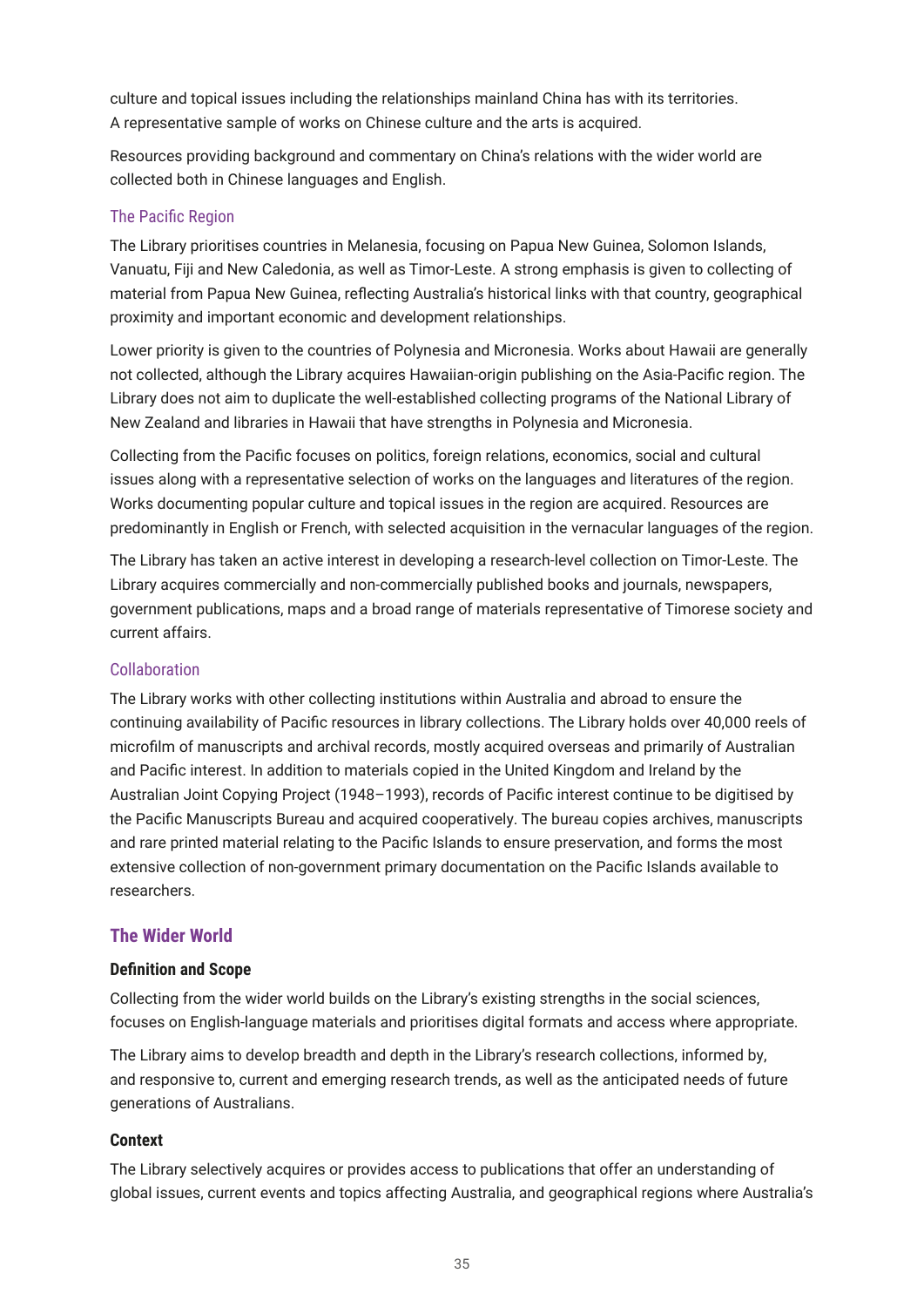<span id="page-38-0"></span>national, economic and strategic interests are clearly articulated, including material that documents the history of Australia's First Nations and European colonisation to the present day. The aim is to develop the strongest possible collection for the broadest cross-section of Australian society.

### **Collecting Intent**

Collecting focus broadly falls across history, society and culture, acquiring current publishing that provides interpretation and analysis of global issues, current events and social trends affecting Australia. These include but are not limited to works on politics, history, government, international relations, the environment, energy and resources, the world economy, trade, the movement of peoples, demographic change, health trends, social issues, music and the arts. The Library exercises discretion to acquire works on new trends and developments as they emerge over time.

Research-level works and trade publications that treat subjects at an academic or advanced level are acquired. There will be a preference for works that analyse the social aspects of a subject and present subjects in a broad context.

### **Collecting**

The Library's current resourcing environment necessitates reduction in collecting of overseas materials outside the identified priorities and countries.

Collecting from the wider world provides context for broader understanding of a country's development, in particular works supporting research into Australia's relationships within the region. This may include but is not restricted to:

- all aspects of the Australia–New Zealand relationship, and Antarctica . The Library's collecting interests in New Zealand are linked to the two countries' shared history of exploration and discovery, political institutions, economic development and relationships with indigenous peoples
- Japan's post Second World War development and connections with Australia
- contemporary strategic and regional issues relating to Korea
- material from South-East Asia, especially commentary on indigenous populations and social trends. Countries of interest include Thailand, Myanmar, Cambodia, and Laos, with less focus on Brunei, Malaysia, the Philippines, Singapore and Vietnam
- English-language works on subjects of topical interest to Australia and all aspects of Australia's relationships with countries of the South Asian.

When overseas resources are freely available online, the Library will support access rather than take responsibility for long-term stewardship of these materials.

### Principles for Access to Overseas Published Ebooks and Archive Databases

Ebooks and archive databases (such as collections of digitised books) are generally acquired as Library assets and made available indefinitely. The Library will accept vendor permanent access arrangements to achieve this or, with the appropriate permissions, archive content in its own system.

Remote access to ebooks will be provided wherever possible for registered Library users within Australia. Ebook content is downloadable to user devices where the Library has licence permission to allow this.

Gratis ebooks made freely available on the web are collected and archived with the permission of the publisher or copyright holder, when they can be located. Where the work is deemed to be an orphan